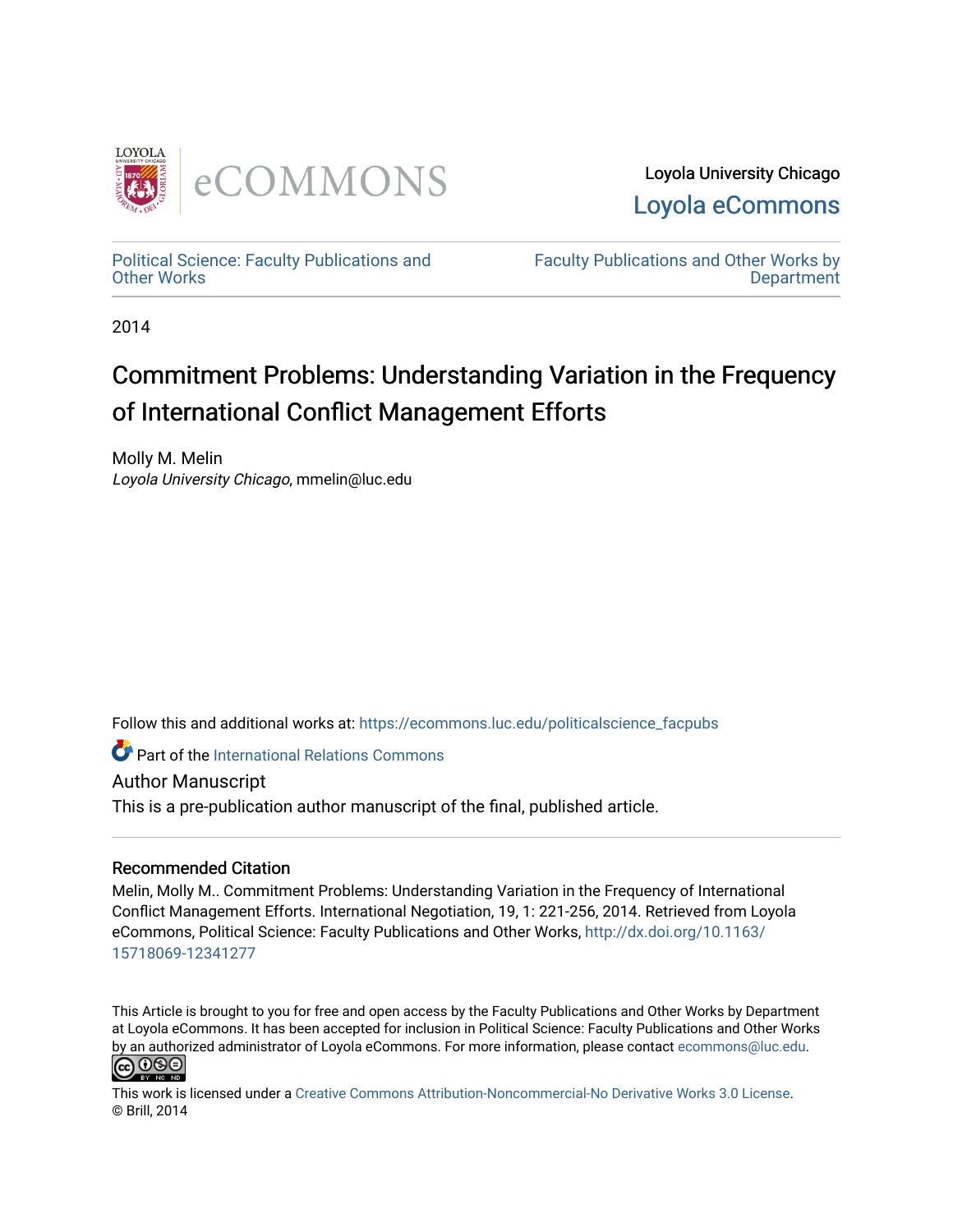#### **Commitment Problems:**

#### **Understanding Variation in**

### **the Frequency of International Conflict Management Efforts**<sup>1</sup>

Molly M. Melin<sup>2</sup> Loyola University Chicago mmelin@luc.edu

 $\frac{1}{1}$ <sup>1</sup>Prepared for presentation at the Annual Meeting of the American Political Science Association, August  $30<sup>th</sup>$  – September 2<sup>nd</sup>, 2012, New Orleans, Louisiana. An earlier version of this paper was presented to the Annual Meeting of the Midwest Political Science Association, April 21<sup>st</sup> to 25<sup>th</sup>, 2010, Chicago, IL. The author would like to thank Scott Gartner, Zeev Maoz, Michael Greig, Kyle Beardsley, Megan Shannon, Burcu Savun, Daniel Kono, Jacob Bercovitch, Brad Jones, Krista Wiegand and Vincent Mahler for their helpful comments. Sara McKeever and Andrea Morrison provided valuable research assistance. The Folke Bernadotte Academy provided financial support for the project.

<sup>&</sup>lt;sup>2</sup> Loyola University Chicago, 1032 W. Sheridan Road, Chicago, IL 60660. mmelin@luc.edu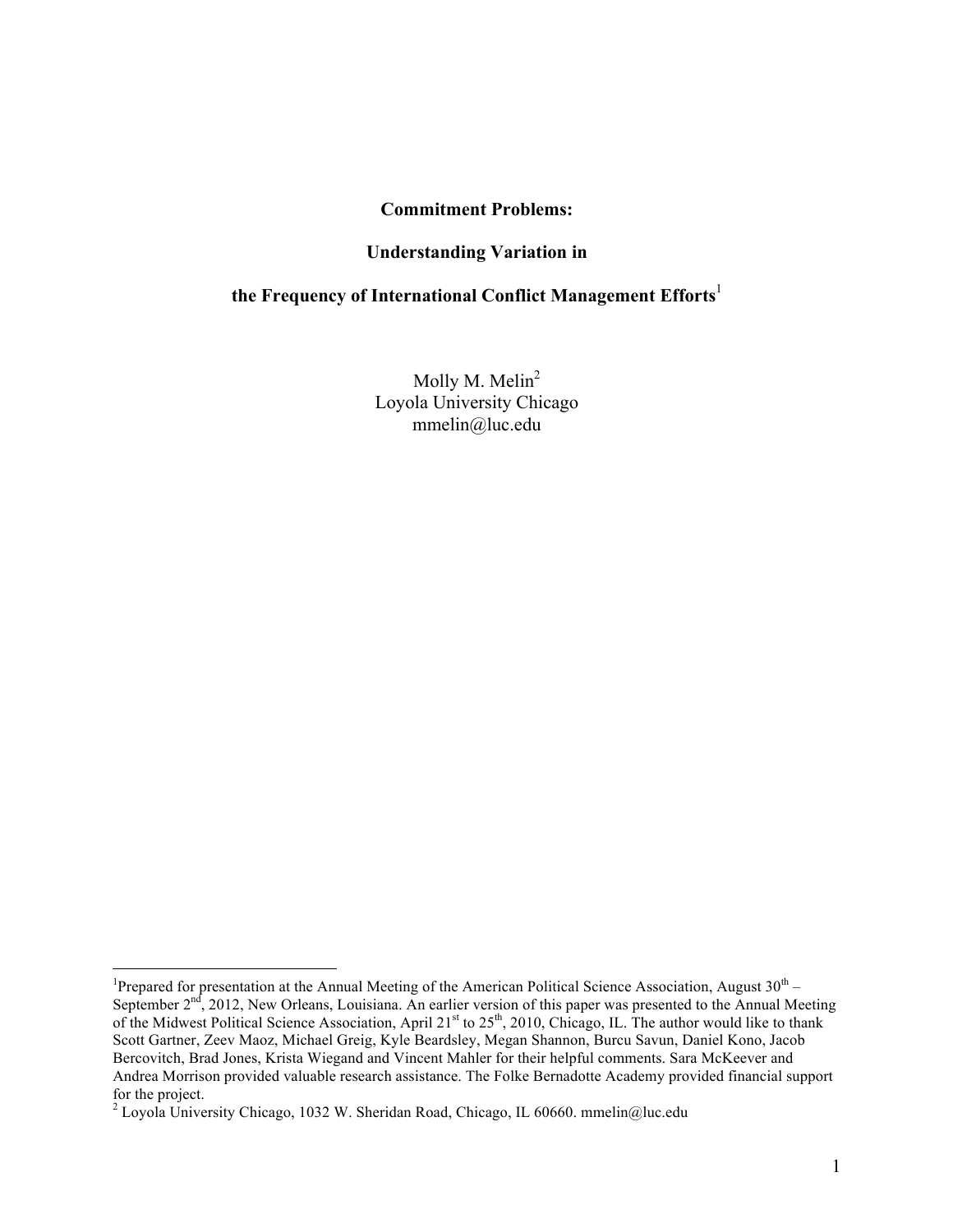#### **Abstract**

Why do some militarized interstate disputes involve multiple third party attempts to resolve the dispute, while others seemingly end before movement towards peace is possible? This paper examines third party commitment to international conflict resolution. I argue that a third party's commitment reflects strategic interests, barriers to entry and the conflict's prospects for peace, which encourage third party involvement while having a dampening effect on their commitment. I also explore the role of bias in management onset and third party commitment. Analysis of conflict management in militarized interstate disputes from 1946 to 2001 offers significant support for the hypotheses.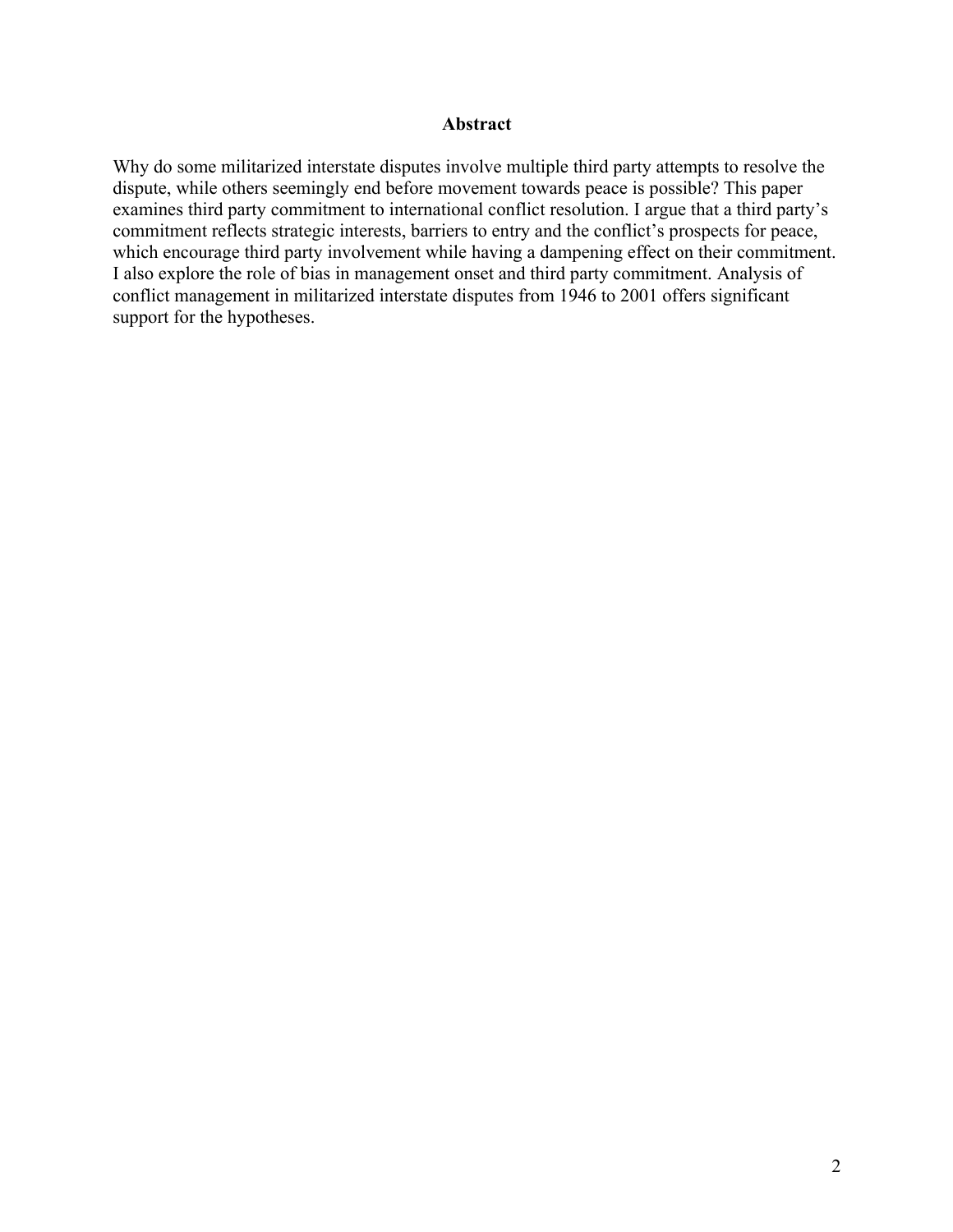Third party management of militarized interstate disputes exhibits great variation in occurrence, duration, activities, and outcomes. Consider the role of the United States. The 1979 Camp David Accords, which ended the Yom Kippur War (the most mediated war of the 1970s), were a direct result of President Jimmy Carter's commitment to rejuvenating the Middle East peace process.<sup>3</sup> He visited heads of state, held exploratory meetings, and took a comprehensive, multilateral approach before convening the well-fated international conference. The Camp David Accords resulted from eighteen months of intense diplomatic efforts and a long term commitment to bringing peace (Princen 1991). The ramifications of this commitment are vast: creating a longstanding peace between Egypt and Israel and demonstrating to other Arab states that negotiations with Israel are possible. The US effort contradicts other instances of third party management, such as that by President Soglo of Benin in the 1994 Ghana-Togo border dispute, which was neither successful nor followed by additional attempts (by either the managing state or another party), and the Algerian foreign minister's 1990 attempted resolution of the border conflict between Mauritania and Senegal, which was also a singular and unsuccessful attempt.

Why did the US, even in the face of seemingly insurmountable challenges, remain committed to resolving the Middle East conflict? After Henry Kissinger's bilateral efforts and shuttle diplomacy, why did President Carter rejuvenate the efforts that eventually lead to normalized relations between Egypt and Israel (Dhanani 1982)? Conversely, why do other managers quickly abandon their posts? These cases highlight an element of conflict management about which we understand very little: why are some efforts to manage militarized interstate disputes characterized by multiple third party attempts, reflecting the third party's commitment to conflict resolution, while others seemingly end before movement towards peace is possible?

<sup>&</sup>lt;sup>3</sup> The US was also involved in managing the conflict before the Carter presidency, with Henry Kissinger taking a more incremental, bilateral approach characterized by shuttle diplomacy.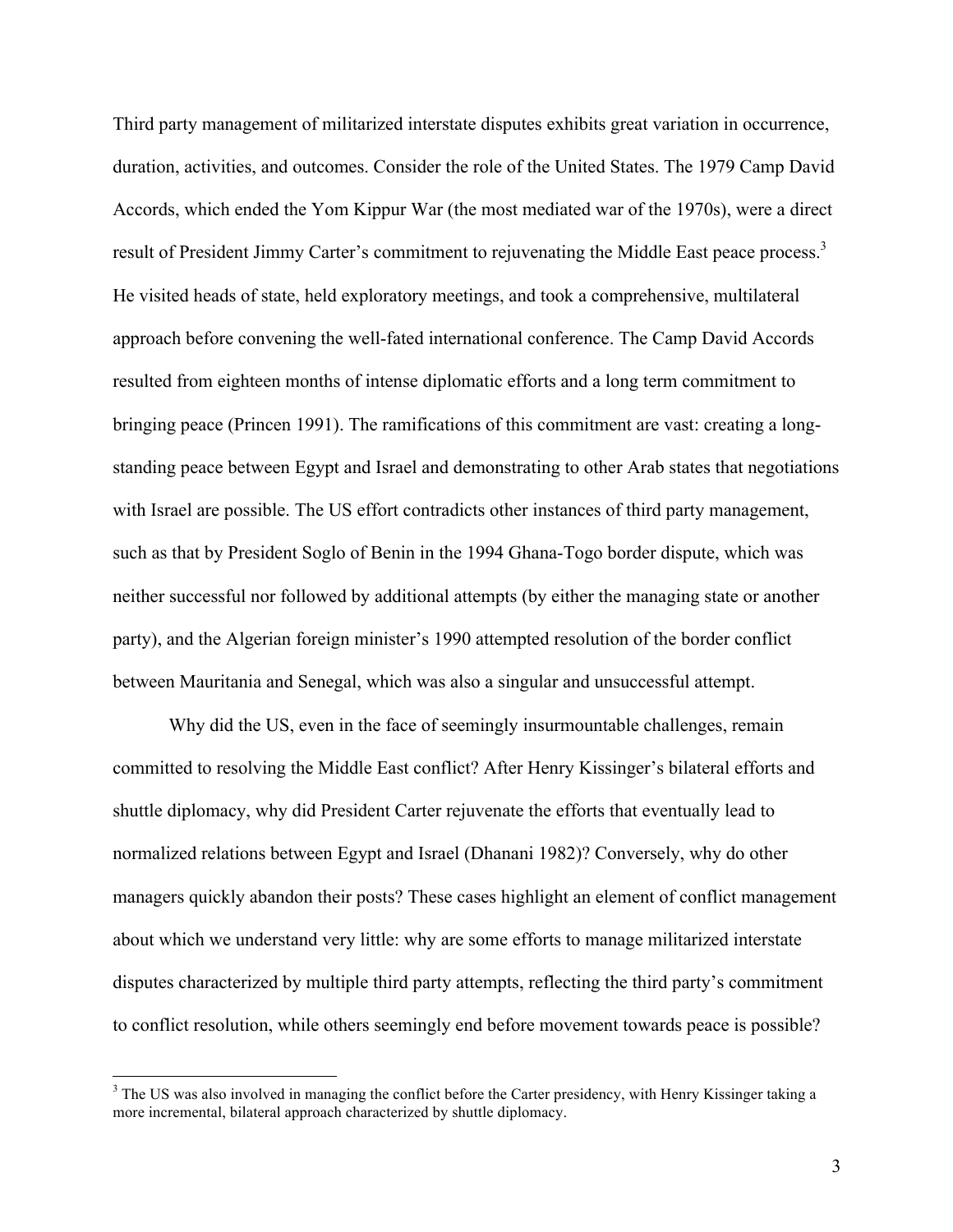This paper explores the relationship between conflict management initiation and conflict manager commitment to resolving interstate conflicts. Exploring third party commitment and intent is particularly important if we believe the engagement process has implications for a third party's ultimate performance (Beardsley 2011). Third parties strategically select the conflicts they manage; we must first understand manager motivations before attempting to explain conflict outcomes (Greig 2005, Beber 2012). While some third party efforts represent a long-term steadfastness to reestablishing peace, those actors simply paying lip service to domestic or international pressures are unlikely to remain committed, making durable peace improbable. Understanding intent thereby leads us closer to understanding why we observe particular outcomes.

I argue that we can further understand interstate conflict management activities by accounting for the factors that influence third party involvement and the fact that these circumstances often have an inverse effect on third party commitment. Thus, the very conditions that have been shown to make third party involvement more likely, such as trade interests, alliance ties and geographic proximity, actually discourage the involvement of committed managers. Further study of intervention patterns reveals important information about third party commitment. I argue that a third party's commitment reflects strategic interests, barriers to entry and prospects for peace, which encourage involvement while having a dampening effect on commitment. Understanding which third parties are likely to be committed and which conflicts attract committed managers is therefore partially the result of uncontrollable factors present in the conflict. More interesting, however, is the important role that relationships between the third party and disputants play. While third parties with strong ties to the disputants have been shown to intervene more frequently (Melin 2011, Greig 2005, Crescenzi et al. 2011), these results also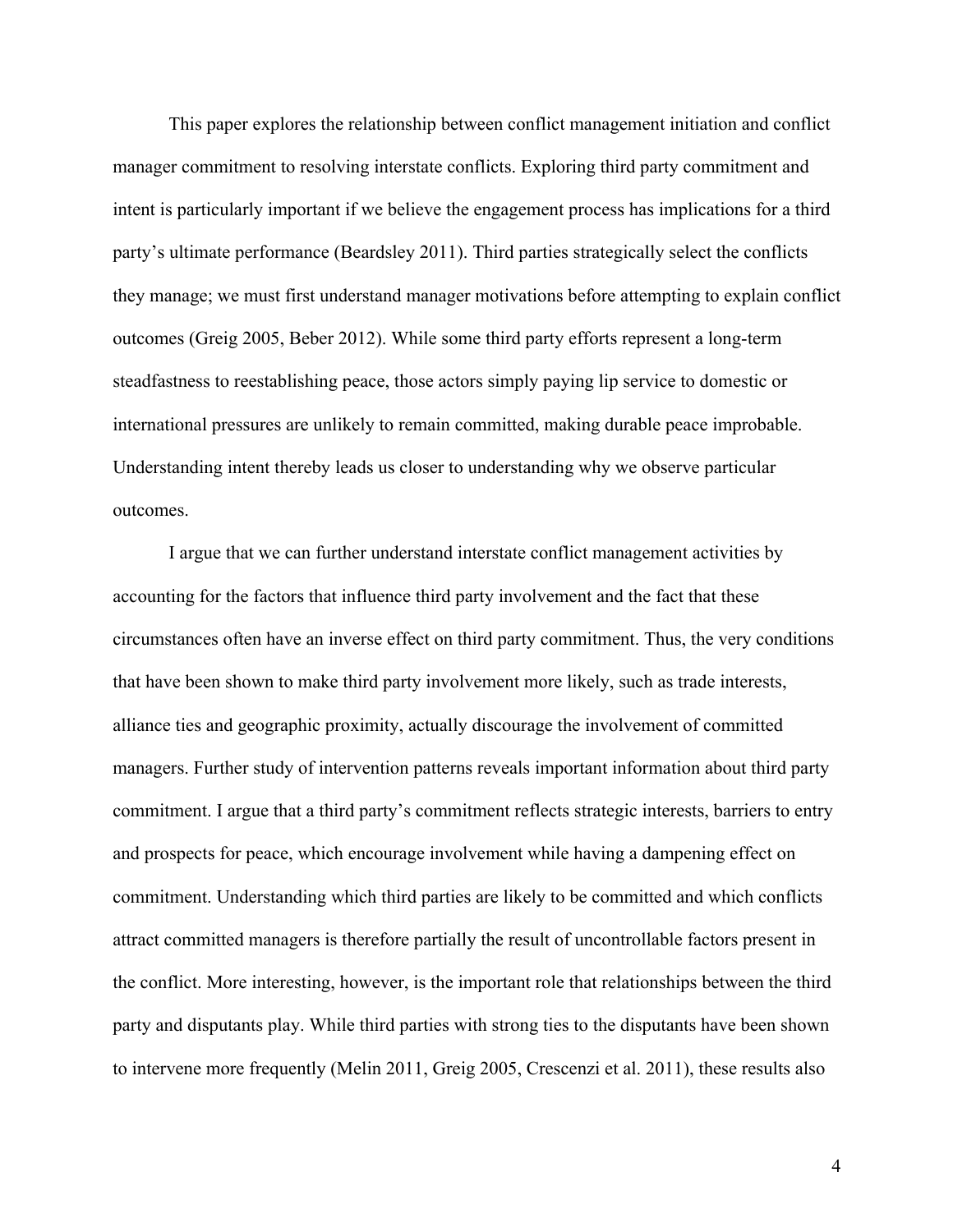show an inverse effect on committed third party efforts. I argue that this is because third parties that must overcome higher barriers to entry, such as distant or unaligned states, are undertaking a greater burden by becoming involved. The fact that they become involved at all signals conflict resolution's salience and reflects a higher commitment to conflict resolution than those with lower costs of entry. These third parties are in for the long haul.

The argument presented here has important implications for understanding conflict management failures. Existing scholarship attributes failure to third party tactics (Favretto 2009, Kydd 2006), dispute characteristics (Gartner and Bercovitch 2006), inconsistencies between mediator and disputant preferences (Beardsley 2008, 2011) and mediator selection (Beber 2012). Building on the work highlighting the persistent selection effects and inconsistency problems in mediation, I show conflict resolution attempts frequently involve third parties with limited commitments, thereby explaining why many such efforts are unable to create a lasting peace. In exploring commitment, I highlight the circumstances under which third parties are likely to remain involved and generate agreements.

I begin by reviewing the international mediation literature as it relates to third party motivations and commitment, and then offer a theoretical explanation of third party commitment. I employ selection models to test my arguments on the Third Party Intermediary data and show that many of the factors that increase the likelihood of intervention do actually decrease third party commitment. I conclude with potential policy implications and extensions of these findings.

#### **A COMMITMENT TO UNDERSTANDING CONFLICT MANAGEMENT**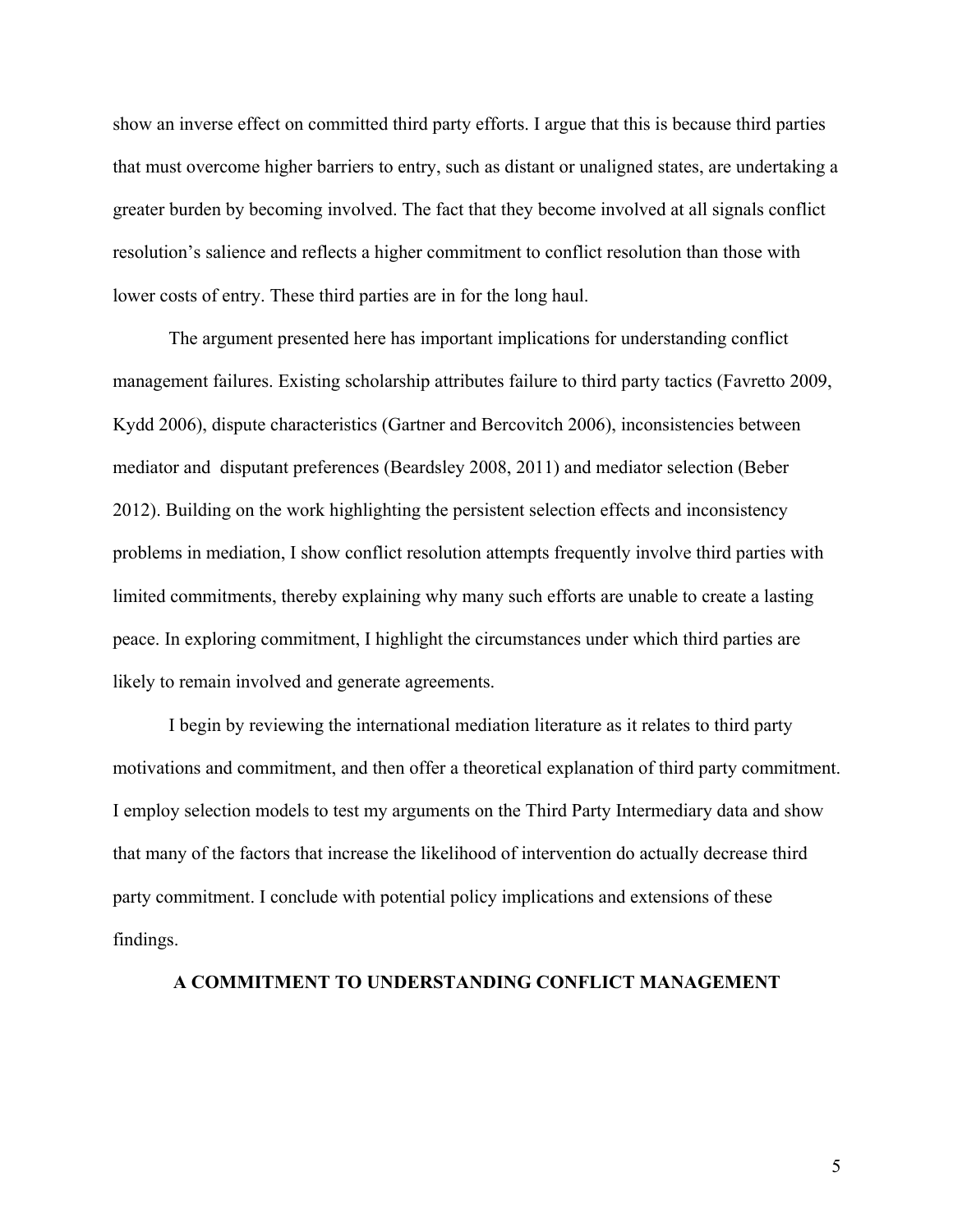Conflict management, in its various forms, has received considerable scholarly attention.<sup>4</sup> Of all the scholarship on mechanisms of conflict management, mediation, as a voluntary and peaceful means of addressing conflict, has received the most extensive focus. I seek to build upon this literature as it has one of the most well established research findings and offers important theoretical insights for conflict management processes. We know that mediation begets mediation. That is, a history of mediating a conflict encourages the same state to mediate the conflict once again (Greig 2005, Regan and Stam 2000). While these repeat efforts tend to occur in the most serious conflicts, which are not easily resolved, we have yet to establish an understanding of the underlying processes present in these situations. A promising answer lies in the blossoming scholarship on persistent selection effects and inconsistency problems.

Much of the mediation scholarship published in the last decade points to the importance of third party's strategic choices and the implications of these choices for mediation occurrence and outcomes. This work argues that examining only outcomes, the understandable focus of the majority of earlier work, produces a selection bias (Gartner and Bercovitch 2006, Greig 2005, Beber 2012). Since the factors motivating third parties to act as conflict managers also affect the outcomes of their actions, we must first understand why third parties became involved as mediators before evaluating the impact of their efforts. The logic behind the selection argument is that third parties strategically account for the probability of success before acting, and scholars have shown that success can influence a third party's strategy selection (Owsiak 2014) and successive attempts to mediate (Böhmelt 2013). Research on mediator selection, however, focuses on the occurrence or non-occurrence of mediation events. I argue that, to fully

<sup>&</sup>lt;sup>4</sup> I define conflict management as any course of action taken by a non-disputant aimed at either preventing the further escalation of the conflict or resolving it completely (Dixon 1996, Butterworth 1978). The majority of the existing literature examines mediation, peacekeeping, and economic sanctions separate of one another, ignoring the presence of foreign policy substitutability (see Dixon 1996, Regan 2000, Frazier and Dixon 2006b). I use the terms conflict management and intervention interchangeably.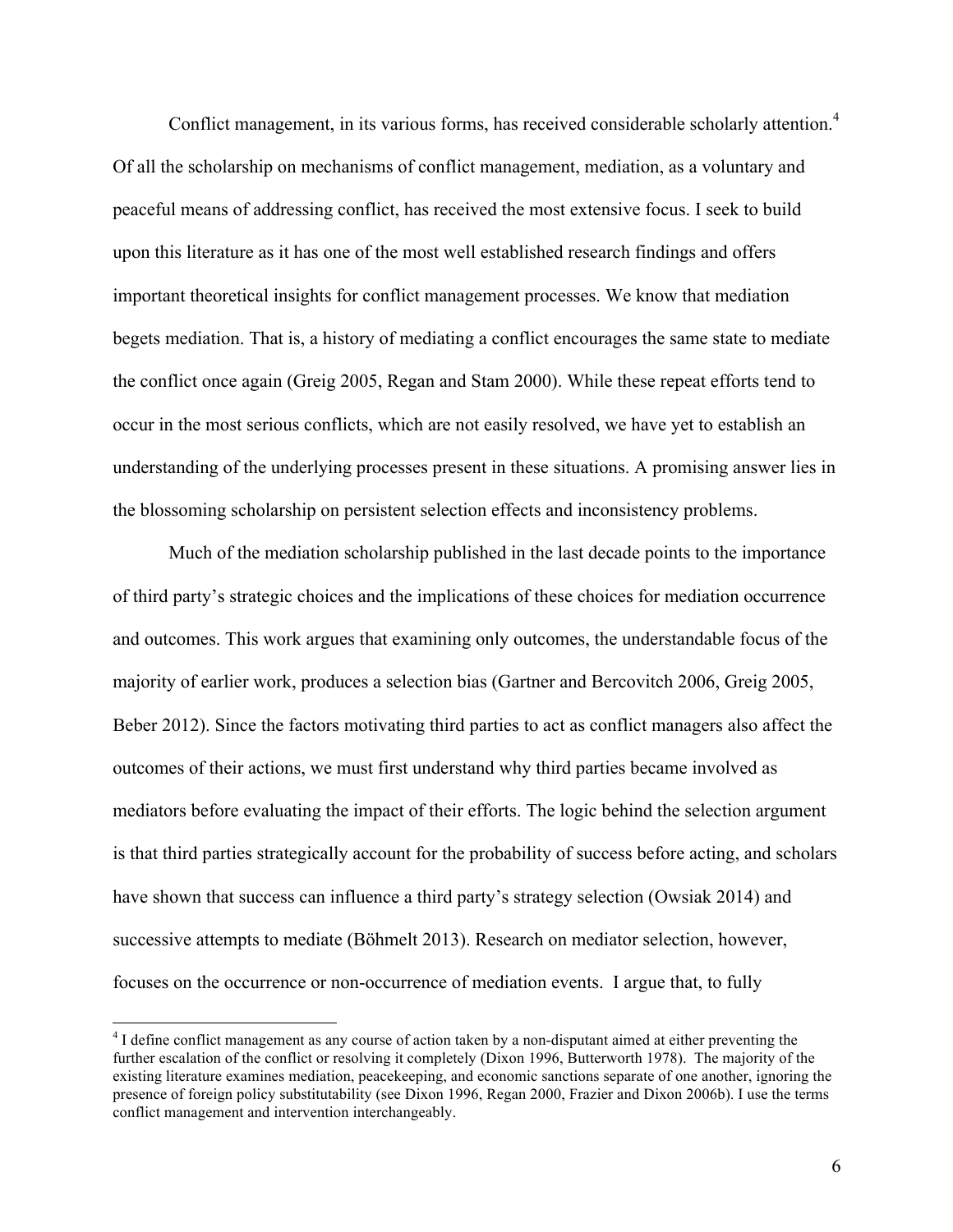understand mediation and its outcomes, we must consider third party intentions and the breadth of third party management activities. More specifically, we must take into account whether third parties are willing to remain involved to fully resolve the conflict. While some third party efforts represent a long-term steadfastness to reestablishing peace, many actors are simply paying lip service to domestic or international pressures. Exploring third party intent is particularly important if we believe the engagement process has implications for a third party's ultimate performance. Explaining how third party intervention occurs moves us closer to understanding why we observe particular outcomes. If a third party only engages in "cheap talk" to satisfy domestic or international pressure, the third party is unlikely to remain committed, making durable peace improbable.

Also with important implications for understanding third party commitment is work on the inconsistency problem in mediation (Beardsley 2008, 2011). Beardsley brings to light what he refers to as "the mediation dilemma," which is a tradeoff between short-term peace and longterm stability. Mediation risks the relapse of conflict after a brief period of peace. However, avoidance of mediation risks imminent brutality. In other words, although the disputants seek third party assistance as a means of reducing their immediate barriers to successful bargaining, they do so at the risk of decreasing their durability of any peaceful arrangements that are reached. This is because when combatants rely more on a third party, they become less capable of maintaining the peace themselves. Beardsley's work highlights the salience of the divergence in third party and disputant motives. While interveners are interested in reducing the spillover costs from the dispute and shaping the international and regional order in their favor, disputants find mediation attractive as a stalling tactic, for gaining recognition, to provide a veneer of cooperation, as a low-cost management tool, and to reduce their adversary's flexibility in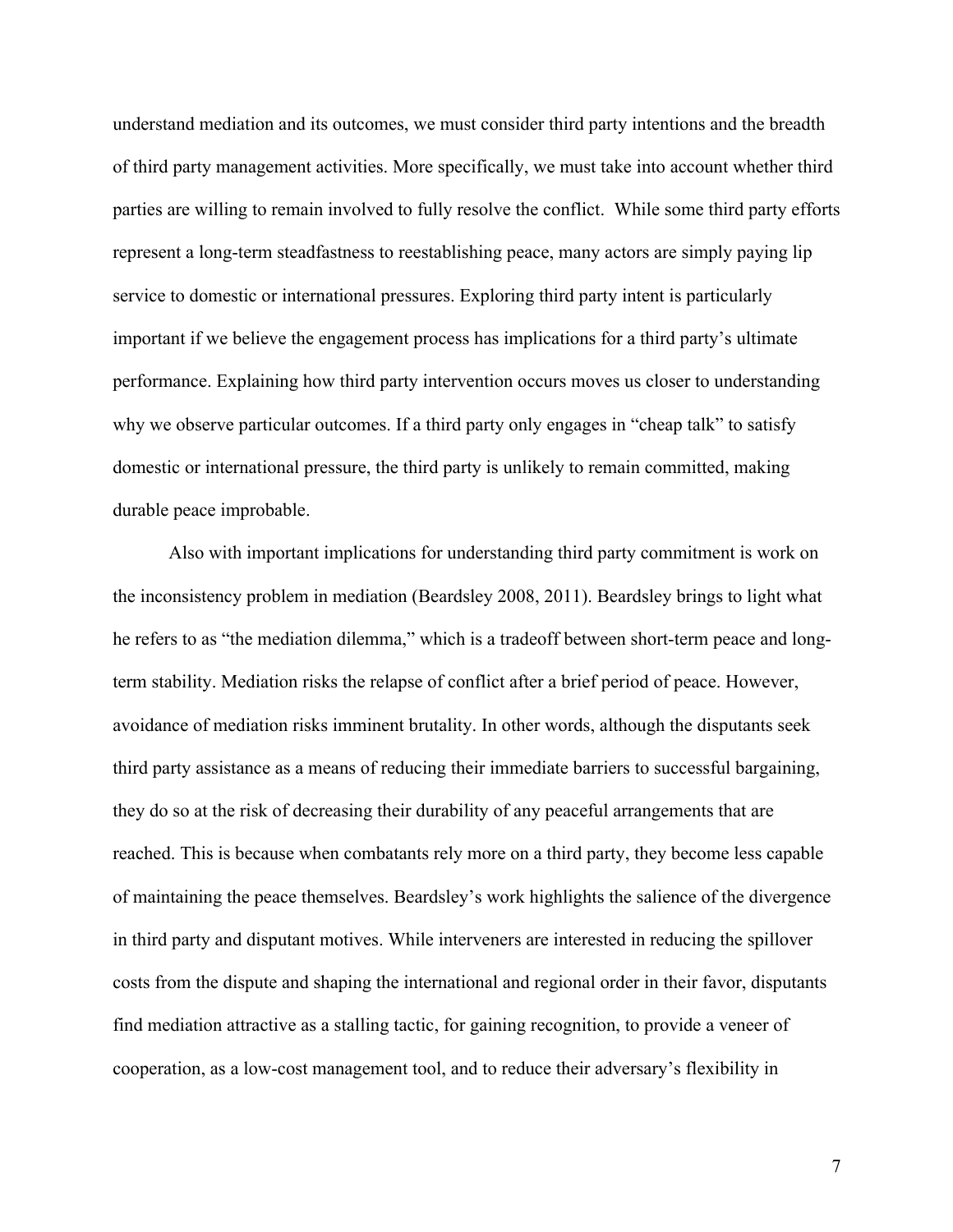negotiations. This framework has important implications for the long-term outcomes of settlements generated with the assistance of third parties, since mediators are more prone to push for what is more easily attainable and to promote incomplete peace terms that put off the most difficult choices to the future. It also has important implications for understanding third party commitment, as we know that involvement does not necessarily signal a commitment to conflict resolution.

This paper contributes to the literatures on selection effects and inconsistency problems in conflict management thereby shedding additional light on third party strategic motives. I offer three main contributions to the literature. First, I offer a first attempt to explore variation in third party commitments, showing that the likelihood that a third party maintains a continued presence in a conflict increases when some progress is being made, yet not all issues are settled. These circumstances encourage the third party to remain involved since they are invested in the outcome and have seen positive results. Second, I seek to link the theoretical underpinnings of the mediation literature to understand conflict management more broadly. As different conflicts may initiate similar responses and there are multiple responses to comparable conflicts (Most and Starr 1984, 1989), I examine the substitutable choice of employing economic intervention, verbal management, diplomatic efforts or peacekeeping. By doing so, I am able to further our understanding of the third party decision process: inquiring into the causes of various management techniques rather than singularly focusing on one management method. Finally, I offer a theoretical model and empirical tests that explore the role that selection effects play in third party commitment. Third parties are more likely to act when involvement is low-cost. However, committed third parties are willing to overcome costly barriers to entry to settle disputes. I empirically show that many of the circumstances that encourage third parties to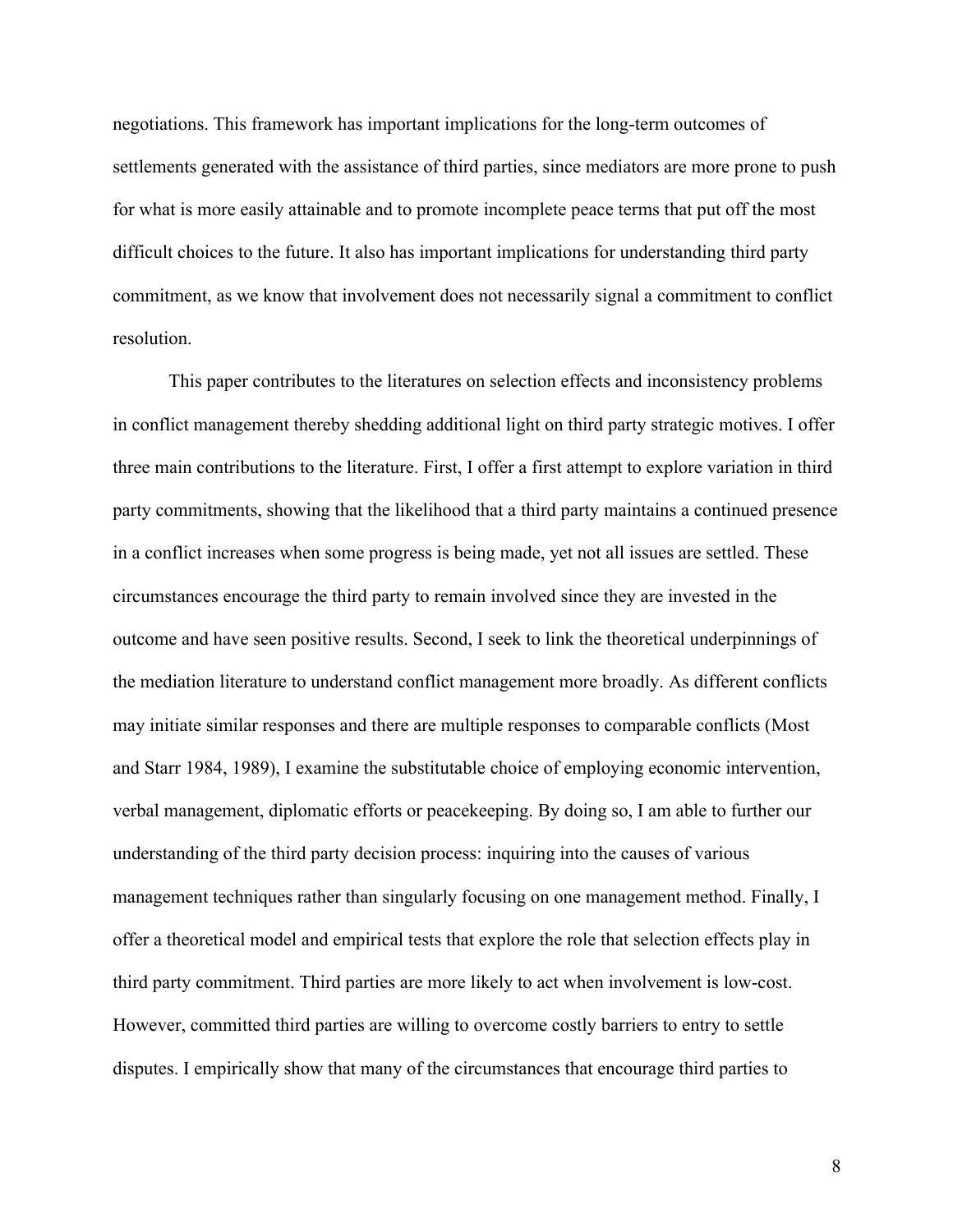initially intervene have a dampening effect on third party commitment. I now explore third party commitment and offer a theoretical explanation for its presence.

#### **DEFINING THIRD PARTY COMMITMENT**

Third party conflict management entails non-disputant activities conducted to facilitate the peaceful resolution of a dispute. The actions that characterize such activities vary from verbal appeals to mediation and the deployment of peacekeeping troops. Following previous scholars (Owsiak 2014, Melin 2011), I view these varied strategies as substitutable foreign policies. While much of the conflict management research explores a single management method at the expense of others, creating a comprehensive understanding of how third party management attempts develop requires acknowledging the linkages between these activities (see Dixon 1996, Regan 2000, Frazier and Dixon 2006b). This analysis therefore explores commitment in light of the varied roles a third party can play as a conflict manager.

While the occurrence of third party conflict management is rare<sup>5</sup>, committed efforts are even more so. Conflict resolution frequently requires a major third party effort over the duration of the dispute, and the conflict manager must willingly absorb opportunity and reputational costs, as well as more tangible monetary costs. Thus, while initial involvement may be low-cost, enabling cheap-talk efforts, resolving a conflict often requires a significant commitment on the part of the third party.

This paper represents an effort to capture and understand conflict manager intentions. There are various ways to conceptualize commitment; I focus on commitment as a dedication to resolving a conflict peacefully. As initiating intervention does not obligate the third party to resolving the conflict, continued involvement remains a voluntary process. Commitments may be

 $<sup>5</sup>$  Melin (2011) reports state-led conflict management activities in 2.5% of militarized interstate disputes, Owsiak</sup> (2014) reports 85% of MIDs receive no third party management.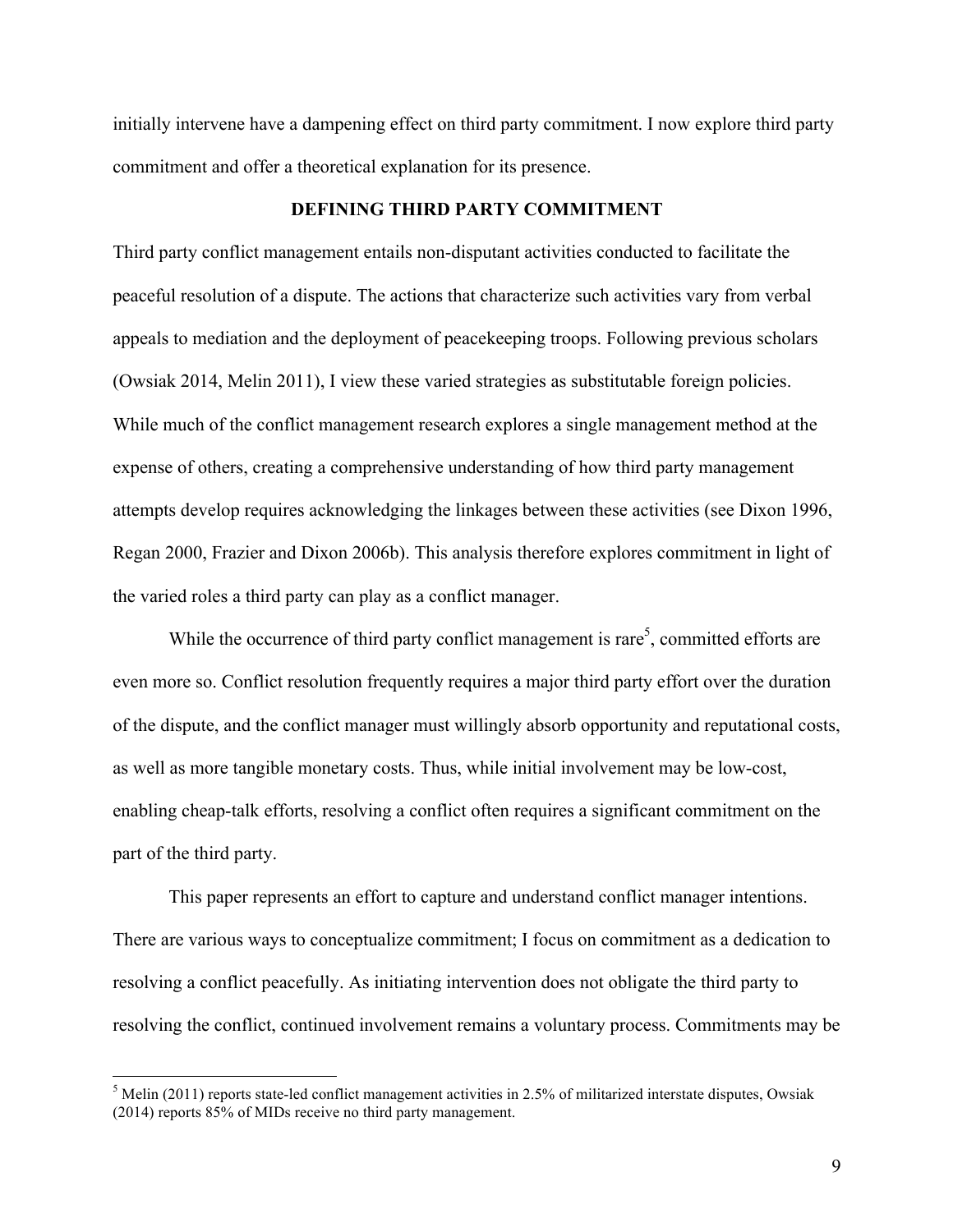highlighted (or misrepresented) with public pledges and promises. In terms of revealing actor intentions, however, actions truly do speak louder than words. I therefore treat third party actions as signals of their intentions and commitment.<sup>6</sup> These signals can be interpreted through a variety of third party actions and reactions, such as third party intervention techniques, repeat efforts, and duration of involvement. For example, repeat efforts, which occur when the same third party engages in more than one attempt to resolve the same conflict, signals a clear commitment to the conflict and its resolution. However, a single effort may last a long period of time, such as the above example of Carter's mediation between Egypt and Israel. Similarly, repeated management of the same conflict by different third parties captures a broader, more global commitment to conflict resolution. That the conflict has attracted the efforts of multiple third parties might underscore the conflict's strategic importance. For example, the European Community, the United States, as well as the United Nations managed the conflict in the former Yugoslavia. That multiple parties are willing to act highlights the fact that international actors see these cases as urgent to resolve. Not all conflict resolution attempts are equal.

This paper focuses on the number of third party efforts as a signal of commitment.<sup>7</sup> Involvement entails both costs (in terms of time, energy and resources) and risks (of developing a reputation of being weak and ineffective should their attempts fail). The costs and risks related to intervention (Touval 2003) compile with multiple efforts. This has a dampening effect on third party efforts that is reflected in the data: just under half of third party efforts are singular attempts lacking follow up efforts (see Table 1). In deciding to engage in multiple management

<sup>&</sup>lt;sup>6</sup> The actions represent observable measures of third party intentions. As managers have private information and incentives to misrepresent their commitment, statements about commitment are not useful for scholars. Clearly exceptions to these observable actions exist, as with Norway's entrapment in the Sri Lankan peace process. The same challenges exist when considering the role of third parties in conflict prevention, as these efforts are much more likely to generate an agreement (Bercovitch and Gartner 2009, Bercovitch, Anagnoson, and Wille 1991).<br><sup>7</sup> Alternate measures of commitment were tested as a robustness check and can be found in the Appendix.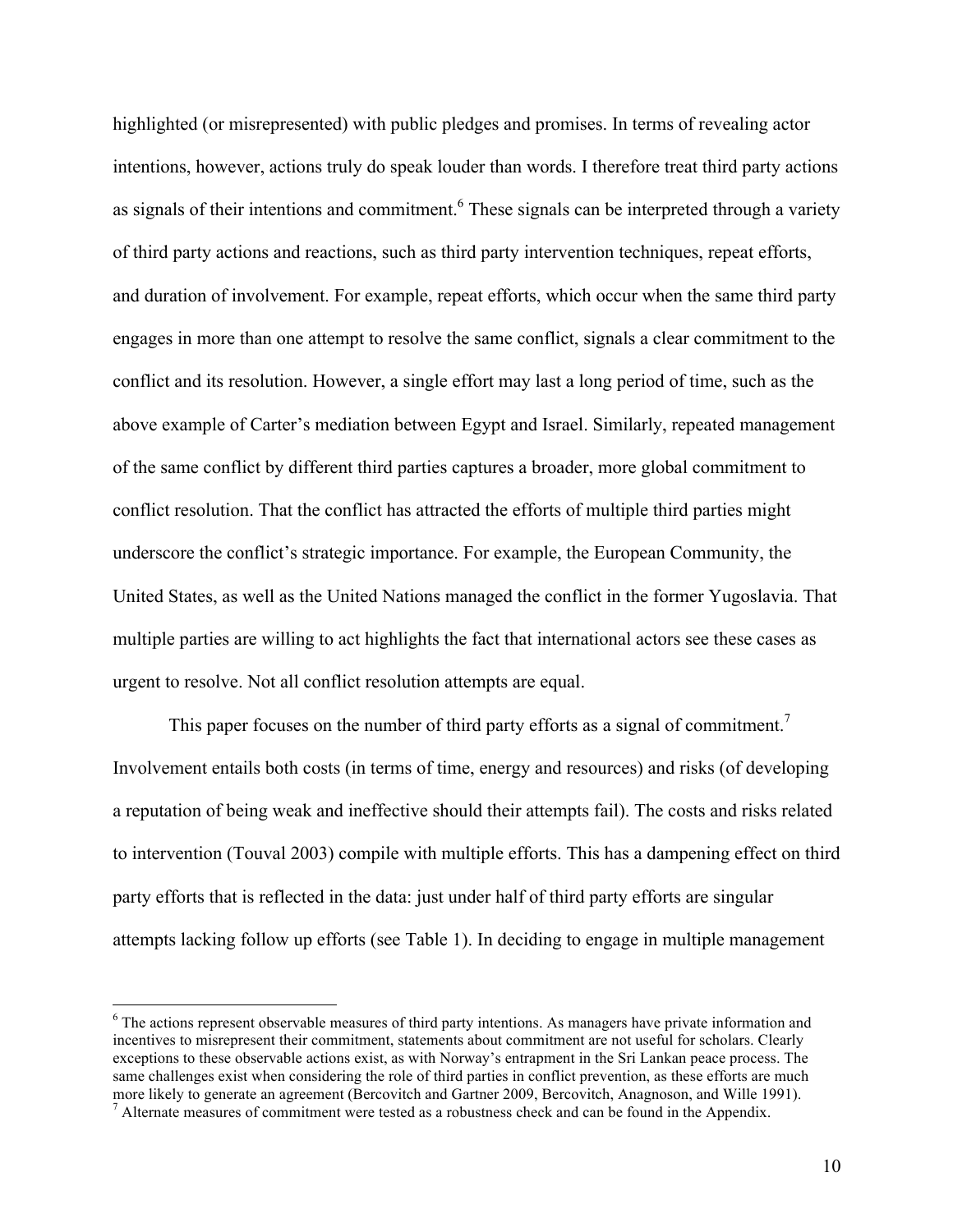efforts, third parties signal their commitment to resolving the conflict: the benefits of conflict resolution outweigh the costs of multiple management efforts. As intervention is not applied to cases at random, I first attempt to address the factors that affect the likelihood of intervention onset and then attempt to explain third party commitment.

#### \*\*\*INSERT TABLE 1 HERE\*\*\*

#### **THE INVOLVEMENT-COMMITMENT PUZZLE**

Third party intervention is not exclusively driven by the presence of an international conflict. The occurrence of management varies by third party management supply and disputant demand. How can we understand a third party's initial involvement and commitment as a conflict manager? I argue a third party's decisions result from third party barriers to entry and interests, as well as the conflict's prospects for peace.

#### **Barriers to Entry and Interests**

Initiating a conflict management effort frequently means overcoming barriers to entry, which involve the political risks associated with intervention. How willing is a state to risk its reputation, absorb costs, and forego involvement elsewhere to manage a conflict? Conversely, interests in a conflict can draw a third party into involvement, as voluntary involvement requires sufficient interests in the dispute and disputants to motivate a third party. Barriers to entry and interests have an inverse relationship on conflict management onset and commitment. Third parties with low barriers and high interests are most likely to intervene, since doing so does not require significant third party sacrifice. Involvement will undergo less public scrutiny when expected, routine, or low cost, especially for cases in which intervention may further third party interests. However, such scrutiny is likely to occur if involvement drags on and requires greater resources, making these actors more likely to "drop out" as conflict managers. Conversely, states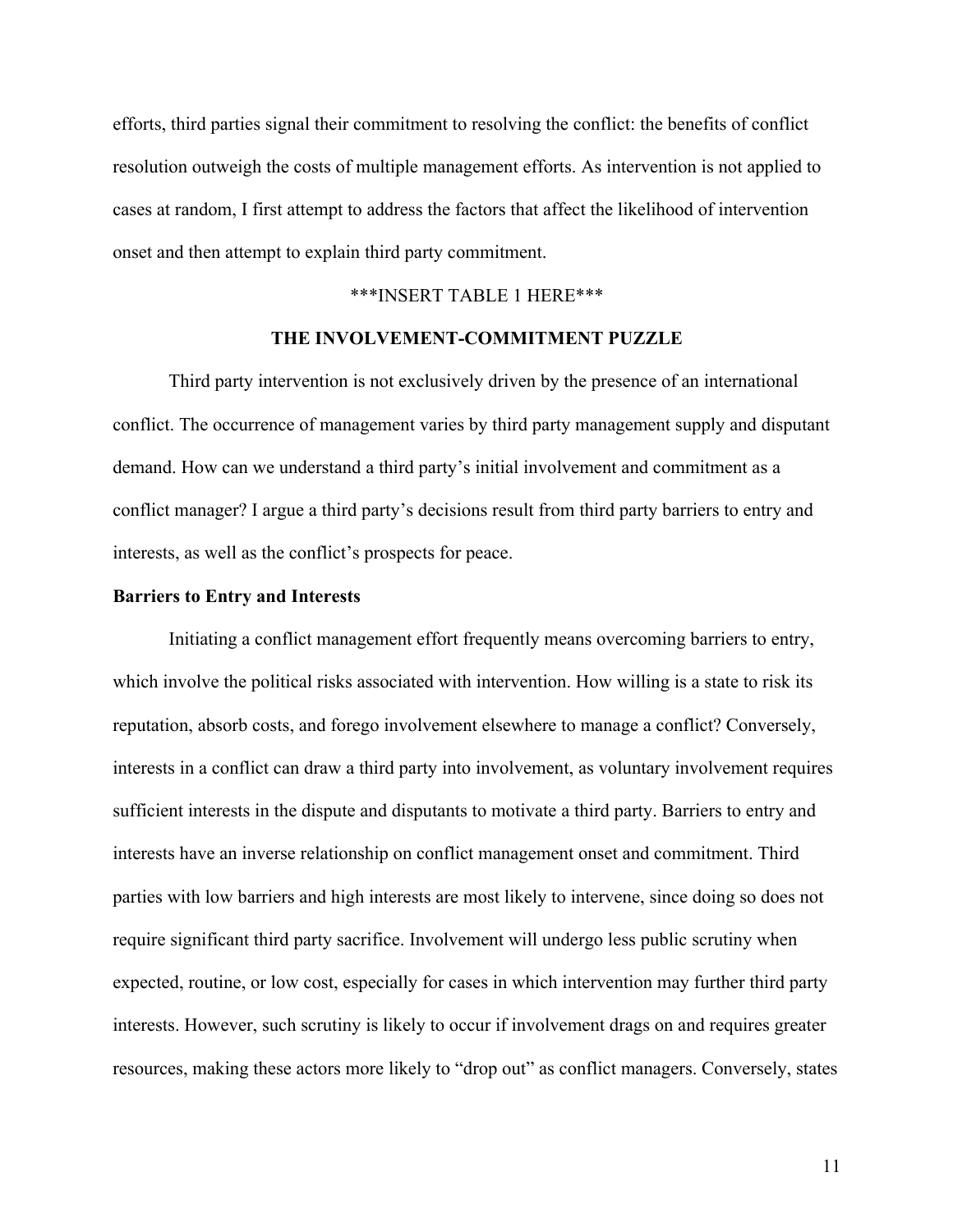that must overcome more significant obstacles before intervening are less likely to do so; these third parties have a lower baseline prospect of involvement. States that manage a conflict despite significant barriers to doing so are likely to be committed to resolving the conflict. For intervention to occur in such cases, the conflict must be salient to the third party. In contrast to low barrier and high interest situations, the process of overcoming high barriers will involve scrutiny; questions about national interests and costs will be addressed early in the decision process, thereby establishing the salience and necessity of involvement. Hence, while these third parties are less likely to act, they are more likely to be committed if they do so.

In other words, low barriers to entry and interests have a *positive* selection effect on the likelihood of intervention and a *negative* selection effect on commitment. While third parties with few barriers to entry are more likely to engage in conflict management (positive selection effect), they are less likely to launch multiple efforts (negative selection effect). In contrast, third parties that intervene despite high barriers to entry are more committed and therefore more likely to engage in multiple efforts.

Which actors have a stake in the dispute that encourages them to intervene? Alliance and trade ties signal that the third party may have interests in resolving the conflict. Such ties highlight both strategic interests, which have been shown to increase the likelihood of mediation (Terris and Maoz 2005), as well as an ability to influence disputants (Rauchhaus 2006, Princen 1995, Kydd 2007, Walter 2002). Interests are a function of how tightly the third party and disputants are connected through common interests and threats, which are reflected in alliance ties (Morrow 2000, Leeds 2003, Smith 1995). Alliances are a formal way for countries to exhibit affinity. Defense alliances, which promise support to an attacked target, are usually formed due to a common threat. This means that a conflict threatening an alliance member will also threaten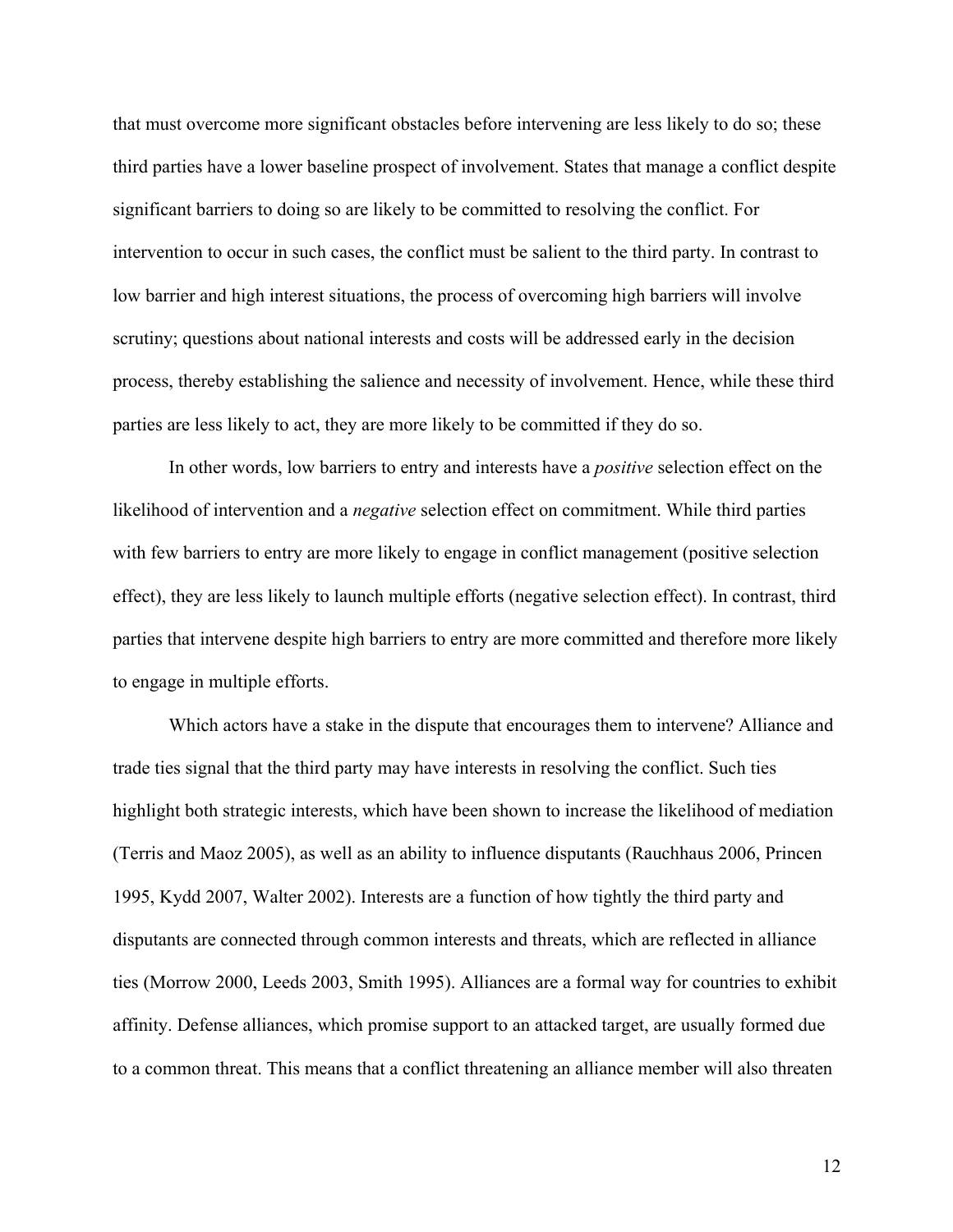its alliance partner, increasing the conflict's salience and incentivizing intervention. Even if the conflict does not threaten an allied third party, it may alter the threatened state's ability to uphold the agreement terms. Thus, third party allies intervene to protect the alliance and ensure that the signatory is able to fulfill its obligations. $8$ 

Alliances also signal an ongoing relationship among states and therefore lower barriers to entry. Because alliances represent costly commitments to cooperate in security and military affairs (Russett and Starr 1981, Levy 1982), all alliances require some degree of foreign policy coordination between the signatories (Morrow 1991, 2000). Since lines of communication between allies are established, intervention costs are lowered. Alliances are shown to incentivize involvement (Morrow 1994, Favretto 2005, Fearon 1997) and alter third party mediation decisions (Regan 2000, Crescenzi et al. 2005).

Trade ties offer another way to think about barriers to entry and interests. Third parties with strong trade ties to the disputants will have lower barriers to entry and threatened interests, as the potential for a conflict to disrupt trade will increase a third party's desire to see the conflict resolved. Thus, third parties with an economic relationship to disputants have an incentive to intervene to protect economic interests and preserve existing markets. Trade partners also are in a better position to use financial leverage to put pressure on the disputants to accept an agreement. Regional economic ties have been shown to motivate intervention in civil wars (Kathman 2011), and bilateral trade increases the probability of external intervention in interstate disputes (Regan and Aydin 2006).

Geographic proximity is another way to consider interests and barriers to entry. The effects of a militarized conflict are not usually confined within borders, as militarized conflict

<sup>&</sup>lt;sup>8</sup> In the event that war evokes an alliance treaty, state leaders are expected to fulfill their commitments (Leeds, Long, and Mitchell 2000). In such cases, alliances can be a transmission mechanism for the spread of conflict (Kadera 1998) and provide incentives for the third party to join as an additional disputant (Melin and Koch 2010).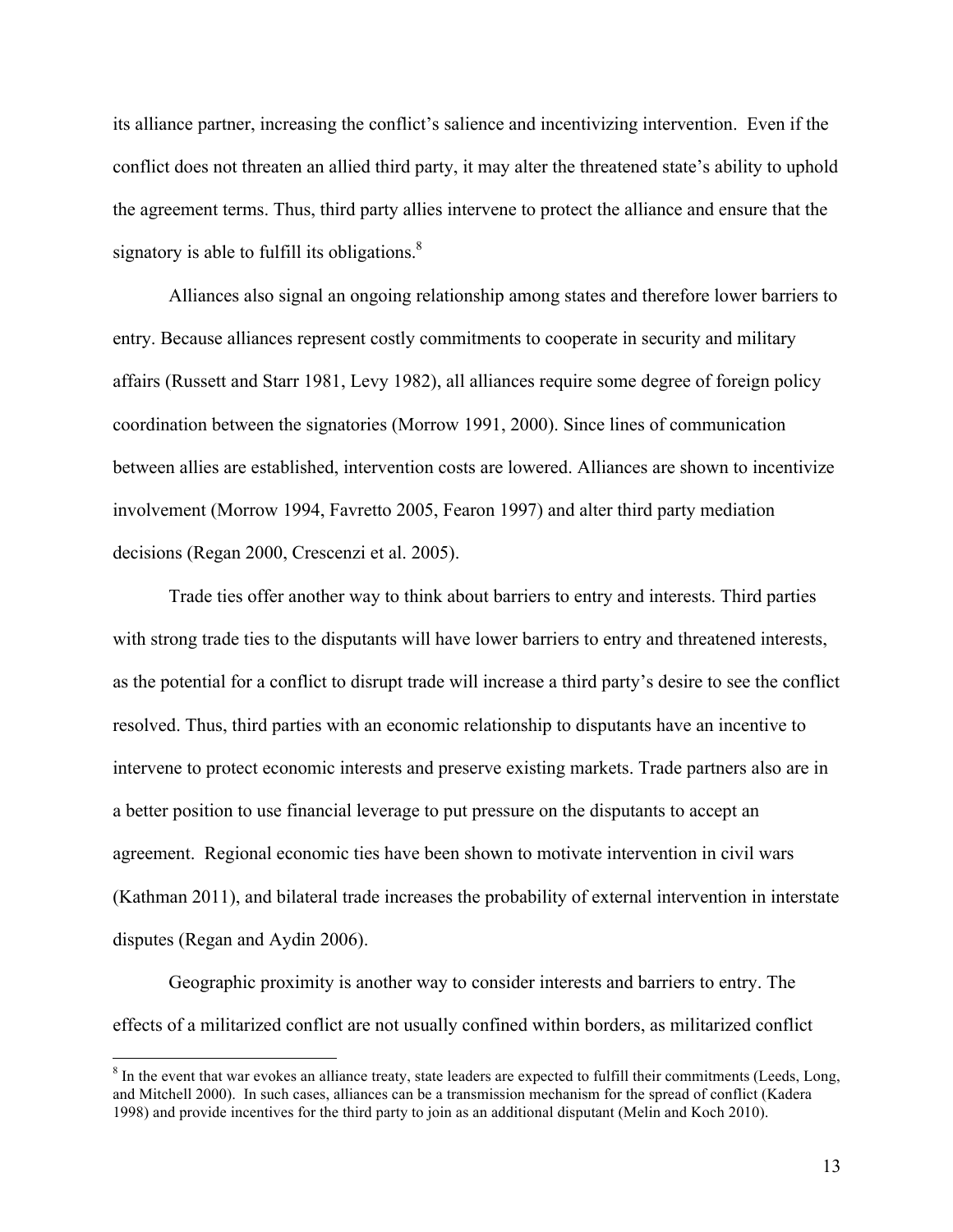often results in regional economic destabilization by undermining trade and commerce and has the potential to spread political instability. Since these costs disproportionately affect geographically proximate states, nearby states have an increased interest in minimizing the costs a proximate conflict imposes. As the risk of war diffusion can also threaten regional foreign policy interests, intervention offers nearby states one way to protect their interests. Proximate third parties manage conflicts more quickly (Melin 2011), mediate between enduring rivals (Greig 2005), intervene militarily in civil wars (Kathman 2010), and mediate civil wars (Greig and Regan 2008).

While encouraging involvement, trade and alliance ties, as well as proximity, do not create an incentive structure that promotes the use of multiple management efforts. Although alliances are technically binding, they are essentially unenforceable contracts with breaching states facing only limited recourse (Crescenzi et al. 2012). While an alliance may draw a third party into conflict management, it does not increase the likelihood of multiple efforts. Third parties that act out of alliance obligations may actually be less likely to be committed managers than those who act for some other reason. The presence of an alliance is symbolic, leading to initial action but not necessarily commitment. Third parties without symbolic ties to the disputants will be unlikely to become involved at all, and if they get involved, it signals an important dispute and increases their commitment to management. Third parties connected to disputants through an economic relationship are also unlikely to act multiple times due to the economic concept of elasticity of substitution. While this term typically refers to the responsiveness of buyers of a good to price changes (i.e. if the price of beer goes up, how inclined people are to substitute it), it is useful to think of elasticity of substitutions across trading partners as well (Martin, Mayer, and Thoenig. 2008). That is, a trading partner's conflict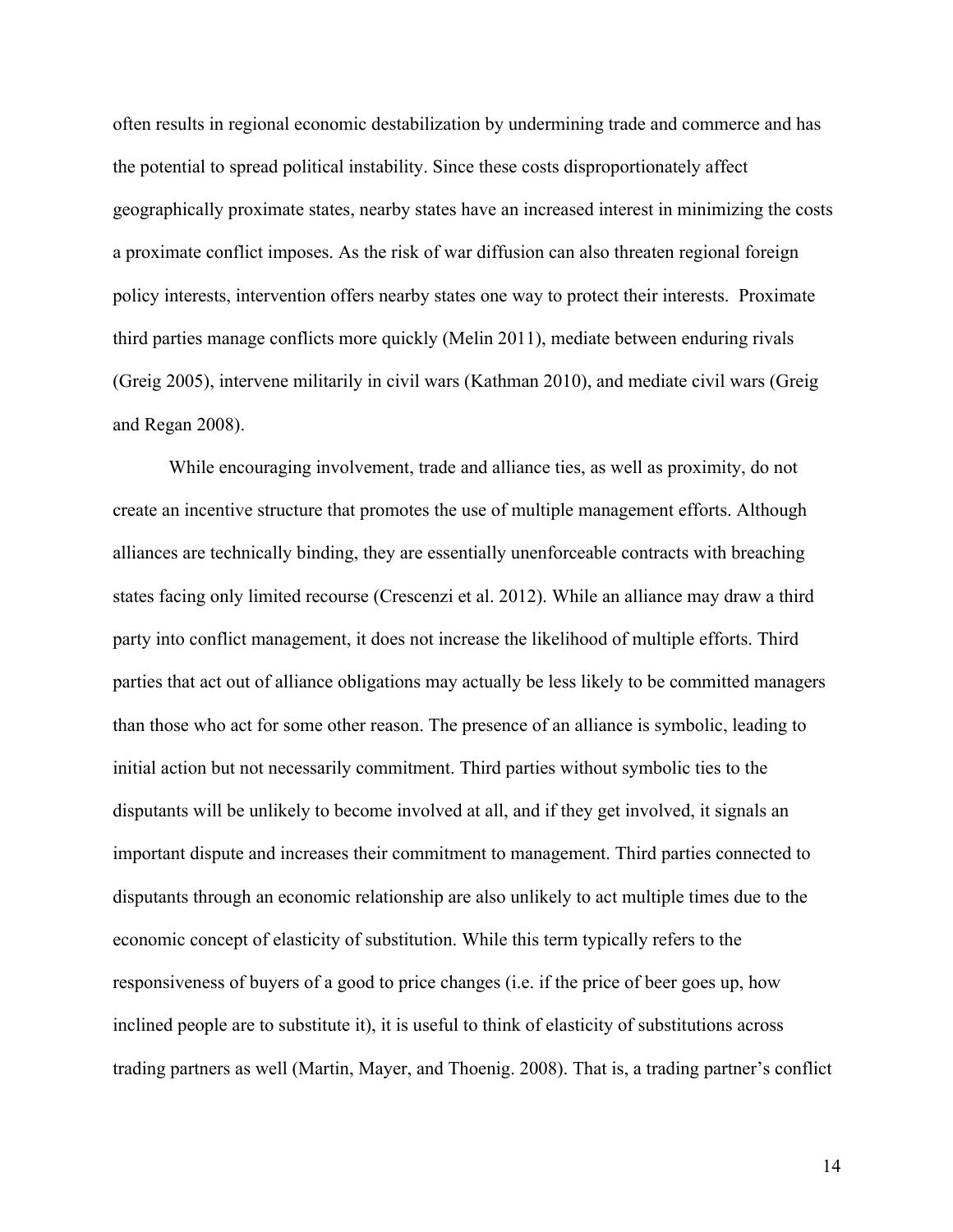may lead a county to seek new markets for their goods. As long as switching trading partners is unproblematic, a state has less of a stake in any bilateral trading relationship. Thus, while trading partners may initially intervene to maintain their supplies and market, they often have other options should the conflict require multiple efforts. We see a similar trend in the role of proximity. Refugee flows, economic downturns and political spillover may subside over time, having a lessening effect on neighbors as a conflict continues. We can therefore expect that third parties with strategic geographic proximity, trade interests, and alliance ties are more likely to engage in intervention but less likely to be committed.

## *Hypothesis 1: States with low barriers to entry and high interests are more likely to manage a conflict but less likely to engage in multiple management attempts.*

This has implication for the role of bias, which has been a source of major debate in the mediation literature. While bias can increase the third party's credibility (Savun 2005, Kydd 2003), the disputants may view the third party as untrustworthy (Rauchhaus 2006, Smith and Stam III 2003). I expect that the exercise of convincing the disputant without a relationship to the third party of the third party's credibility raises the barriers to entry, increasing the likelihood that only the most committed third parties become involved under these circumstances. Similarly, unbiased states- those states without trade, alliance, or geographic ties to the disputants- must overcome higher costs of entry and are therefore less likely to intervene. Since involvement is not costless, however, third parties must consider a conflict salient before voluntarily involving themselves in an already difficult situation (Beardsley 2010, Melin and Svensson 2009). While these actors do not have ties through which they might influence the disputants, conflict management still occurs when leverage is absent (Beardsley 2009). A third party without ties intervening under such circumstances signals that conflict resolution is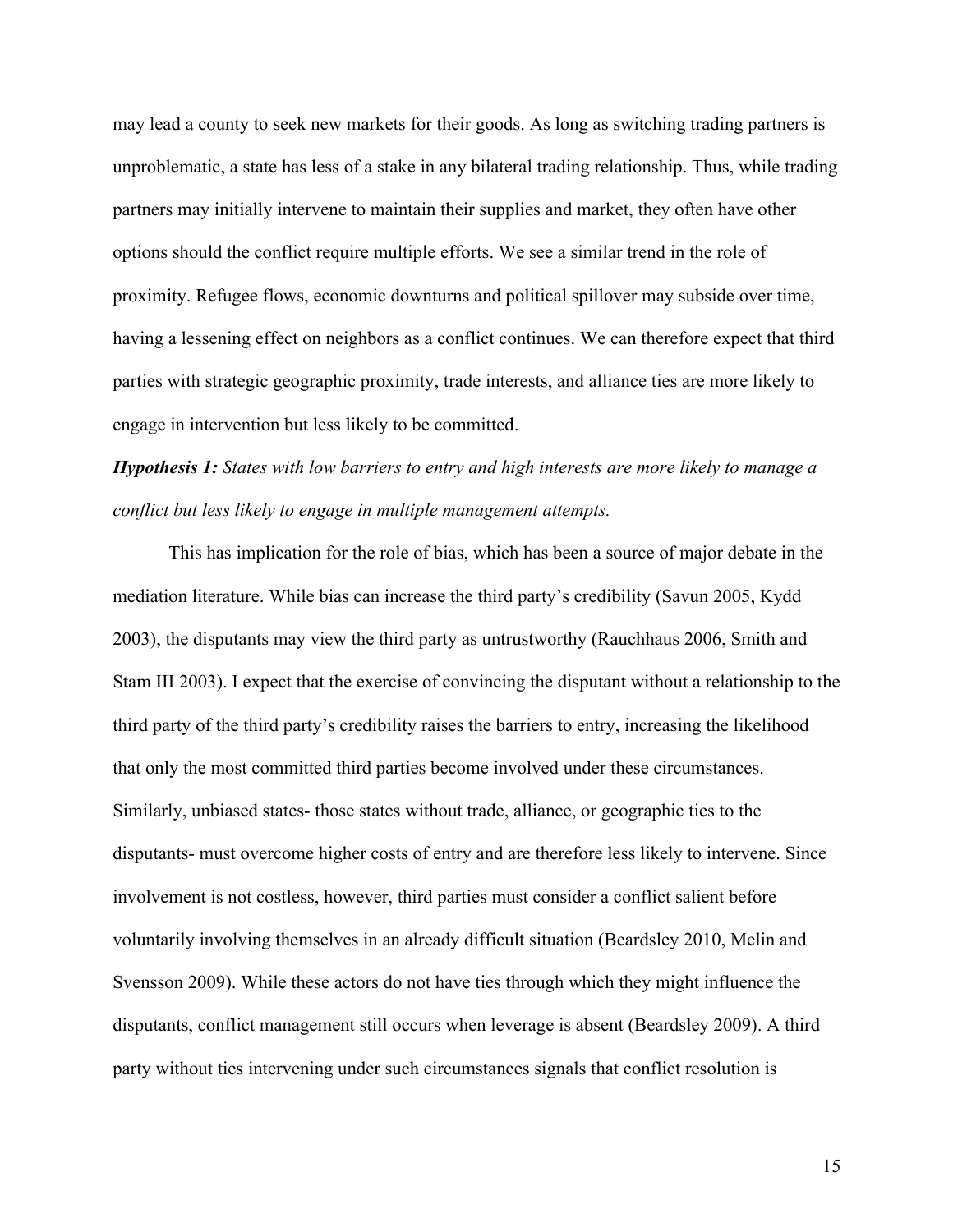important to them. These third parties will therefore be more committed to conflict resolution than those with lower costs of entry. I therefore expect to find that unbiased third parties- those distant states that lack trade and alliance ties- are less likely to intervene but more likely to engage in multiple efforts.

*Hypothesis 2: Unbiased states are less likely to manage a conflict but more likely to engage in multiple management attempts.* 

#### **Baseline Prospects for Peace**

According to Ambassador James Pardew, a senior member of the US team that negotiated the Dayton Agreement ending the 1995 war in Bosnia and Herzegovina and the Ohrid Agreement, which prevented a likely costly civil war in the Former Yugoslav Republic of Macedonia in 2001, the most important factor in resolving a conflict "is the underlying will of the parties to reach a solution in which compromises are required of all sides" (Pardew 2012). Third parties consider disputant cooperativeness and the probability that their efforts will be effective before becoming involved (Bercovitch 2002, Touval and Zartman 2001). What Fortna (2004b) terms the "baseline prospects for peace" (referred to as contextual effects by Gerner and Schrodt 2001, called selection effects by Gartner and Bercovitch 2006) are characteristics of the situation over which present actors have little control but that provide the context within which the policymaker acts, such as the dispute issue, management and conflict history. These distinguish *ex ante* the conflicts that are hard to terminate from those more amenable to settlement (Gartner and Bercovitch 2006, Gerner and Schrodt 2001).

Third parties become involved when they expect their efforts will succeed. While some cases are easily resolved without third party involvement (Gartner and Bercovitch 2006), third parties prefer to act when they expect to be effective should the need for outside involvement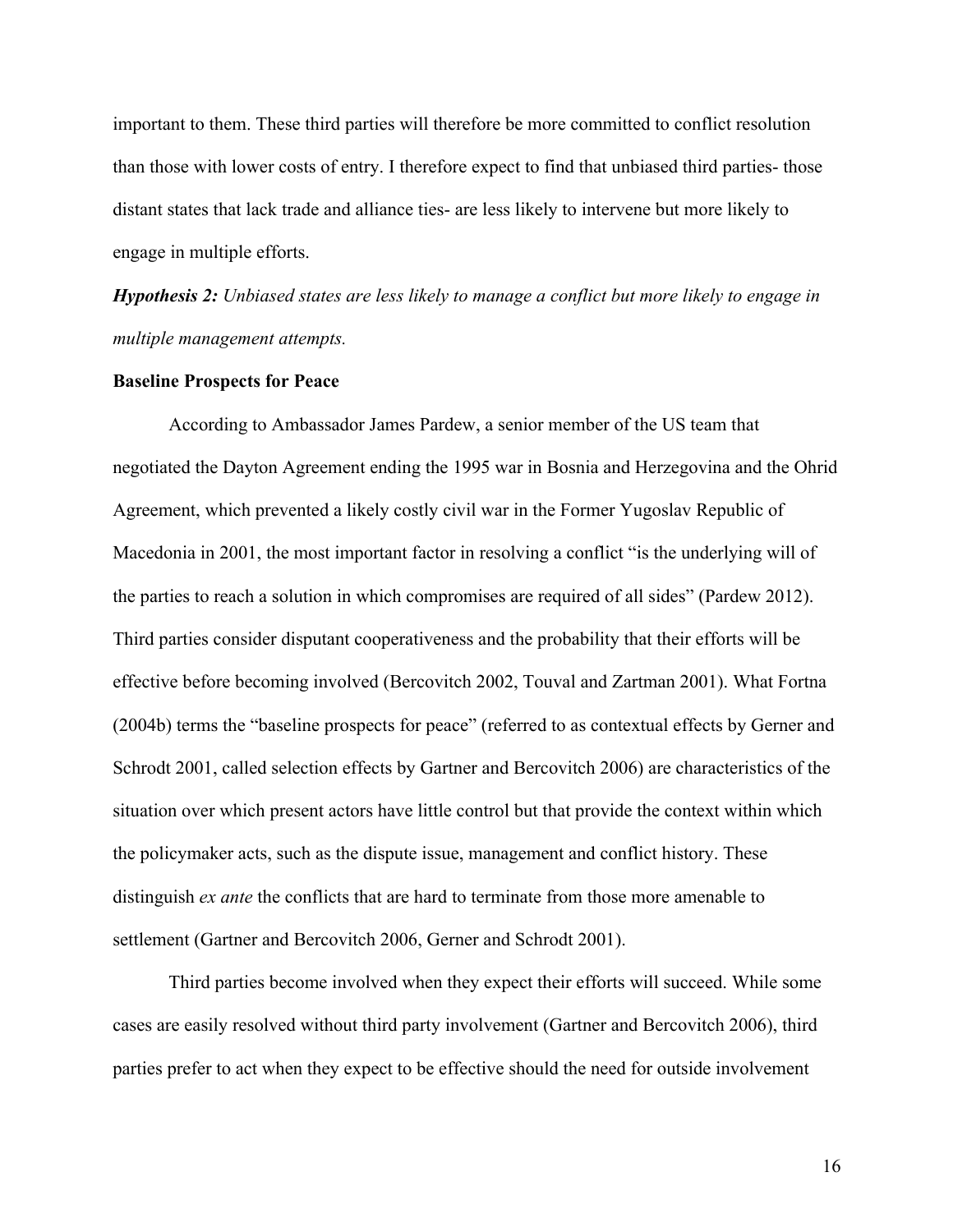arise (Terris and Maoz 2005). Greig and Diehl (2012) show that 92% of mediation cases are followed with another attempt. A history of third party involvement signals both international interest in the conflict and also increases the likelihood of successful outcomes, as previous management efforts build on one another. Previous work shows that mediation in the previous year encourages future attempts but that the outcome of the previous effort has no effect on the choice to become involved (Clayton and Gleditsch 2013). Third parties are less likely to become involved when there is no previous work upon which to build.

Successive conflict management attempts are likely related to one another, as previous efforts can provide issue clarification and even agreement to future deliberations. Owsiak (2014) shows that so-called "conflict management trajectories" are rare, as there is a 50-50 probability of a follow up management attempt, but that successive attempts are related to one another. Third parties that take action despite the absence of previous efforts on which to build signal information about both the conflict (this is likely a challenging case or others would have become involved) and the third party's commitment (a third party willing to be the first to act in a case is likely more committed than those building on the efforts of others). In such cases, where the prospects for peace are low and costs of engaging are raised, we can expect committed conflict managers to act.

*Hypothesis 3: States are more likely to manage a conflict but less likely to engage in multiple management attempts if there were previous third party interventions, regardless of previous outcomes.*

Ending a conflict frequently requires third parties to engage in multiple management efforts. I argue a third party's decision to intervene and commitment are the result of interests and barriers to entry, as well as baseline prospects for peace. In the next section, I employ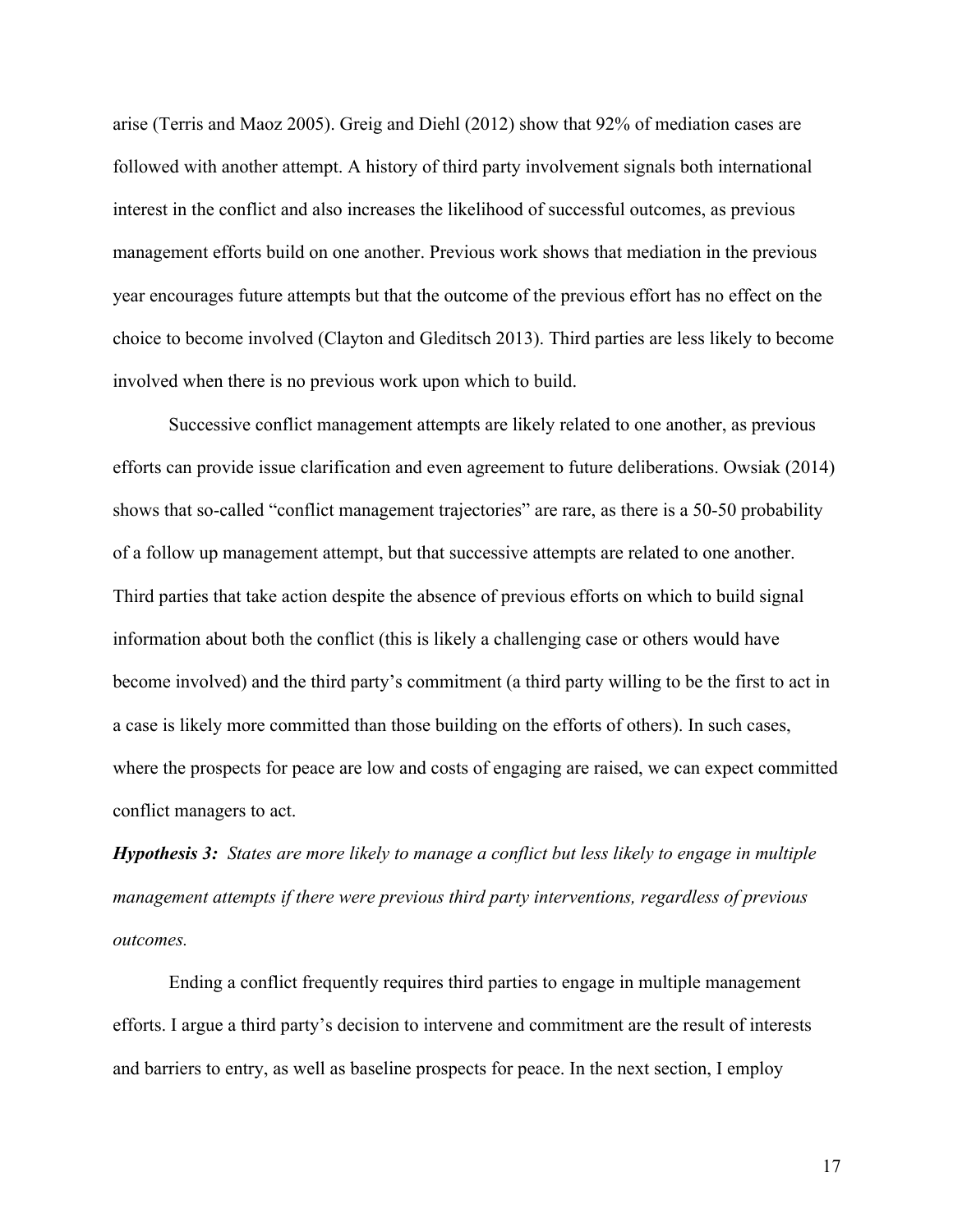selection models to show that many of the factors that increase management occurrence have an inverse effect on multiple management efforts.

#### **DATA AND ESTIMATION**

I test the empirical implications of my hypotheses with a dataset of post-World War II third party conflict management efforts. To test my theoretical argument, I examine conflicts coded in the Dyadic Militarized Interstate Disputes data (Maoz 2005) and intervention events using the Third Party Intervention data (see Mullenbach and Dixon 2006, Frazier and Dixon 2006a). This generates a dataset that includes information on both international conflicts and conflict management efforts.<sup>9</sup>

Case selection for this study has important implications. First, it is likely that conflict severity has important implications for third party involvement and commitment. We know that as severity increases, the additional costs encourage disputants to find a diplomatic solution to the conflict (Regan and Stam 2000, Zartman 2000a, Greig 2001). Conversely, low-level backroom conflicts are neither likely to attract the attention of third parties nor necessitate third party involvement. Militarized Interstate Disputes (MIDs hereafter) are both visible and costly, thereby encouraging third party involvement. Second, a focus on interstate conflicts means that issues of sovereignty are not involved. It is likely that sovereignty poses a barrier to entry causing a selection effect in civil wars: those who act despite domestic nature of conflict are more likely to be committed. Civil wars likely face different barriers to settlement (for example, they often involve ethnic conflicts, which are indivisible and harder to resolve, see Svensson

<sup>&</sup>lt;sup>9</sup> While other data on third party efforts exist, I am convinced these are the most comprehensive to date. For example, while the *Issue Correlates of War* data certainly contribute to our understanding of third party efforts in territorial and maritime conflicts, it currently only includes territorial, river and maritime claims in the Western Hemisphere.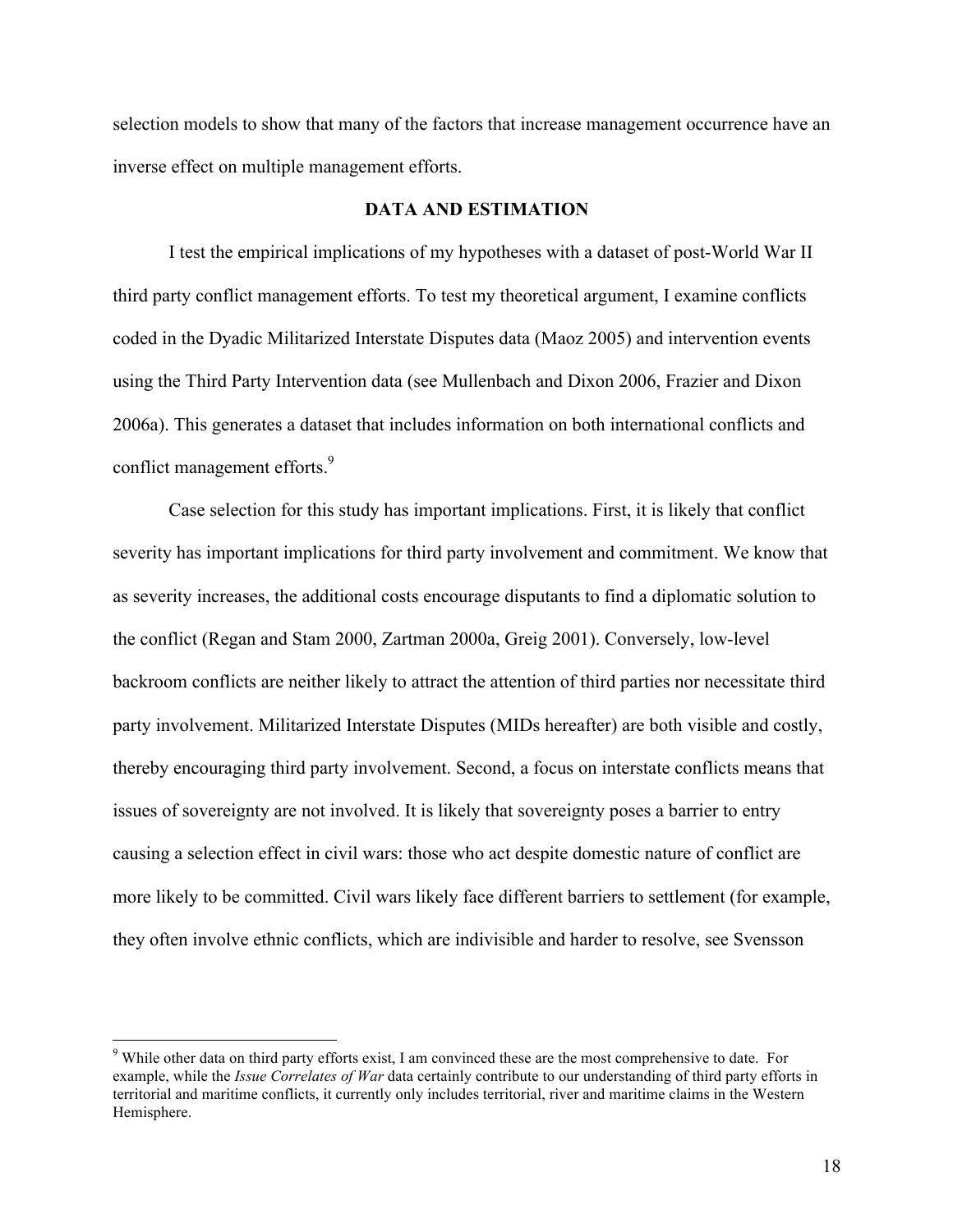$2007$ ).<sup>10</sup> We can therefore expect that civil disputes would have different trends in third party commitment. Grieg and Dielh (2012) show that civil conflicts have a greater propensity for repeated mediation than do interstate conflicts (they show 6.4% of civil conflicts and 3.5% of international conflicts are mediated by the same mediator six or more times). Finally, this analysis focuses on state-led conflict management efforts. The pool of potential conflict managers includes actors with varied affiliations, including those acting as independent individuals, under a state banner, and those with international and nongovernmental organizations. I focus my analysis on state-sponsored intervention for both theoretical and empirical reasons. As states are both the dominant actors in world politics and the most frequent conflict managers, there are ample cases to examine. It is also likely that state interests differ from those of other third parties (see Melin, Gartner, and Bercovitch 2013 for a more in depth discussion on state-led mediation).<sup>11</sup>

Since analyzing all actors in the international system as possible conflict managers yields a staggering number of observations and inhibits both data collection and analysis, I establish a population of potential managers based on theoretical arguments about the third parties that are mostly likely to act (Beardsley 2006, Frazier and Dixon 2005, Greig 2005). While non-state actors and international organizations engage in significant conflict management efforts, I limit

 $10$  Previous research has found that the causes of third party involvement have significant differences in these conflicts due to issues of sovereignty and legitimacy (Melin and Svensson 2009). Since these authors show third party involvement in civil conflicts to be politically costlier, we can expect that third parties are likely to discontinue involvement at a higher rate in these cases than in cases of interstate conflict. While the theoretical argument about the role of interests and barriers and prospects for peace is applicable to the intrastate setting, expanding the empirical tests to include non-state actors poses a significant challenge, as these actors do not have ready measures of alliances and trade ties.

 $11$  While creating an overarching theoretical argument and empirical test of management commitment is valuable, it is likely that non-state conflict managers have different costs and benefits associated with management activities. Empirically testing the implications of my theory on non-state actors would require treating them as the sum of their member states, an unrealistic assumption. Greig and Diehl (2012) show that state-led mediation accounts for about 38% of mediation efforts, which is the same percentage that international and regional organizations had.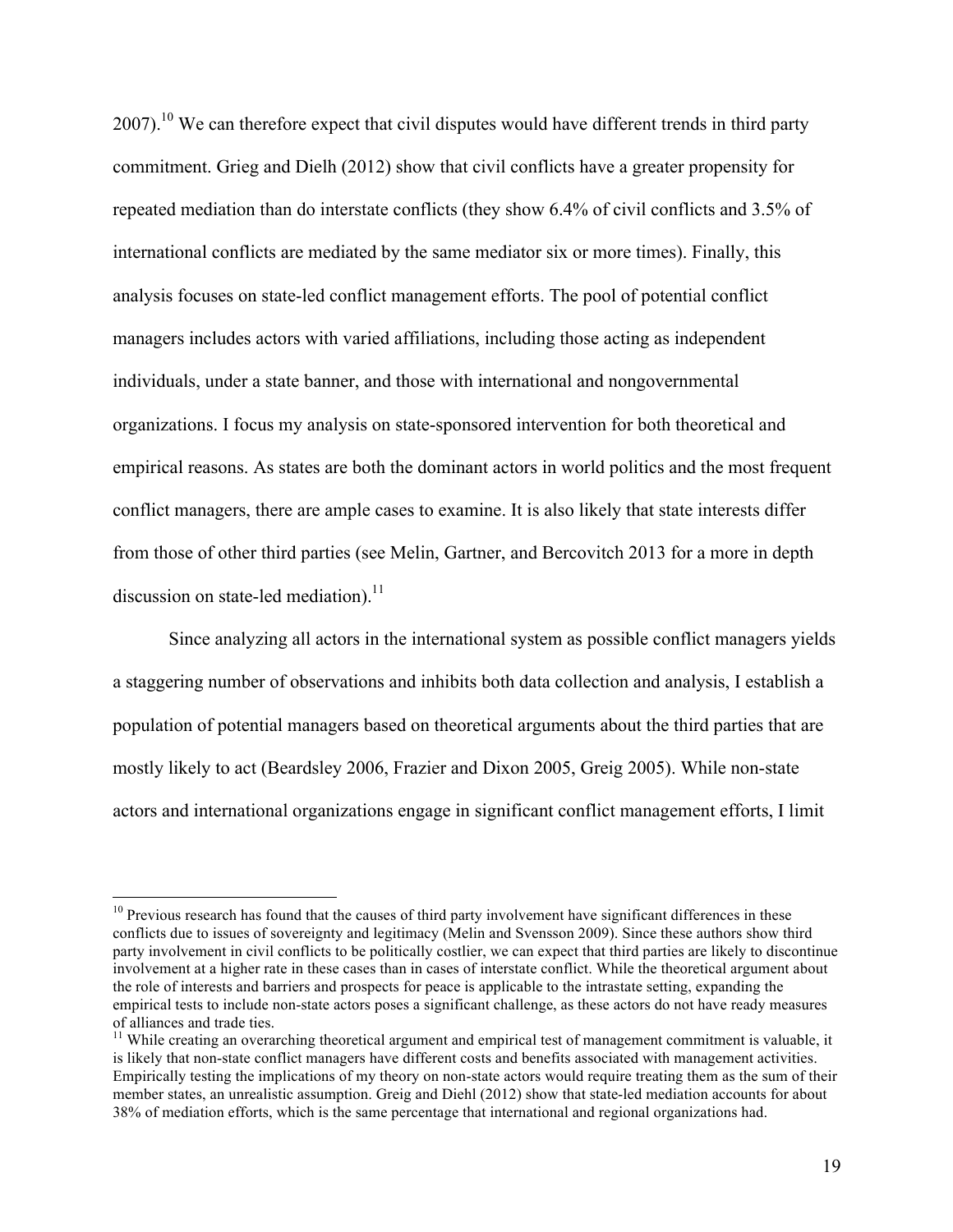my analysis to state-led efforts for both theoretical and practical reasons.<sup>12</sup> I define potential intermediaries as actors that meet at least one of the following criteria, coded using Politically Relevant Dyads (Maoz 1996): (1) are major or regional powers, which have the resources and the responsibility to intervene, (2) are geographically contiguous states and therefore interact the most with, and are disproportionately affected by, a neighboring conflict, or (3) have a reputation as a conflict manger<sup>13</sup> and have exhibited a willingness to act as an intermediary. As I am interested in the factors that influence outside states to become involved and remain involved, the unit of analysis is the dispute-third-party-year. Looking at each potential conflict manager annually allows for variation in the relationship among the parties, the characteristics of the conflict, and the prospects for peace across time.

#### **Model Selection and Outcome Variables**

Intervention efforts that produce either positive or negative results create an atmosphere that discourages repeated intervention attempts. Conflict management efforts that fail to produce any agreements or changes in disputant behavior do little to reward third party efforts and offer few incentives for future efforts. Successful management efforts, though producing a more desirable outcome, have the same dampening effect on third party involvement. That is, third parties that successfully generate a settlement extinguish the demand for conflict management, as settled conflicts do not require third party intervention.<sup>14</sup> This was the case in President Mobuto of Congo-Kinshasa's 1966 mediation that resulted in Burundi and Rwanda agreeing to disarm (his efforts went from November 18, 1966 to March 20, 1967), and in the Kuwaiti mediated agreement settling a 1992 border dispute between Qatar and Saudi Arabia (which took place

<sup>&</sup>lt;sup>12</sup> In the Dixon and Frazier data, 302 of 789 (or 38 percent) third party efforts include state actors.<br><sup>13</sup> These are actors who have previously managed any conflict, where management includes a wide range of third party activities (see Frazier and Dixon 2006a for definitions and coding).<br><sup>14</sup> The exception to this is when the third party is charged with helping to uphold the settlement as a sort of third

party guarantor (Fortna 2004a).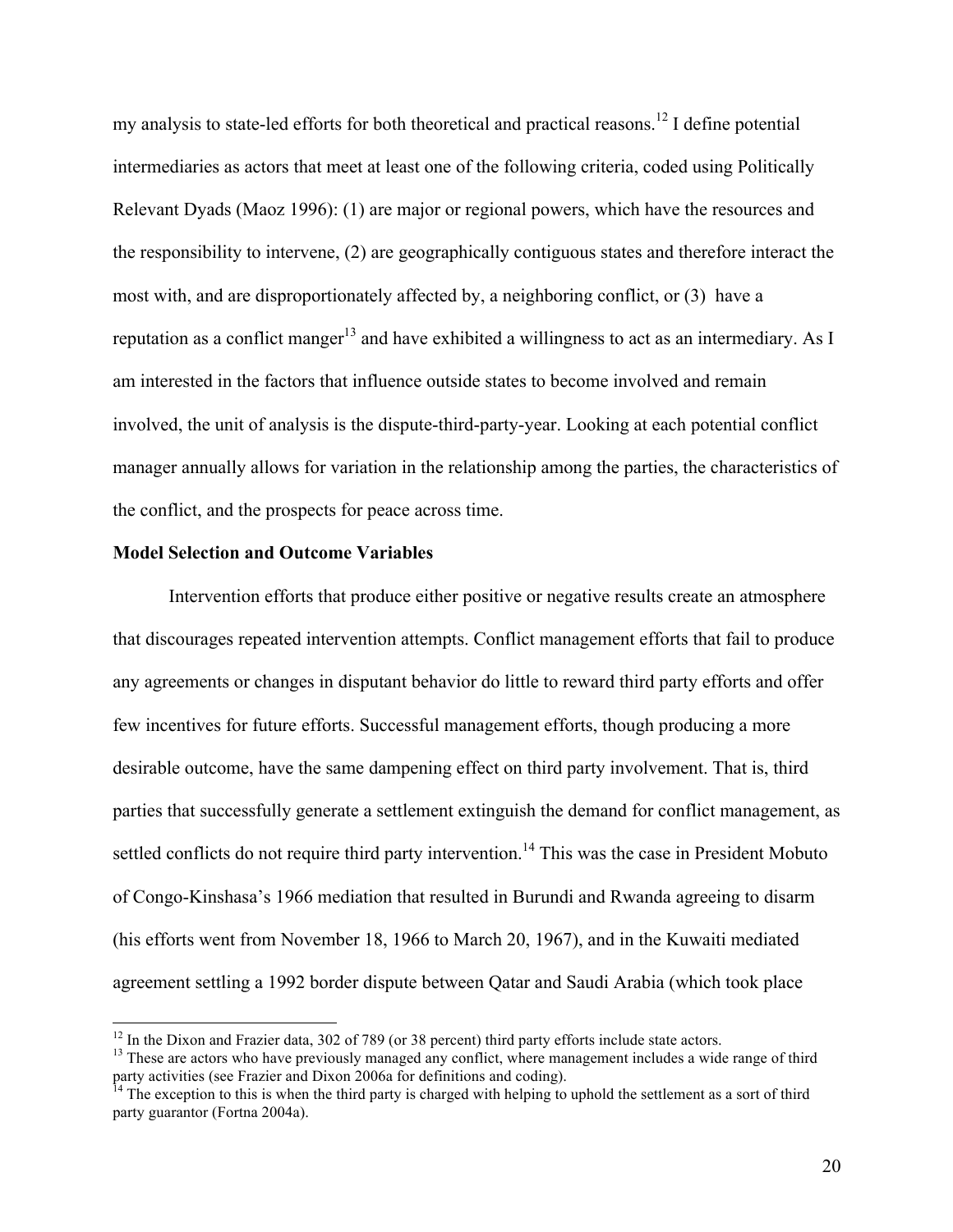October 23, 1992). The likelihood that a third party maintains a continued presence in a conflict increases when some progress is being made yet not all issues are settled. These circumstances encourage the third party to remain involved since they now have a stake in the outcome and have seen some of their efforts come to fruition. Similarly, the disputants are likely to be receptive to renewed talks, as progress has been made and a relationship with the third party has been established. The third party has started to build trust and rapport, increasing the likelihood of additional involvement and its success (Rubin 1992, Bercovitch and Gartner 2006).

The theory highlights the dependence between management onset and third party commitment. This dependence creates challenges for econometric estimation, since third parties become less likely to intervene as the time required for generating an agreement increases. When success is likely, third parties are more willing to become involved (Terris and Maoz 2005). However, as conflicts become more difficult to resolve and require greater commitment from a third party, the likelihood of management occurring decreases. This pattern results in truncated data. Third parties act when they expect to be successful and avoid involvement in more challenging conflicts. This selection effect should diminish the effect of interests and barriers to entry on third party commitment, which is observed when running OLS regression.<sup>15</sup> The Heckman selection model allows for the possibility of correlation in the equations' errors, thereby allowing us to account for the selection problem. The theory predicts both that ties and conflict characteristics affect management onset and that ties and prospects for peace affect third party commitment. That management predictors differ from those of commitment provides an exclusion restriction necessary to identify the Heckman model.<sup>16</sup> The first stage of the model

 $15$  See appendix.

<sup>&</sup>lt;sup>16</sup> Sartori selection models offer one way of avoiding the inclusionary requirement ((Sartori 2003)). However, there is no way to cluster across cases, meaning any results employing this modeling technique on cross national time series data would produce biased results due to autocorrelation.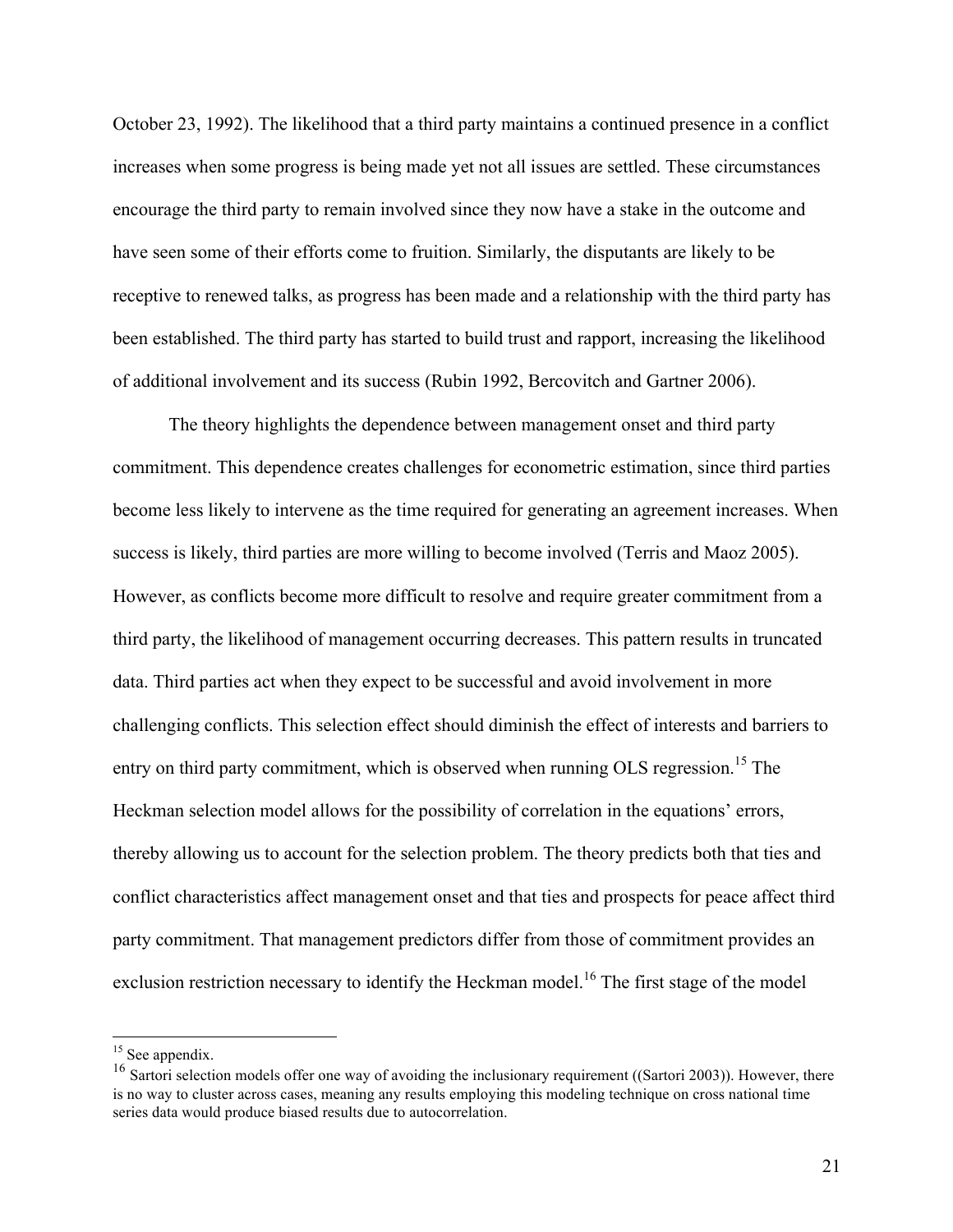predicts whether *Onset* occurs and a third party takes any action towards resolving the conflict (coded dichotomously, see Mullenbach and Dixon 2006 for further description),  $^{17}$  and the second predicts *Commitment*, the number of third party management attempts.<sup>18</sup> While scholars such as Greig and Regan (2008) model selection in the mediation process, I am interested in the commitment of third parties to resolving the conflict. I therefore include a variety of third party activities, ranging from verbal appeals, to mediation and peacekeeping (see Frazier and Dixon 2006). Table 2 summarizes the variables included in the analysis.

#### \*\*\*INSERT TABLE 2 HERE\*\*\*

#### **Explanatory Variables: Measuring Interests and Barriers**<sup>19</sup>

The following measures capture third party barriers to entry and interests:

*Biased/ Unbiased Alliance Ties:* The presence of a formal alliance is the most obvious and measurable indicator of a cooperative relationship between states, signaling shared interests between a third party and disputants (Morrow 2000). Since alliances increase salience and decrease barriers to entry, I expect allies are likely to intervene but not to be committed. I employ the Alliance Treaty Obligations and Provisions dataset (Leeds et al. 2002) measure. The variable is coded 1 if the third party has a defensive or offensive alliance with one (biased) or both (unbiased) disputants and 0 otherwise. No alliance ties is the comparison category.

*Biased/ Unbiased Trade Interests:* Trade ties increase conflict salience and decrease barriers to entry as a manager. Just as trade levels affect international conflict by reducing the willingness of

 $17$  The appendix includes frequencies of each management type. Due to the large literature focused on explaining mediation, I ran the same model on mediation onset and commitment. The results and a discussion are included in the appendix.

 $18$  I run the same model on a different measure of commitment, the duration of third party involvement. These results are presented and discussed in the appendix. I have chosen to present predictors of the number of management attempts since committed third parties will likely employ multiple methods until the conflict is resolved.<br><sup>19</sup> Out of concern for possible high correlation among the measures of interests, I ran a correlation matrix. Whil

majority of the measures are between .01 and 5% correlated, *Democratic Ties* and *Alliance Ties* are 23% correlated. While this level of correlation is not concerning, running separate models generates similar results. A correlation matrix is available to reviewers upon request.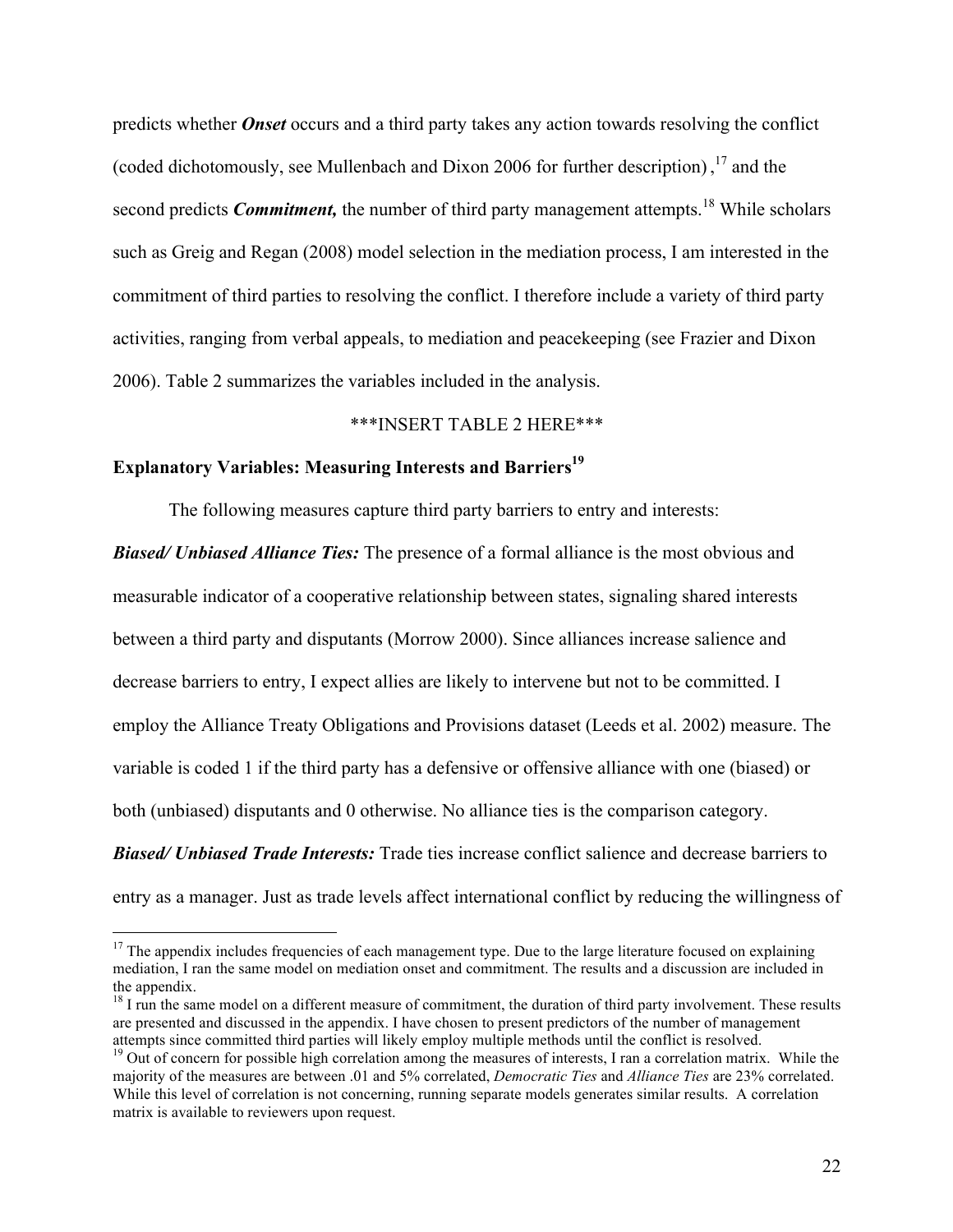both sides to fight (Morrow 1999), trade should increase a third party's incentives to intervene. If a conflict continues, trade interests become less relevant, as any feared effect on them is likely to have already occurred. States with trade interests at stake are therefore likely to intervene but are not likely to be committed. I employ a dichotomized version of Barbieri's international trade data (1996).<sup>20</sup> The variable is coded 1 if the third party has above the mean level of trade with one (biased) or both (unbiased) disputants and 0 otherwise.

*Distance:* This measures the minimum distance between third party and disputant capitals, according to the Gleditsch and Ward measure  $(2001)^{21}$ 

#### **Explanatory Variables: Measuring Prospects for Peace**

I employ the following measures of the prospects for peace:

*Previous Third Party Success:* Previous third party-generated agreements show that the disputants are willing to work with a third party, which is likely to increase management occurrence. This is a dummy variable based on the TPI (Mullenbach and Dixon 2006) measure of short-term agreement. The variable is coded 1 if there have been successful efforts to manage the conflict in the previous year and 0 otherwise. No previous third party involvement is the comparison category.

*Previous Third Party Failure:* Similarly, previous management efforts that failed to generate an agreement may still signal a willingness to involve a conflict manager. Having worked with a third party to help resolve the conflict should increase a third party's likelihood of intervening. This is a dummy variable based on the TPI data (Mullenbach and Dixon 2006).

#### **Controls**

 $20$  This variable is the sum of the value of merchandise that State A or B (a disputant) imports from State C (the third party) plus the value that State C imports from State A or B in millions of current US dollars.

 $^{21}$  Since I hypothesize proximate states' management decisions are based on the negative externalities of conflict, I also tested an interaction of this variable with the presence of refugees. The interacted measure did not change the results, which are available upon request.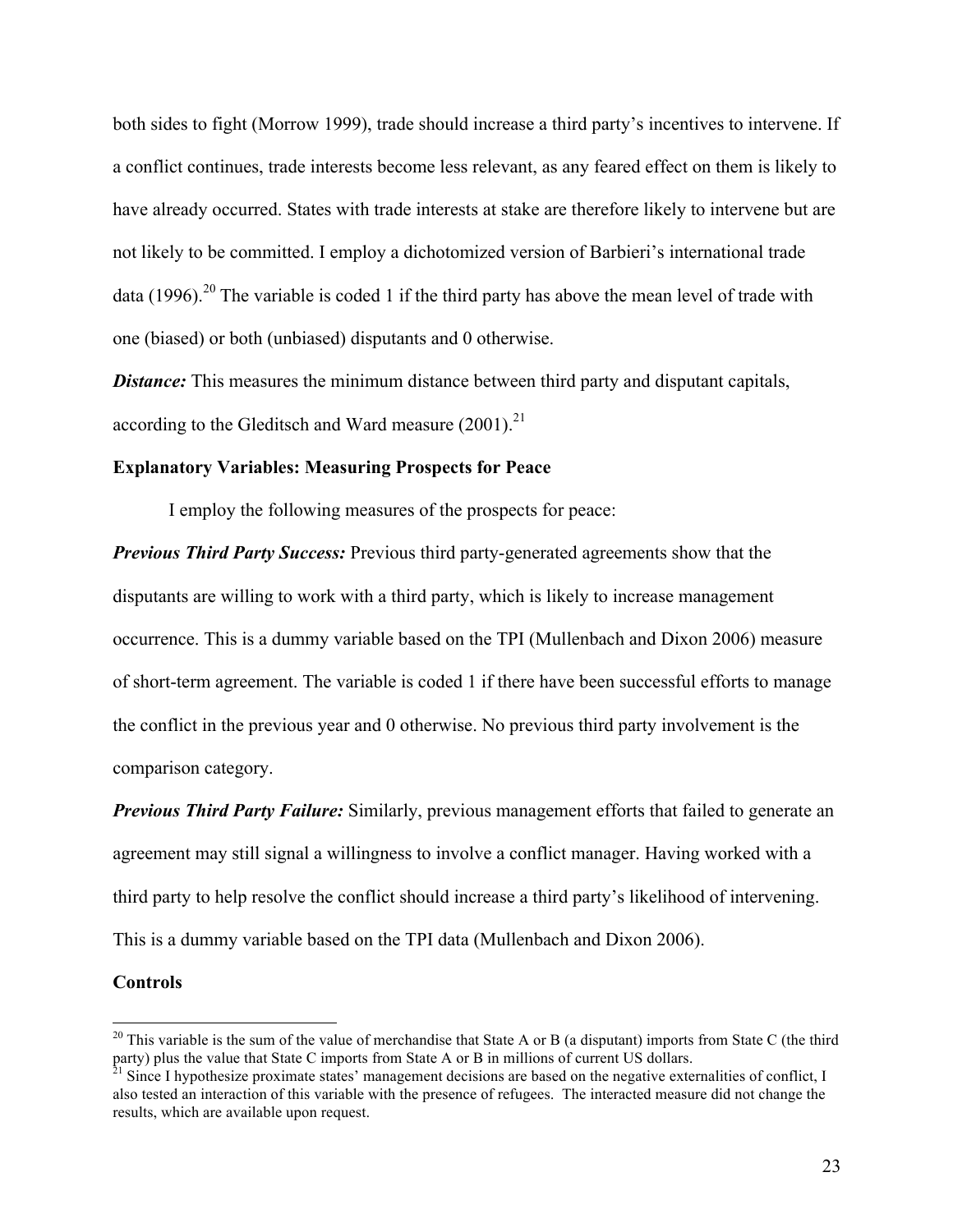*Force Used:* Third parties consider their ability to influence disputants before mediating (Regan and Stam 2000, Young 1967, Zartman 2000b). If the conflict has involved the use of force, it both attracts outside attention and signals the need for third party management. This is a dichotomous variable measuring the use of force (Maoz 2005).

*Prior Disputes:* Since reoccurring conflicts can be especially destabilizing, these conflicts are more likely to gain international attention and involvement. This measure is used to capture the dynamics of relationships that involve recurrent conflict, thereby acknowledging that conflicts are not unrelated episodes. This variable measures the presence of previous disputes between the conflicting parties (Maoz 2005), which I expect to increase management occurrence.

*Log of Current Dispute Days:* Longer disputes allow third parties more time to manage the conflict with multiple efforts. Previous research shows that mediation is more likely to occur in long conflicts (Greig 2005, Greig and Diehl 2006). I therefore control for the logged number of days that the conflict has been ongoing.

#### **RESULTS AND DISCUSSION**

The results from the sample selection model of intervention *Onset* (in column 1) and *Commitment* (in column 2) are presented in Table 2. These empirical results provide substantial support for my arguments that interests, barriers and peace prospects encourage initial intervention efforts while dampening subsequent attempts.

#### \*\*\*INSERT TABLE 3 HERE\*\*\*

Measures of third party interests and low barriers, which I expect to increase management occurrence and decrease the probability of subsequent attempts, generally perform as expected. Third parties with biased and unbiased alliance ties are significantly more likely to intervene compared to third parties without alliance ties. Alliances encourage intervention onset, which is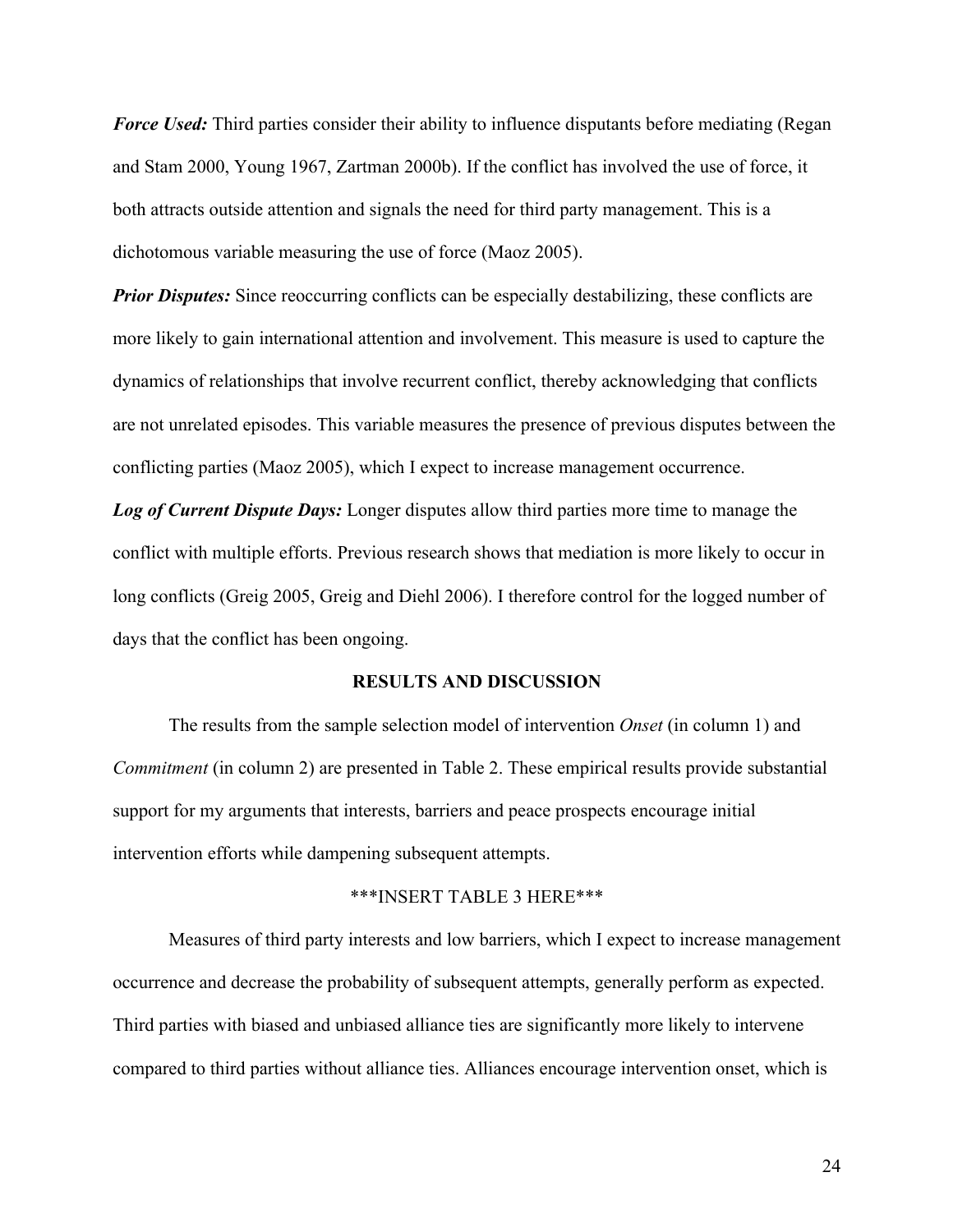in line with findings on conflict management in MIDs (Owsiak and Frazier forthcoming), mediation in civil wars (Greig and Regan 2008) and the role of alliances in conflict expansion (Melin and Koch 2010, Kadera 1998).<sup>22</sup> Alliances provide incentives for outsiders to become involved in a conflict (Smith 1996, Gibler 2000, Morrow 1994). Conditional on intervention occurrence, biased allies are significantly less likely to engage in multiple third party efforts. If a third party intervenes, conflict managers with biased alliance ties are less likely to engage in a multiple efforts than those without alliance ties. Put differently, those that lack alliance ties to disputants are more likely to be committed conflict managers.

While non-disputants with trade interests in the dispute are not significantly more likely to act as a conflict manager, they are less likely to be committed when they do get involved. The lack of relationship between trade interests and management onset is in line with research showing that trade partners use economic sanctions as opposed to diplomatic or verbal techniques (Melin 2011). As this analysis is on neutral management efforts, states with trade ties may prefer other, one-sided intervention techniques. Substantial research shows that trade interests increase the probability of conflict management (Crescenzi et al. 2005) and foreign assistance (Schraeder, Hook, and Taylor 1998) and decrease offers to mediate in civil wars (Greig and Regan 2008) but has no impact on US military interventions (Regan 2000).

As expected, greater trade interests decrease a third party's commitment: states with trade interests are less likely to engage in multiple management efforts than those without them. This negative relationship is likely a reflection of elasticity of substitution, as some trade interests are easily replaced or moved, enabling third parties to adjust their trading partners to avoid the negative effects of conflict. Such shifts would thereby reduce a third party's incentives to

 $22$  As a robustness check, I included various types of alliances in the analysis. Offensive alliances, non-aggression pacts, and neutrality agreements all had similar relationships with the outcomes variables to those reported.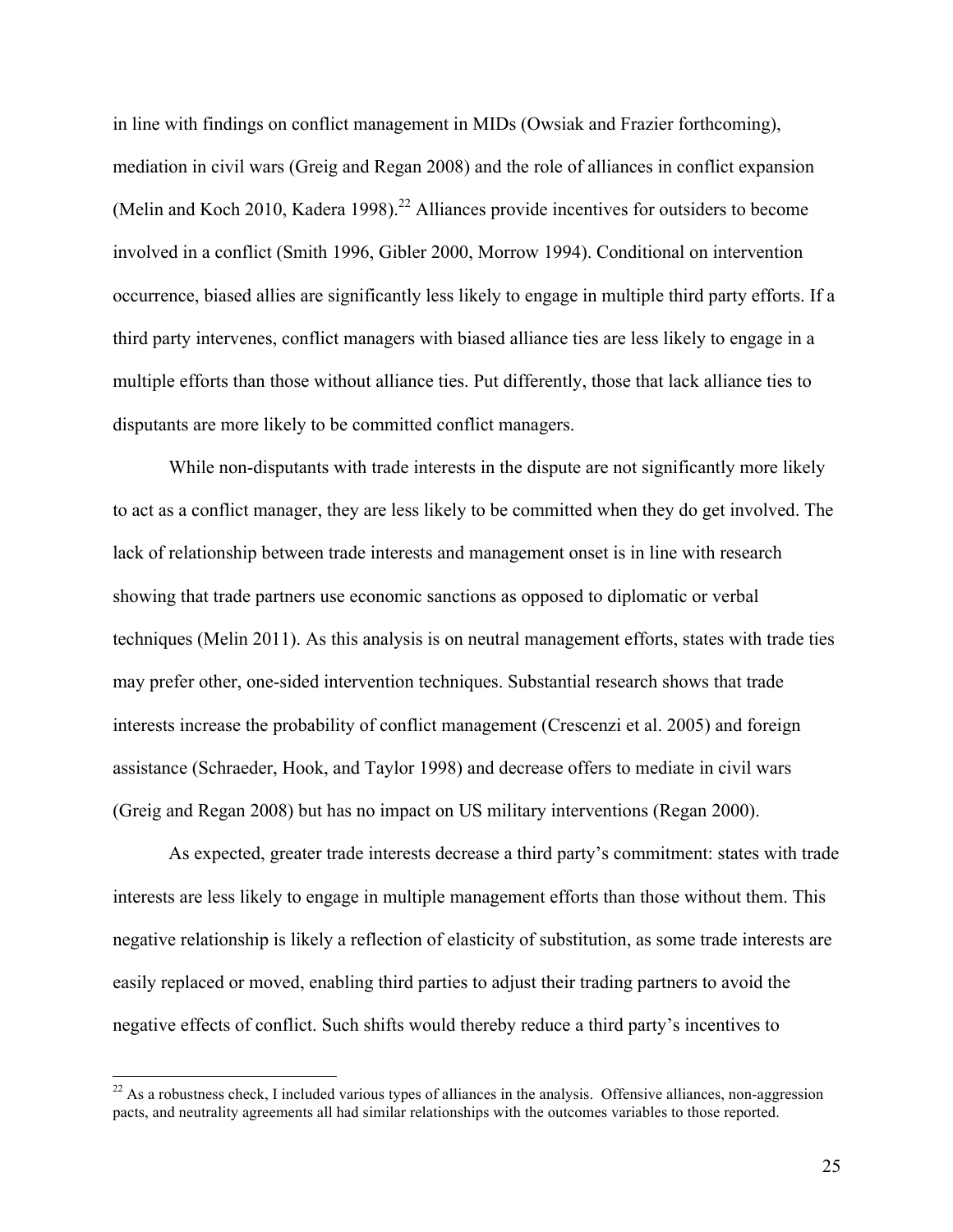become involved in multiple management efforts. Going beyond basic trade measures may be necessary before we can fully understand the relationship between trade and management efforts (Crescenzi 2003).

As expected, closer third parties are significantly more likely to manage conflicts, in line with previous findings on the importance of geopolitical interests (Crescenzi et al. 2005, Kathman 2010). The same states, however, have lower levels of commitment. Third parties with strong geographic ties are more likely to intervene but less likely to engage in multiple management attempts. A clear pattern emerges within my results: factors that increase intervention onset decrease third party commitment.

The prospects for peace are also reflective of this pattern of inverse causality. Previous conflict management efforts encourage future efforts, regardless of their outcomes. Disputants with a history of failed third party-generated agreements are more likely to attract third party managers, as are previous successes. Third parties are less likely to remain committed to resolving the conflict when management has previously failed. Management history has an important effect on the outcome of subsequent efforts (Greig 2005, Zubek et al. 1992). Since third parties consider the likely effectiveness of their efforts before getting involved (Bercovitch 2002, Touval and Zartman 2001), only committed third parties intervene when there have not been any previous efforts.<sup>23</sup>

When accounting for interests, barriers to entry and prospects for peace, the controls for costs of conflict offer support for findings that more costly conflicts are more likely to be

 $^{23}$  I also explored the role long-term outcomes play in intervention onset and commitment. This measure of outcome evaluates assessment of the primary intervention goal is met a year after the end of the intervention. For example, if a mediation effort was to assist in negotiating a ceasefire and the mediation effort created a ceasefire that has been upheld for at least 12 months, this is considered a successful result. I find that evaluating the long-term outcome of the management effort has no effect on either the onset of intervention or the third party commitment. Results are reported in the appendix.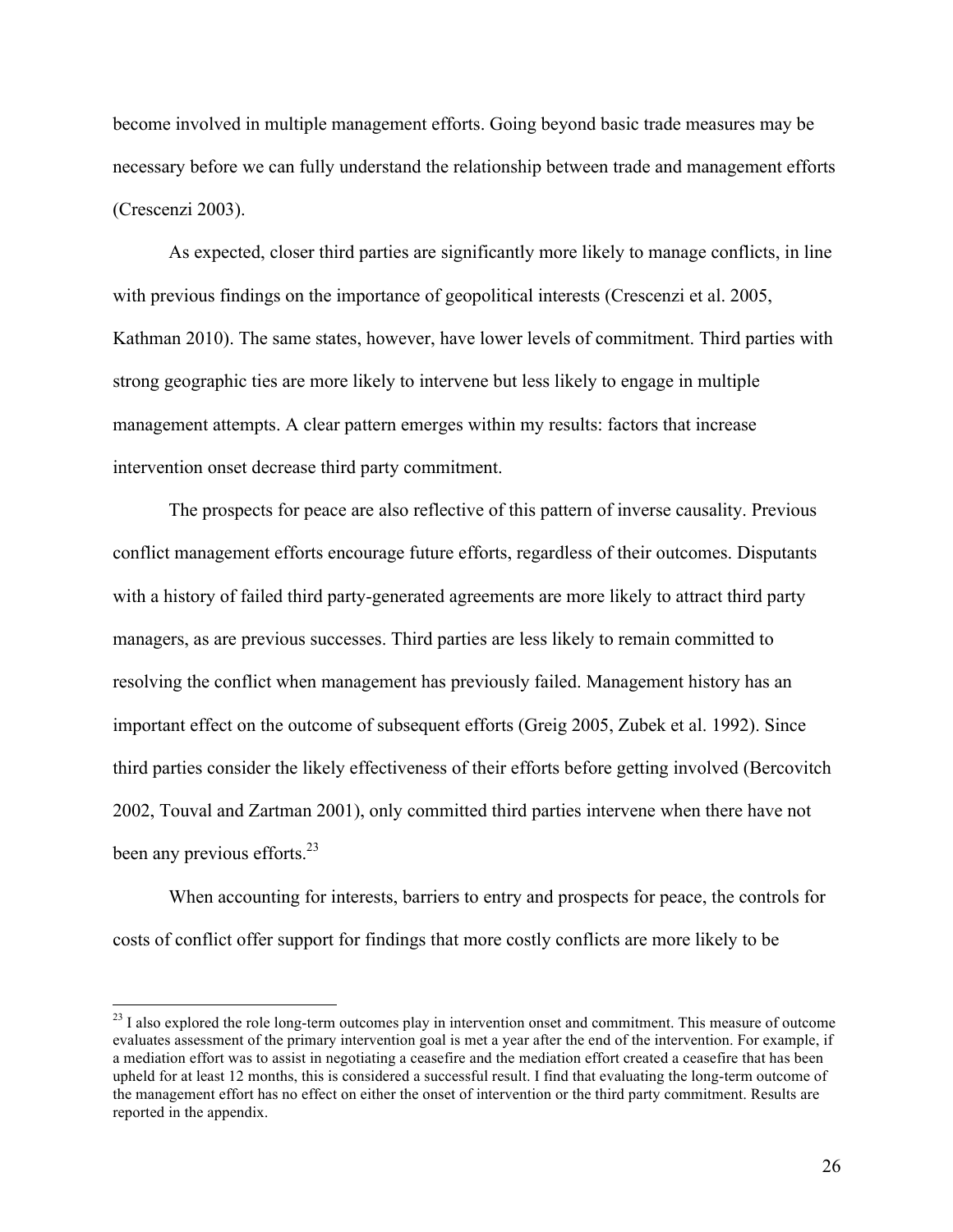managed. Third parties are more likely to intervene in a conflict involving force. Similarly, the control for dispute days is significant. Longer conflicts are more likely to attract third party efforts. These results echo existing findings on costs and mediation (Regan and Stam 2000, Young 1967, Zartman 2000b) and ongoing militarized disputes (Greig 2005). I also find that third parties are more likely to manage a case with prior conflicts, although this result is not significant. That prior disputes have no significant effect on management occurrence may also reflect that the variable does not account for the large variation in the number of casualties across conflicts.<sup>24</sup> The measure of previous conflicts may also capture enduring rivalries; however, a history of violent conflict is shown to increase the probability of mediation (Greig 2005).<sup>25</sup>

The model also provides evidence that selection exerts both strong statistical effects (rho is significant, confirming the need for a censored modeling approach) and important substantive effects. Controlling for selection reveals the influence of key factors on third party commitment. Alliance ties, proximity, previous conflict management and agreement failures all encourage management onset, whereas third parties tied to the dispute through trade interests, alliances or geographic location are unlikely to remain working with the disputants. This findings speaks to recent work showing that the incentives to resolve a conflict are different from the incentives to become involved as a mediator (Beber 2012, Beardsley 2011).

This research offers insights into the causes of intervention occurrence and the role these causes have on third party commitment to conflict resolution. While conflict management is a popular avenue of exploration, third party commitment to conflict resolution is largely ignored. I

 $24$  I would ideally control for the number of casualties that have occurred when the third party considers intervention, an appropriate ex-ante measure is not available at this time. Available casualty measures capture conflict totals, an ex-post measure of information unavailable to would-be interveners.<br><sup>25</sup> As a possible alternative hypothesis, I considered the possibility of a "Somalia effect," whereby a manager might

be driven away by fatalities. While robustness checks reveal a negative correlation between third party fatalities and multiple management attempts, the correlation is insignificant.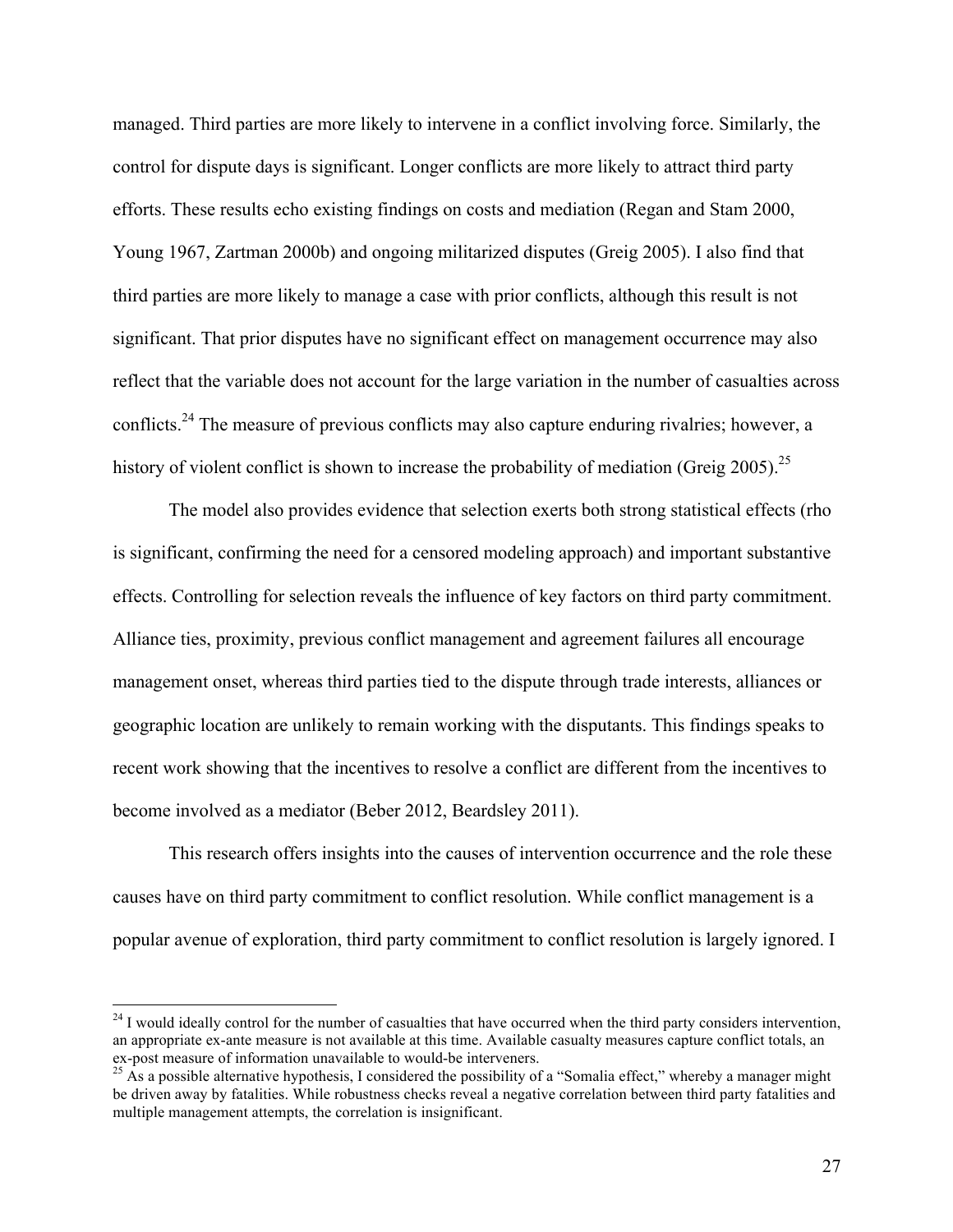find that several of the characteristics known to increase the probability of intervention also attract committed third parties. When the prospects for peace are high, third parties are more likely to act towards resolving the conflict. The findings concur with and extend previous research on whether third parties get the "easy" or "difficult" cases (Terris and Maoz 2005, Gartner and Bercovitch 2006). Third parties are also both more likely to act and to remain involved as a manager when the management facility is high, which is in line with findings that the nature of the management effort influences its outcome (Frazier and Dixon 2006a, Regan 1996). Finally, costlier conflicts are more likely to attract third party management, as has been found in previous mediation research (Terris and Maoz 2005).

The circumstances that encourage intervention occurrence do not lead to committed third parties, however. When a third party faces high barriers to entry, they are less likely to act as a conflict manager; states that overcome such impediments are more committed. The role of alliances, trade ties, and geographic proximity are examined in terms of effects on mediation outcomes (Rauchhaus 2006, Princen 1995, Kydd 2007, Walter 2002), but the effects on third party involvement and multiple efforts has remained largely overlooked.<sup>26</sup> As most studies of conflict management focus on the characteristics of the conflict, the disputants, and the management effort, the literature has ignored a significant portion of the conflict management puzzle.

#### **CONCLUSION**

The conflict management process is more complex than the simple examination of outcomes or involvement captures. Rather, conflict management represents a multifaceted process involving a third party's selection and implementation of a policy and a reevaluation of

 $26$  For a study that addresses the role of this relationship in the intrastate conflicts, see Greig and Regan (2008). Melin and Svensson (2009) examine how this relationship impacts mediation occurrence in intrastate wars compared to interstate ones.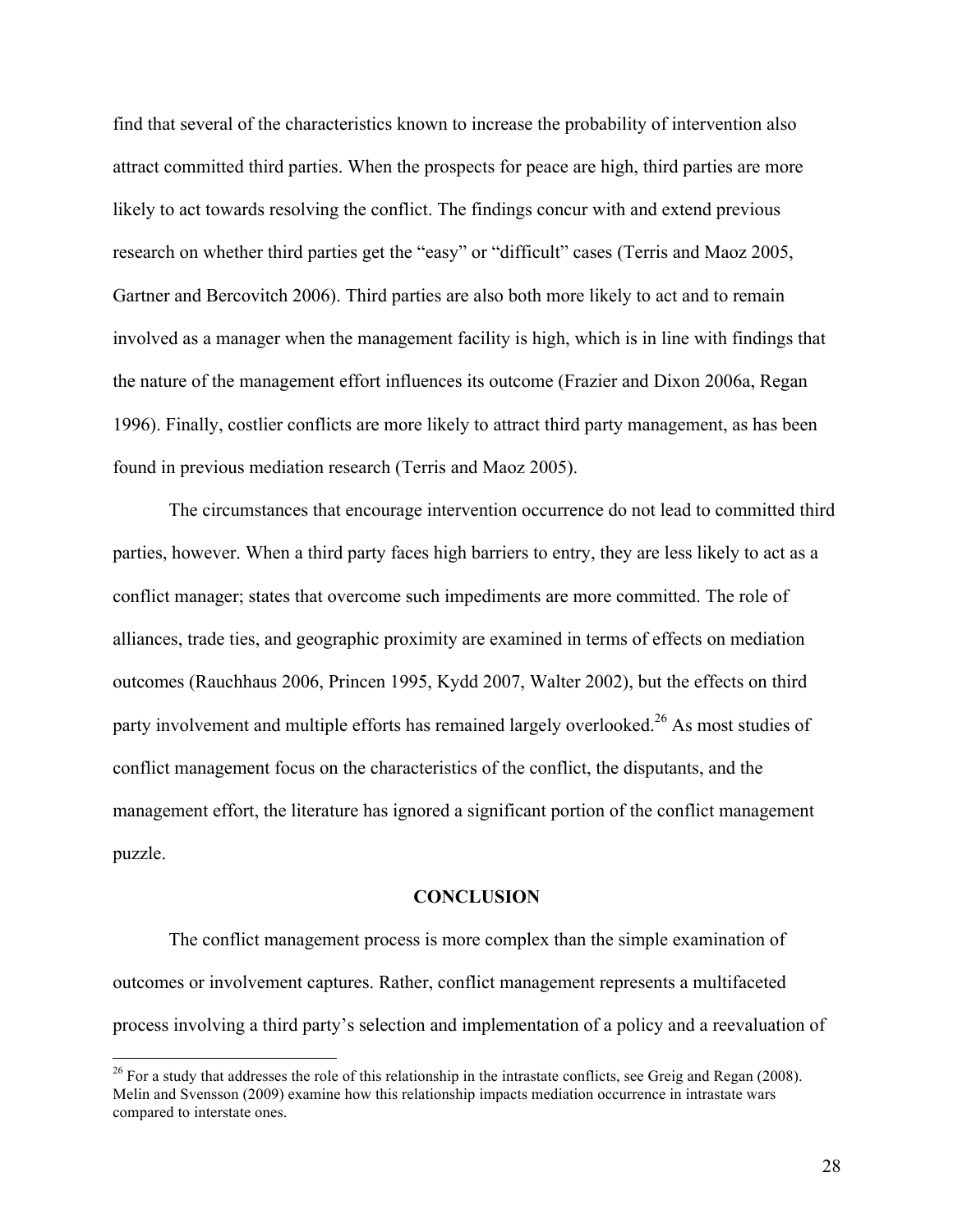that policy. Furthermore, third parties often engage in repeat efforts to resolve a conflict. I focus not only on initial intervention, but also on the process that occurs after the onset of management. While these decisions are not independent of the difficulty of resolving the conflict (Gartner and Bercovitch 2006), they also result from third party interests, barriers to entry, and prospects for peace.

One of the most significant and original contributions of this work is to evaluate third party commitment. Third parties waging half-hearted efforts in response to calls for action do not represent true conflict resolution efforts and are unlikely to generate lasting agreements. However, the literature examining the occurrence of management includes these limited efforts by lumping them with those of committed third parties. A unified model of management onset and commitment recognizes the inverse role that bias and management history play in this process.

I argue that a third party's involvement and commitment is a product of interests, barriers to entry, and prospects for peace. While third parties that face lower barriers to entry are more likely to intervene, they are unlikely to be committed to conflict resolution. Initial action is relatively easy for those with low barriers to entry, and action does not require significant third party sacrifice. States that manage a conflict despite significant barriers, however, are revealing information about their commitment to conflict resolution.

The theoretical arguments and empirical findings presented here suggest the time has come to move beyond the role bias plays in conflict management. Biased and unbiased states have similar patterns in terms of third party involvement and commitment. Those states without direct ties to the disputants, however, have significantly different patterns of management. Ties may encourage states to initially become involved, but states without ties are more likely to take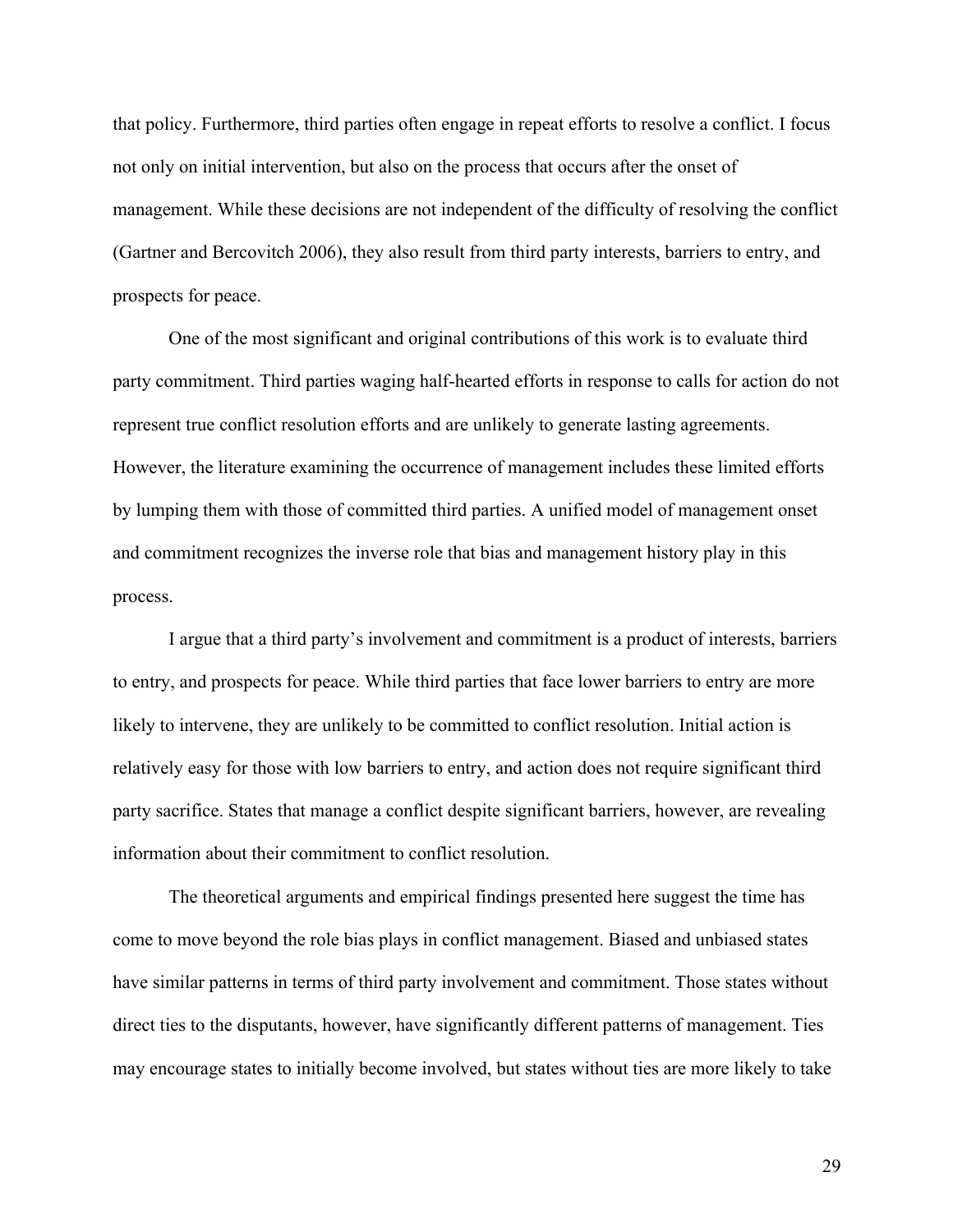on the burden of multiple management efforts. I also demonstrate that while many of the characteristics that help us understand the occurrence of conflict management give us information about the third party's commitment to resolution, the effects are not straightforward. The fact that third parties with high entry costs still intervene signals a salient dispute and reveals a high commitment to resolving the conflict. This explains the observation that conflict management is correlated with short-lived agreements. While partially the result of third parties getting difficult cases (Gartner and Bercovitch 2006), many third parties engage in cheap talk, making a one-time effort to resolve the conflict and quickly withdrawing should that effort fail. Conversely, high barriers to third party entry may mean some conflicts gain the attention of third parties who are committed to resolving the conflict while others do not. These findings suggest future research should focus on identifying when and why each particular causal relationship prevails. The work presented here is a first step; more research is needed. Commitment is a difficult concept to capture both theoretically and empirically. While this research represents one attempt to do so, our knowledge of third party intentions will certainly be furthered with additional conceptualizations and measures. Another interesting avenue for further research would explore variation in commitment across third party actors (do non-state actors have different levels of commitment than state managers?) and in the context of intrastate conflict (Are third parties more or less committed in cases of civil war?). Additionally, future scholarship should explore the role third party commitment has on management outcomes. An understanding of this process has important policy implications and improves our knowledge of "best practices." While the conflict management process is extremely complex, addressing these issues increases our understanding of a topic of great consequence.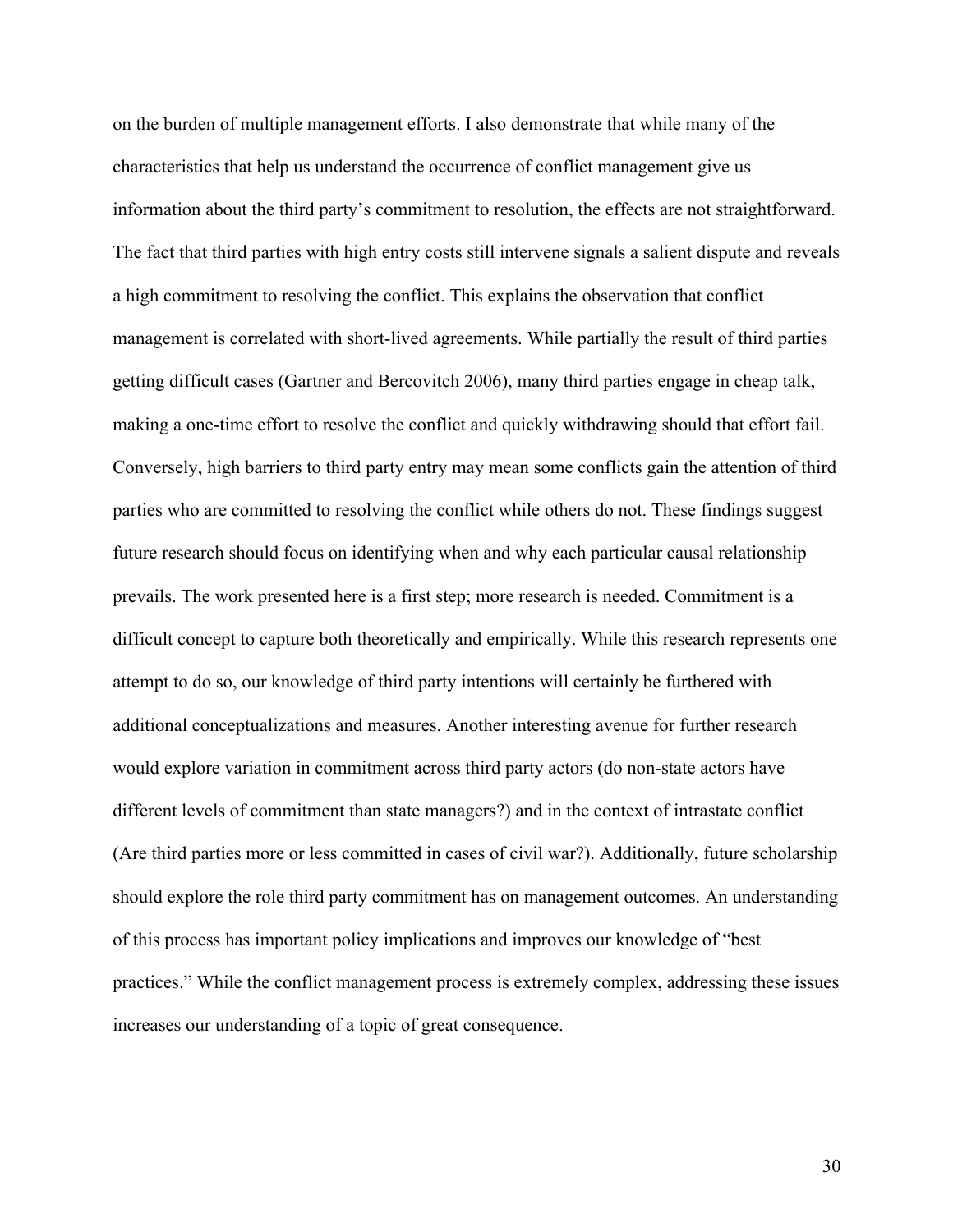| Number of Intervention | Number of Third parties                           | <b>Relative Frequency</b> |
|------------------------|---------------------------------------------------|---------------------------|
|                        | of this Type*                                     |                           |
| $\mathbf{1}$           | 165                                               | 48.25                     |
| $\overline{2}$         | 40                                                | 11.70                     |
| $\overline{3}$         | 27                                                | 7.89                      |
| $\overline{4}$         | 13                                                | 3.80                      |
| 5                      | 12                                                | 3.51                      |
| 6                      | 12                                                | 3.51                      |
| $\boldsymbol{7}$       | $\overline{7}$                                    | 2.05                      |
| $\, 8$                 | 8                                                 | 2.34                      |
| 9                      | 13                                                | 3.80                      |
| 10                     | $\overline{4}$                                    | 1.17                      |
| 11                     | $\overline{5}$                                    | 1.46                      |
| 12                     | 11                                                | 3.22                      |
| 13                     | $\overline{2}$                                    | .58                       |
| 14                     | $\frac{2}{2}$                                     | .58                       |
| 16                     |                                                   | .58                       |
| 17                     | $\begin{array}{c}\n2 \\ 2 \\ 2 \\ 2\n\end{array}$ | .58                       |
| 18                     |                                                   | .58                       |
| 20                     |                                                   | .58                       |
| 23                     |                                                   | .58                       |
| 24                     |                                                   | .58                       |
| 25                     | $\mathbf{1}$                                      | .29                       |
| 26                     | $\mathbf{1}$                                      | .29                       |
| 28                     | $\overline{2}$                                    | .58                       |
| 29                     | $\mathbf{1}$                                      | .29                       |
| 31                     | $\mathbf{1}$                                      | .29                       |
| 33                     | $\mathbf{1}$                                      | .29                       |
| 39                     | $\mathbf 1$                                       | .29                       |

## **Table 1. Number of Interventions in Same MID by Same Third Party**

 $\text{*Total} = 342.$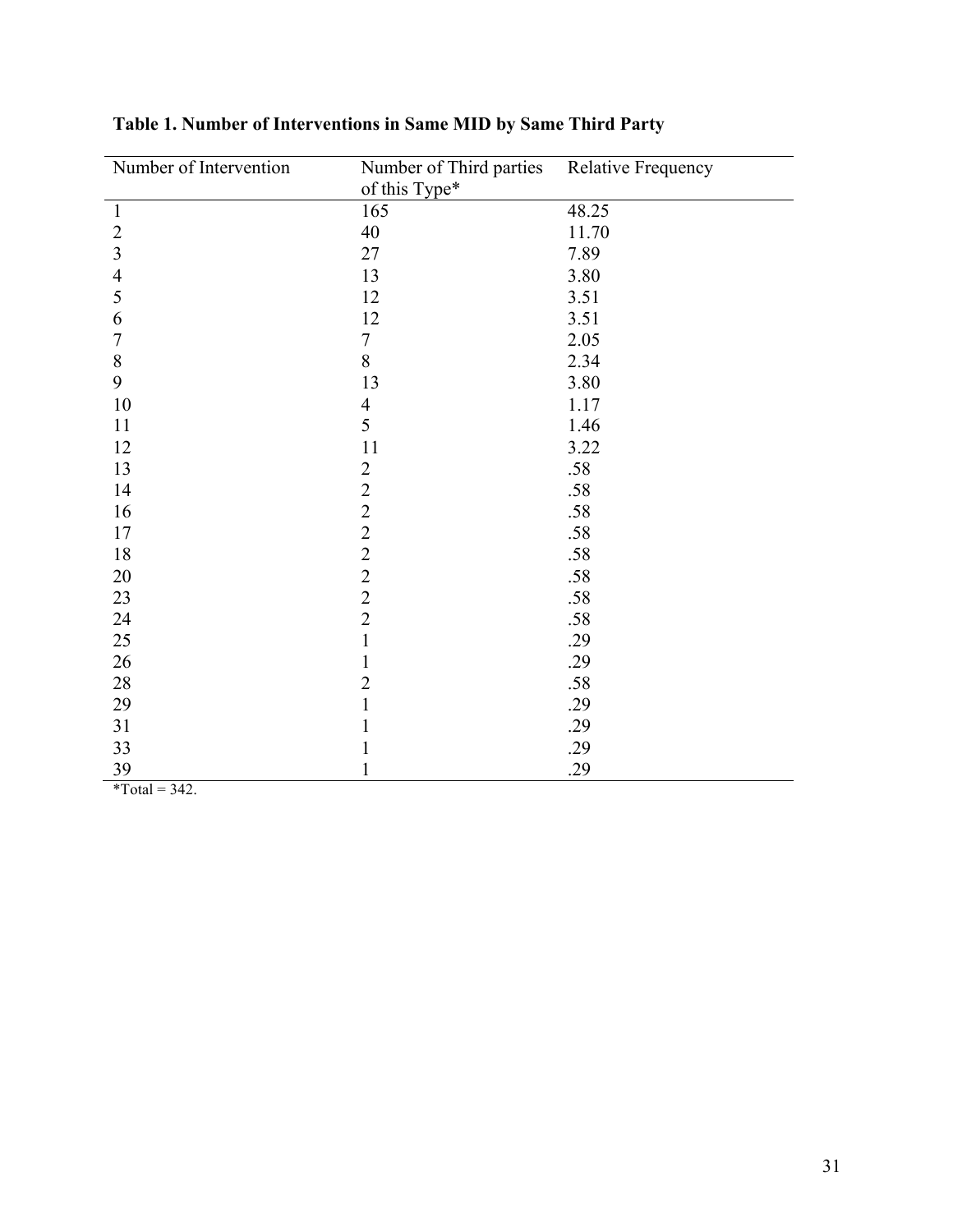**Table 2. Variables Used in Analysis**

| Variable                                        | <b>Mode</b>    | Mean     | <b>Standard</b><br><b>Deviation</b> |
|-------------------------------------------------|----------------|----------|-------------------------------------|
| (Selection) Onset                               | $\theta$       | .015     | .121                                |
| 0) No Intervention                              |                |          |                                     |
| Intervention                                    |                |          |                                     |
| (Outcome) Commitment                            | 1              | .018     | .482                                |
| 1-39 Intervention Efforts                       |                |          |                                     |
| Interests & Barriers                            |                |          |                                     |
| (IV1) Biased Alliance Ties                      | $\overline{0}$ | .136     | .343                                |
| 0) No or Unbiased Alliance Ties                 |                |          |                                     |
| 1) Defensive or Offensive Alliance to One       |                |          |                                     |
| Disputant                                       |                |          |                                     |
| (IV2)Unbiased Alliance Ties                     | $\overline{0}$ | .006     | .074                                |
| 0) No or Biased Alliance Ties                   |                |          |                                     |
| 1) Defensive or Offensive Alliance Ties to Both |                |          |                                     |
| Disputants                                      |                |          |                                     |
| (IV3) Biased Trade Ties                         | $\overline{0}$ | .049     | .112                                |
| 0) No or Unbiased Trade                         |                |          |                                     |
| 1) Above Mean Trade Ties to One Disputant       |                |          |                                     |
| (IV4) Unbiased Trade Ties                       | $\theta$       | .013     | .111                                |
| 0) No or Biased Trade                           |                |          |                                     |
| 1) Above Mean Trade Ties to Both Disputants     |                |          |                                     |
| (IV6) Distance                                  | 439            | 3207.721 | 2191.217                            |
| 0-11860 miles                                   |                |          |                                     |
| Prospects for Peace                             |                |          |                                     |
| (IV5) Previous Third Party Success              | $\theta$       | .002     | .049                                |
| 0) No Previous Third Party Agreement or No      |                |          |                                     |
| Previous Involvement                            |                |          |                                     |
| 1) Previous Third Party Agreement               |                |          |                                     |
| (IV6) Previous Third Party Failure              | $\theta$       | .007     | .082                                |
| 0) No Previous Third Party Failure or No        |                |          |                                     |
| Previous Involvement                            |                |          |                                     |
| 1) Previous Third Party Involvement without     |                |          |                                     |
| Agreement                                       |                |          |                                     |
| Controls                                        |                |          |                                     |
| Force Used                                      | $\overline{0}$ | .003     | .057                                |
| 0) No Use of Force                              |                |          |                                     |
| Use of Force<br>$\overline{1}$                  |                |          |                                     |
| <b>Prior Disputes</b>                           | $\theta$       | .811     | .391                                |
| 0) No Prior MID between Disputants              |                |          |                                     |
| Prior MID between Disputants<br>$\mathbf{D}$    | 7.367          |          |                                     |
| Log of Current Dispute Days                     |                | 7.53     | .317                                |
| 7.09-9.69 days                                  |                |          |                                     |

As a test of multicollinearity, I checked for correlation among the explanatory variables. The highest level of correlation was between those states with biased and unbiased alliance ties. At .18, multicollinearity was not a cause for concern.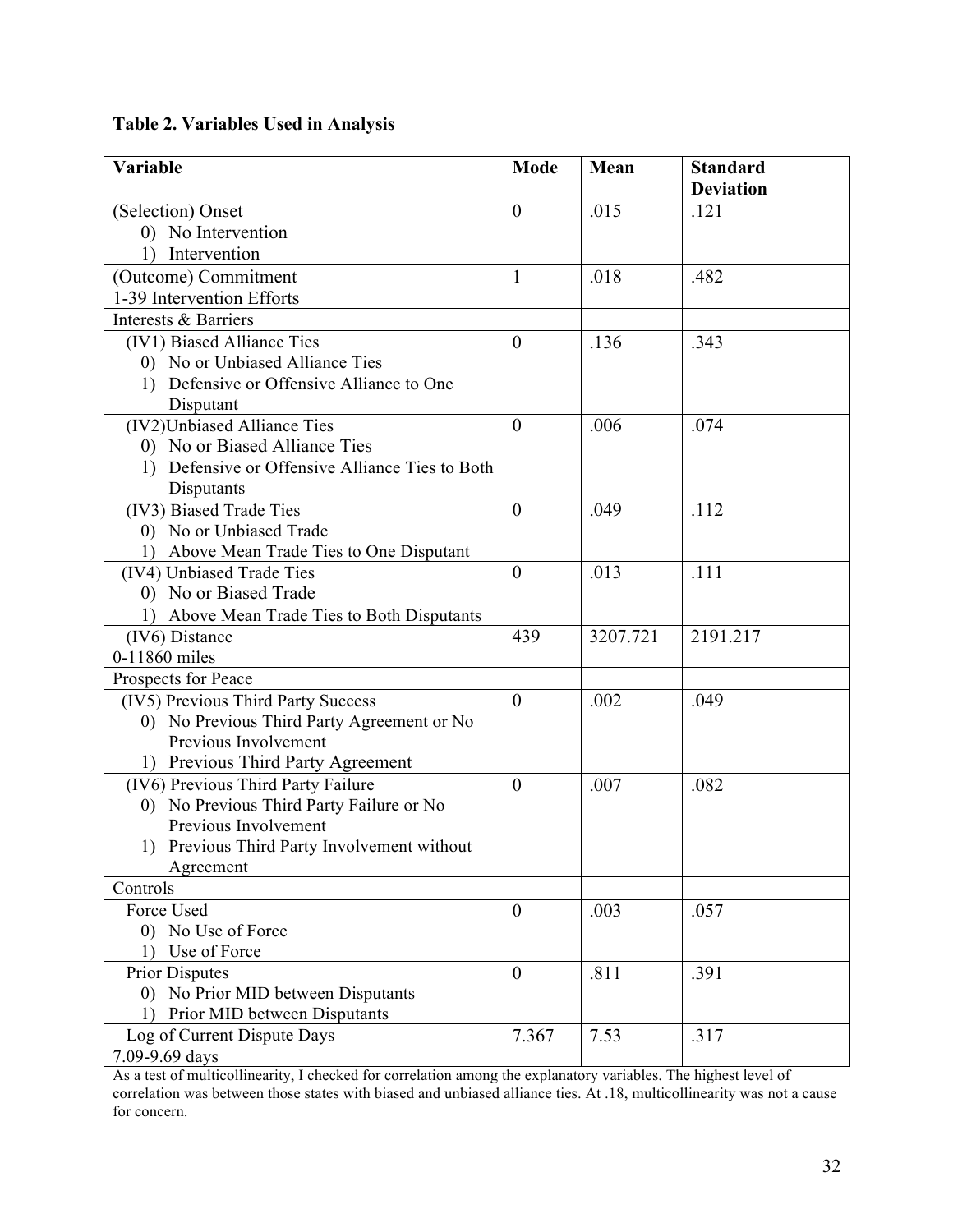|                                     | $Y1$ :        | Y2:          |
|-------------------------------------|---------------|--------------|
|                                     | Onset         | Commitment   |
| Interests & Barriers                |               |              |
| <b>Biased Alliance Ties</b>         | $0.3075***$   | $-0.7526***$ |
|                                     | (0.0746)      | (0.2188)     |
| <b>Unbiased Alliance Ties</b>       | 0.3099*       | $-0.0955$    |
|                                     | (0.1646)      | (0.6471)     |
| <b>Biased Trade Ties</b>            | 0.0808        | $-0.5028**$  |
|                                     | (0.0866)      | (0.2197)     |
| <b>Unbiased Trade Ties</b>          | 0.0964        | $-0.6576**$  |
|                                     | (0.1535)      | (0.3321)     |
| Distance                            | $-0.0001$ *** | $0.0002***$  |
|                                     | (0.0000)      | (0.0000)     |
| Prospects for Peace                 |               |              |
| <b>Previous Third Party Success</b> | $1.1920***$   | 1.5144       |
|                                     | (0.2319)      | (1.3139)     |
| Previous Third Party Failure        | $0.8887***$   | $-1.3159**$  |
|                                     | (0.1955)      | (0.5155)     |
| Controls                            |               |              |
| Force Used                          | 1.7990***     |              |
|                                     | (0.1476)      |              |
| <b>Prior Disputes</b>               | 0.0645        |              |
|                                     | (0.0672)      |              |
| Log of Current Dispute Days         | $0.2338***$   |              |
|                                     | (0.0841)      |              |
| Constant                            | $-3.9034***$  | 4.5871***    |
|                                     | (0.6356)      | (1.0493)     |
| N (observations)                    | 81349         |              |
| N (censored)                        | 80142         |              |
| N (uncensored)                      | 1207          |              |
| Rho                                 | $-0.9013***$  |              |
|                                     | (0.1698)      |              |

| Table 3. Sample Selection Model of Intervention and Commitment in Militarized Interstate |  |
|------------------------------------------------------------------------------------------|--|
| Disputes, $1946-2001+$                                                                   |  |

+ Heckman selection model clustered by dispute. Standard error in parentheses; significance tests are one tailed,\*p<.1 \*\*p<.05; \*\*\*p<.01 No Alliance, No Trade Ties, and No Previous Third Party Involvement are the comparison categories.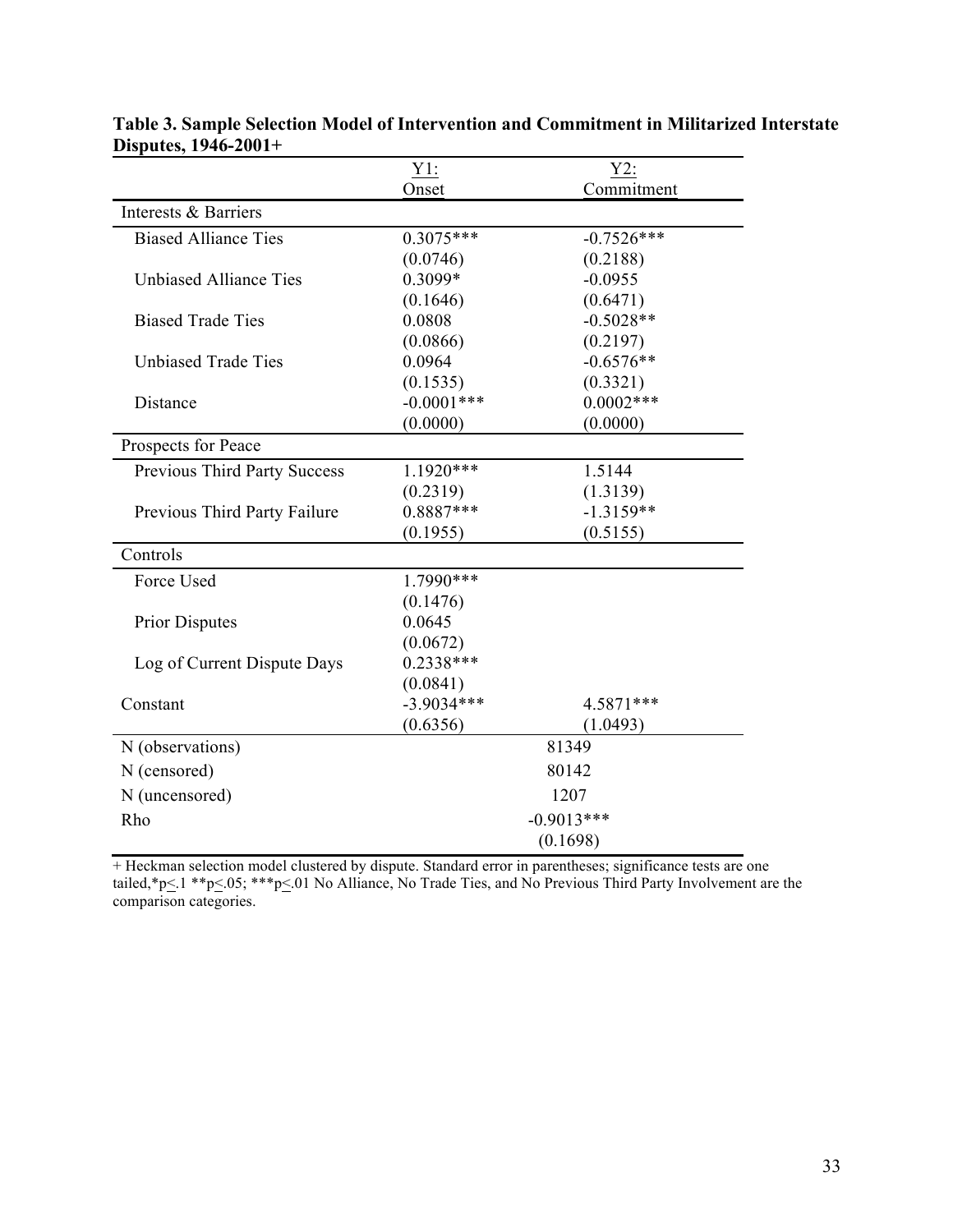#### References

- Barbieri, Katherine. 1996. *Trade and Conflict: Assessing the Impact of Interdependence on Militarized Conflict, 1870-1985*, Binghampton University, Binghampton, NY.
- Beardsley, Kyle. 2006. Not All Mediators are Created Equal: Choosing Who Mediates. Paper read at Annual Meeting of the American Political Science Association, at Washington, DC.
- Beardsley, Kyle. 2008. "Agreement Without Peace? International Mediation and Time Inconsistency Problems." *American Journal of Political Science* no. 52 (4):723-740. doi: 10.1111/j.1540-5907.2008.00339.x.
- Beardsley, Kyle. 2009. "Intervention Without Leverage: The Political Determinants of Weak Mediation." *International Interactions* no. 35 (3):272-297. doi: 10.1080/03050620903084547
- Beardsley, Kyle. 2010. "Pain, Pressure, and Political Cover: Explaining Mediation Incidence." *Journal of Peace Research* no. 47 (4):1-12.
- Beardsley, Kyle. 2011. *The Mediation Dilemma*. Ithica, NY: Cornell University Press.
- Beber, Bernd. 2012. "International Mediation, Selection Effects, and the Question of Bias." *Conflict Management and Peace Science* no. 29 (4):397-424. doi: 10.1177/0738894212449091.
- Bercovitch, Jacob. 2002. "Introduction: Putting Mediation in Context." In *Studies in International Mediation: Essays in Honor of Jeffrey Z. Rubin*, edited by Jacob Bercovitch. New York, NY: Palgrave Macmillan.
- Bercovitch, Jacob, J. Theodore Anagnoson, and Donnette L. Wille. 1991. "Some Conceptual Issues and Empirical Trends in the Study of Successful Mediation in International Relations." *Journal of Peace Research* no. 28 (1):7-17.
- Bercovitch, Jacob, and Scott Sigmund Gartner. 2006. "Is There Method in the Madness of Mediation: Some Lessons for Mediators from Quantitative Studies of Mediation." *International Interactions* no. 32:329-354.
- Bercovitch, Jacob, and Scott Sigmund Gartner. 2009. *International Conflict Mediation: New Approaches and Findings*. London: Routledge.
- Böhmelt, Tobias. 2013. "Failing to succeed? The cumulative impact of international mediation revisited." *Conflict Management and Peace Science* no. 30 (3):199-219. doi: 10.1177/0738894213484053.
- Butterworth, Robert. 1978. "Do Conflict Managers Matter?: An Empirical Assessment of Interstate Security Disputes and Resolution Efforts, 1945-1974." *International Studies Quarterly* no. 22 (2):195-214.
- Clayton, Govinda, and Kristian Skrede Gleditsch. 2013. "Will We See Helping Hands? Predicting Civil War Mediation and Likely Success." *Conflict Management and Peace Science*. doi: 10.1177/0738894213508693.
- Crescenzi, Mark J. C. 2003. "Economic Exit, Interdependence, and Conflict." *The Journal of Politics* no. 65 (03):809-832. doi: doi:10.1111/1468-2508.00213.
- Crescenzi, Mark J. C., Kelly M. Kadera, Sara McLaughlin Mitchell, and Clayton L. Thyne. 2011. "A Supply Side Theory of Mediation." *International Studies Quarterly* no. 55 (4):1069-1094. doi: 10.1111/j.1468-2478.2011.00681.x.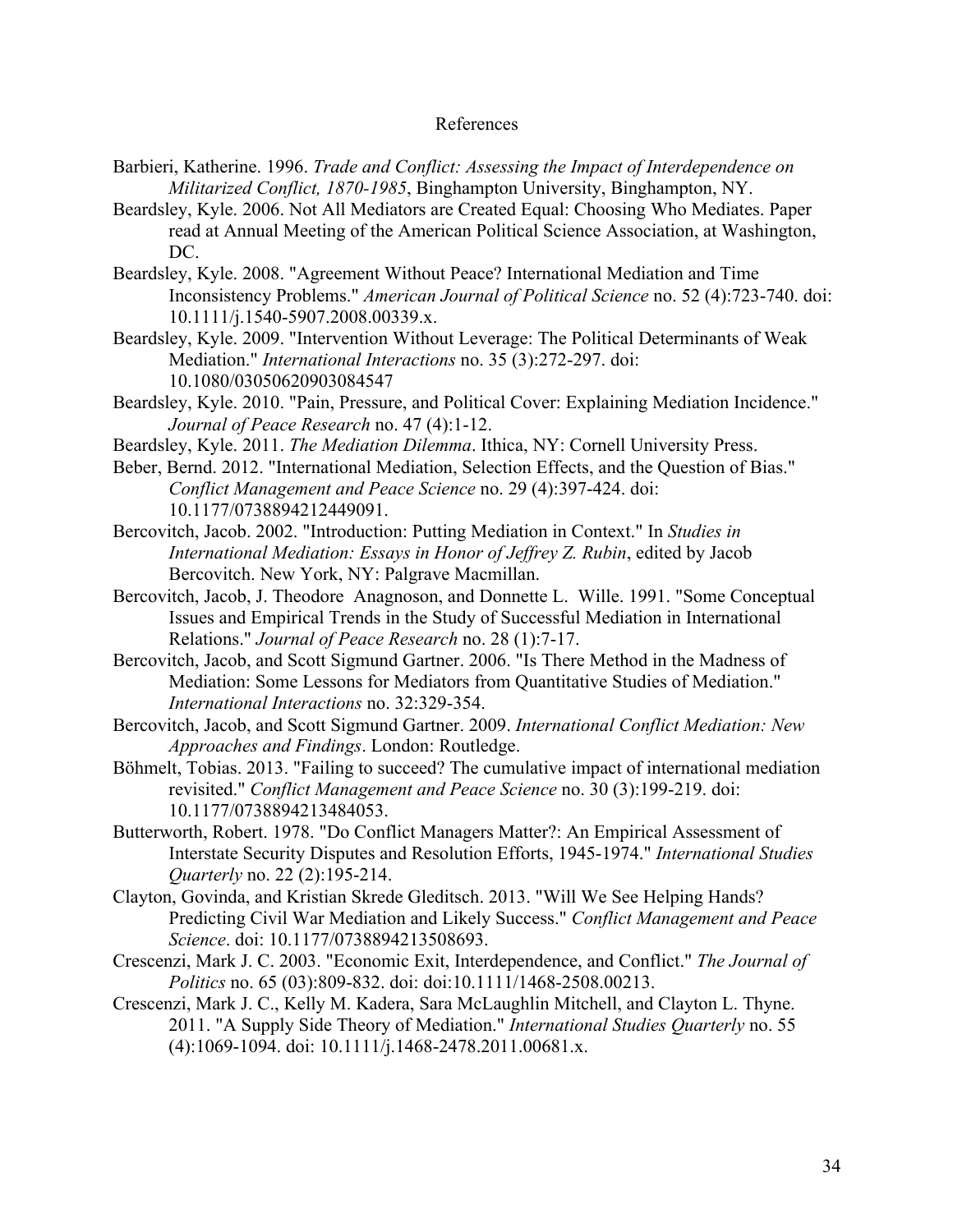Crescenzi, Mark J. C., Jacob D. Kathman, Katja B. Kleinberg, and Reed M. Wood. 2012. "Reliability, Reputation, and Alliance Formation." *International Studies Quarterly* no. 56 (2):259-274. doi: 10.1111/j.1468-2478.2011.00711.x.

- Crescenzi, Mark J.C., Kelly M. Kadera, Sara McLaughlin Mitchell, and Clayton L. Thyne. 2005. A Supply Side Theory of Third Party Conflict Management. Paper read at Annual Meeting of the International Studies Association, at Honalulu, Hawaii.
- Dhanani, Gulshan. 1982. "Israeli Withdrawal from Sinai." *Economic and Political Weekly* no. 17 (20):821-822. doi: 10.2307/4370919.
- Dixon, William J. 1996. "Third-Party Techniques for Preventing Conflict Escalation and Promoting Peaceful Settlement." *International Organization* no. 50 (4):653-681.
- Favretto, Katja. 2005. Bargaining in the Shadow of War: Bias and Coercion in U.S. mediation, 1945-1990. Paper read at Annual Meeting of the American Political Science Association, at Washington DC.
- Favretto, Katja. 2009. "Should Peacemakers Take Sides? Major Power Mediation, Coercion and Bias." *American Political Science Review* no. 103 (2):248-263. doi: 10.1017/S0003055409090236
- Fearon, James D. 1997. "Signaling Foreign Policy Interests." *Journal of Conflict Resolution* no. 41:68-90.
- Fortna, Page Virgina. 2004a. *Peace Time: Cease-Fire Agreements and the Durability of Peace*. Princeton and Oxford: Princeton University Press.
- Fortna, Virginia Page. 2004b. *Peace Time: Ceasefire Agreements and the Durability of Peace*. Princeton, NJ: Princeton University Press.
- Frazier, Derrick, and William J. Dixon. 2005. Third Party Intermediaries and Negotiated Settlements. Paper read at Annual Meeting of the American Political Science Association, September 1-3, 2005, at Washington, DC.
- Frazier, Derrick, and William J. Dixon. 2006a. "Third-Party Intermediaries and Negotiated Settlements, 1946–2000." *International Interactions* no. 32 (4):385-408.
- Frazier, Derrick V., and William J. Dixon. 2006b. "Third Party Intermediaries and Negotiated Settlements, 1946-2000." *International Interactions* no. 32 (4):385-408.
- Gartner, Scott Sigmund, and Jacob Bercovitch. 2006. "Overcoming Obstacles to Peace: The Contributions of Mediation to Short-Lived Conflict Settlements." *International Studies Quarterly* no. 50 (4):319-328.
- Gerner, Deborah J. , and Philip A. Schrodt. 2001. Analyzing the Dynamics of International Mediation Processes in the Middle East and the Former Yugoslavia. Paper read at International Studies Association, at Chicago, Illinois.
- Gibler, Douglas M. 2000. "Why Some Cause War and Why Others Cause Peace." In *What do We Know about War?*, edited by John A. Vasquez. Lanham, MD: Rowman & Littlefield.
- Gleditsch, Kristian S., and Michael D. Ward. 2001. "Measuring Space: A Minimum-Distance Database and Applications to International Studies." *Journal of Peace Research* no. 38 (6):739-758.
- Greig, J. Michael. 2005. "Stepping Into the Fray: When Do Mediators Mediate?" *American Journal of Political Science* no. 49 (2):621-646. doi: 10.1111/j.0092-5853.2005.00121.x.
- Greig, J. Michael, and Paul F. Diehl. 2006. "Softening Up: Making Conflicts More Amenable to Diplomacy." *International Interactions* no. 32 (4):355-384.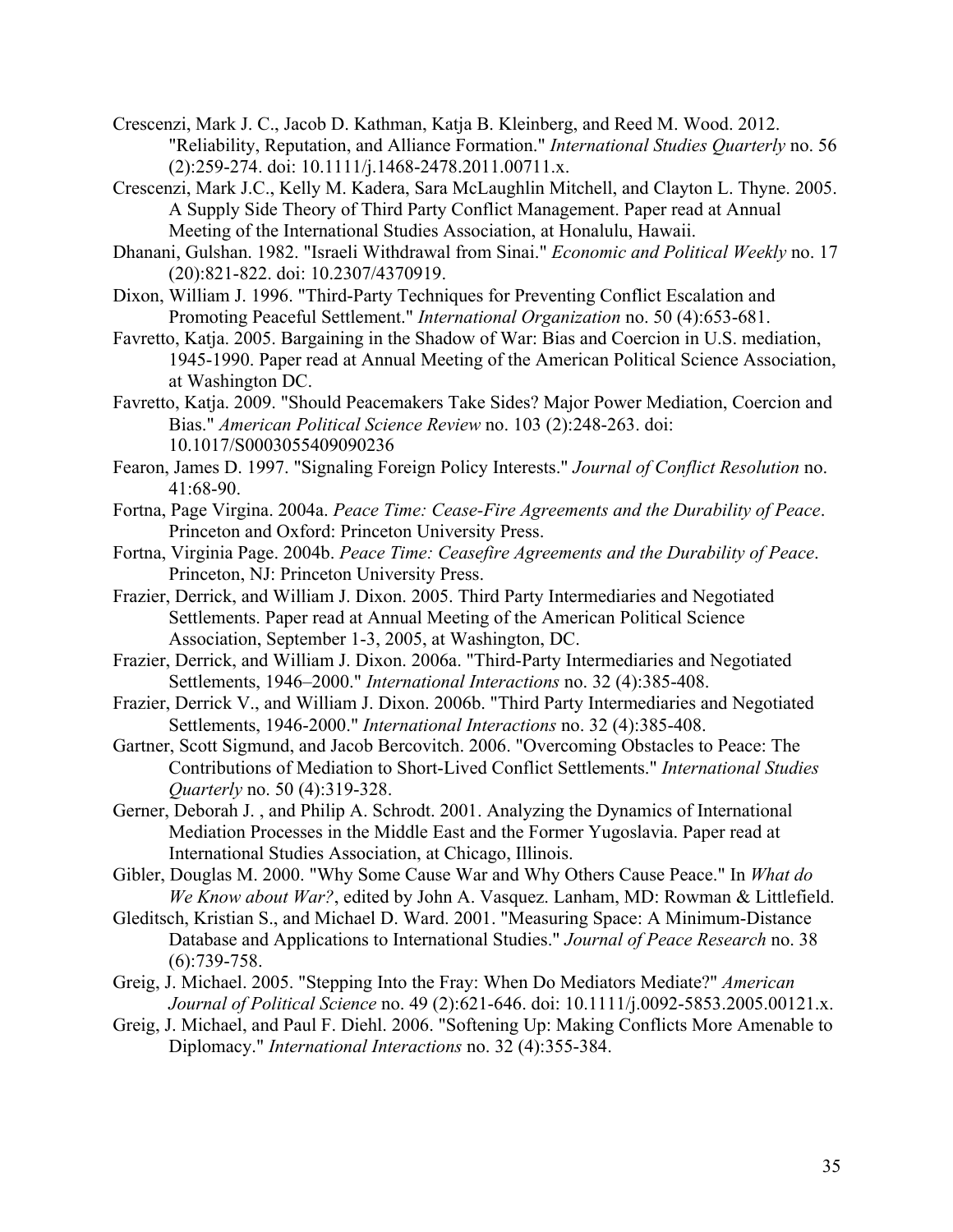- Greig, J. Michael, and Patrick Regan. 2008. "When Do They Say Yes? An Analysis of the Willingness to Offer and Accept Mediation in Civil Wars." *International Studies Quarterly* no. 52 (4):759-781.
- Greig, Michael J. 2001. "Moments of Opportunity: Recognizing Conditions of Ripeness for International Mediation Between Enduring Rivals." *Journal of Conflict Resolution* no. 45 (6):691-718.
- Kadera, Kelly M. 1998. "Transmission, Barriers, and Constraints: A Dynamic Model of the Spread of War." *Journal of Conflict Resolution* no. 42 (3):367-387.
- Kathman, Jacob. 2010. "Civil War Contagion and Neighboring Interventions." *International Studies Quarterly* no. 54 (4):989-1012.
- Kathman, Jacob. 2011. "Civil War Diffusion and Regional Motivations for Intervention." *Journal of COnflict Resolution* no. 55 (6):847-876.
- Kydd, Andrew. 2003. "Which Side Are You On? Bias, Credibility, and Mediation." *American Journal of Political Science* no. 47 (4):597-611.
- Kydd, Andrew. 2006. "When Can Mediators Build Trust?" *American Political Science Review* no. 100 (3):449-462.
- Kydd, Andrew H. 2007. *Trust and Mistrust in International Relations*. Princeton, NJ: Princeton University Press.
- Leeds, Brett Ashley. 2003. "Do Alliances Deter Aggression? The Influence of Military Alliances on the Initiation of Militarized Interstate Disputes." *American Journal of Political Science* no. 47 (3):427-439.
- Leeds, Brett Ashley, Andrew G. Long, and Sara McLaughlin Mitchell. 2000. "Reevaluating Alliance Reliability: Specific Threats, Specific Promises." *Journal of Conflict Resolution* no. 44 (5):686-699.
- Leeds, Brett Ashley, Jeffrey M. Ritter, Sara McLaughlin Mitchell, and Andrew G. Long. 2002. "Alliance Treaty Obligations and Provisions, 1815-1944." *International Interactions* no. 28:237-260.
- Levy, Jack S. 1982. "The Contagion of Great Power War Behavior, 1495-1975." *American Journal of Political Science* no. 26 (3):562-584.
- Maoz, Zeev. 1996. *Domestic Sources of Global Change*. Ann Arbor, MI: Michigan University Press.
- Maoz, Zeev. *Dyadic MID Dataset (version 2.0)* 2005. Available from http://psfaculty.ucdavis.edu/zmaoz/dyadmid.html.
- Martin, Philippe, Thierry Mayer, and Mathias Thoenig. 2008. "Make Trade Not War?" *Review of Economic Studies* no. 75:865-900.
- Melin, Molly, and Mike Koch. 2010. "Jumping into the Fray: Alliances, Power, Institutions, and the Timing of Conflict Expansion." *International Interactions* no. 36 (1):1-27.
- Melin, Molly M. 2011. "The Impact of State Relationship on If, When and How Conflict Management Occurs." *International Studies Quarterly* no. 55:1-25.
- Melin, Molly M., Scott Sigmund Gartner, and Jacob Bercovitch. 2013. "Disaggregating Decisions: Understanding Disputant and Third Party Choices in Mediation." *Conflict Management and Peace Science* no. 30 (4).
- Melin, Molly, and Isak Svensson. 2009. "Incentives for Talking: Accepting Mediation in International and Civil Wars." *International Interactions* no. 35 (3):249-271.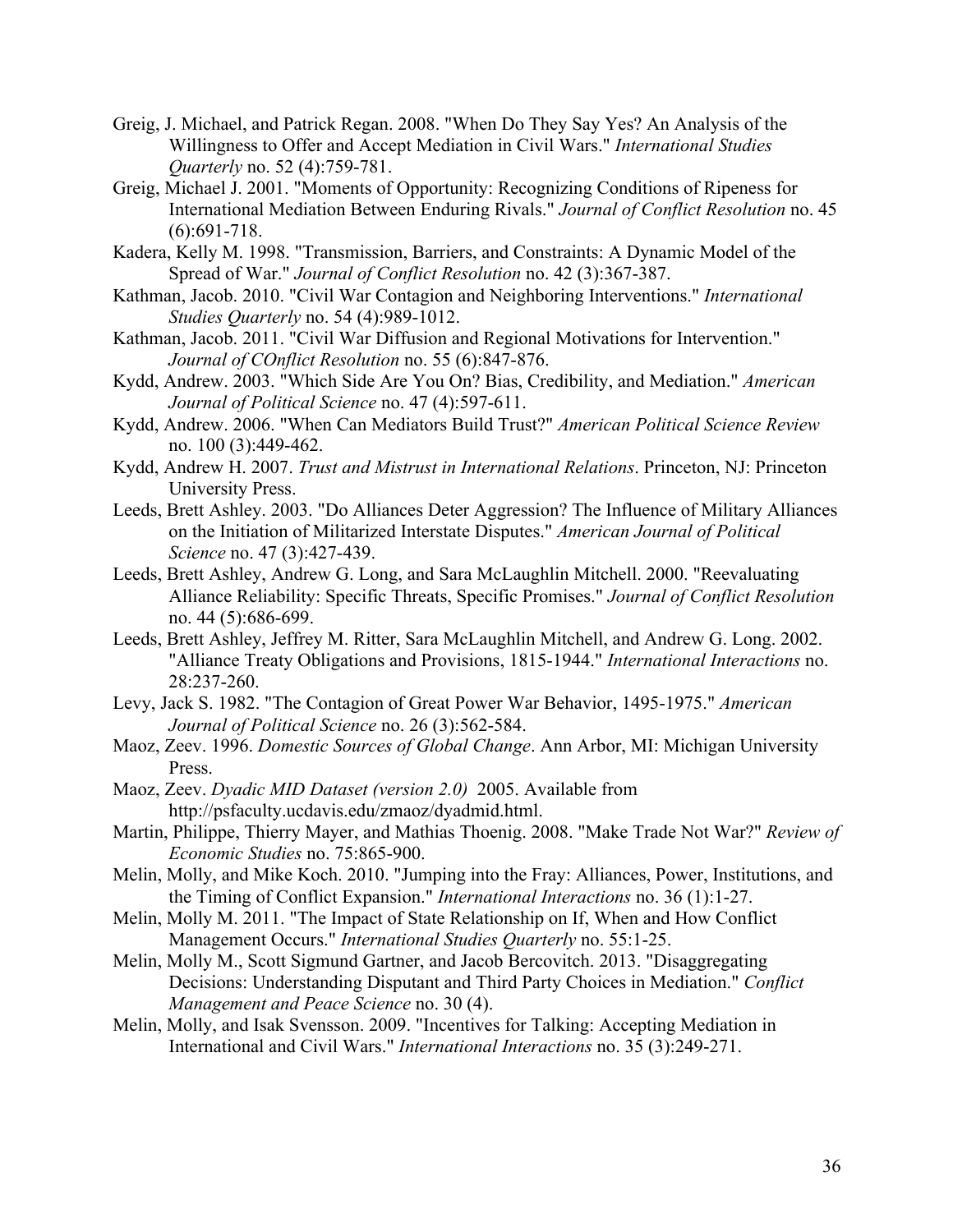- Morrow, James D. 1991. "Alliances and Asymmetry: An Alternative to the Capability Aggregation Model of Alliances." *American Journal of Political Science* no. 35 (4):904- 33.
- Morrow, James D. 1994. "Alliances, Credibility, and Peacetime Costs." *Journal of Conflict Resolution* no. 38 (2):270-297. doi: 10.1177/0022002794038002005.
- Morrow, James D. 1999. "How Could Trade Affect Conflict?" *Journal of Peace Research* no. 36 (481-89).
- Morrow, James D. 2000. "Alliances: Why Write Them Down?" *Annual Review of Political Science* no. 3:63-83.
- Most, B. A., and Harvey Starr. 1989. *Inquiry, Logic, and International Politics*. Columbia, NC: University of South Carolina Press.
- Most, Benjamin A., and Harvey Starr. 1984. "International Relations Theory, Foreign Policy Substitutability, and "Nice" Laws." *World Politics* no. 36 (3):383-406.
- Mullenbach, Mark J., and William J. Dixon. *TPI Dataset - Third Party intermediary (Non-Partisan) Interventions: 1900-2006* 2006. Available from http://faculty.uca.edu/markm/tpi\_datasets.htm.
- Owsiak, Andrew P. 2014. "Conflict Management Trajectories in Militarized Interstate Disputes: A Conceptual Framework and Theoretical Foundations." *International Studies Review* no. 16 (1):50-78.
- Owsiak, Andrew P., and Derrick V. Frazier. forthcoming. "The Conflict Management Efforts of Allies in Interstate Disputes." *Foreign Policy Analysis*.
- Pardew, James W. 2012. Remarks by Ambassador James W. Pardew on Mediation and the Role of Member States. New York, NY, May 23, 2012.
- Princen, Thomas. 1995. *Intermediaries in International Conflict*. Princeton, NJ: Princeton University Press.
- Princen, Tom. 1991. "Camp David: Problem-Solving or Power Politics as Usual?" *Journal of Peace Research* no. 28 (1):57-69. doi: 10.1177/0022343391028001007.
- Rauchhaus, Robert W. 2006. "Asymmetric Information, Mediation, and Conflict Management." *World Politics* no. 58 (2):207-41.
- Regan, Patrick. 1996. "Conditions of Successful Third-Party Intervention in Intrastate Conflicts." *Journal of Conflict Resolution* no. 40 (2):336-359. doi: 10.1177/0022002796040002006.
- Regan, Patrick. 2000. "Substituting Policies during U.S. Interventions in Internal Conflicts: A Little of This, a Little of That." *Journal of Conflict Resolution* no. 44 (1):90-106.
- Regan, Patrick M., and Aysegul Aydin. 2006. "Diplomacy and other Forms of Intervention in Civil Wars." *Journal of Conflict Resolution* no. 50 (5):736-756.
- Regan, Patrick, and Alllan C. Stam. 2000. "In the Nick of Time: Conflict Management, Mediation Timing, and the Duration of Interstate Disputes." *International Studies Quarterly* no. 44 (2):239-260.
- Rubin, J. Z. 1992. "Conclusion: Internation Mediation in Context." In *Mediation in International Relations: Multiple Approaches to Conflict Management*, edited by J. Z. Rubin and Jacob Bercovitch. New York, NY: St. Martin's Press.
- Russett, Bruce M., and Harvey Starr. 1981. *World Politics: The Menu for Choice*. 1st Edition ed. New York, NY: Freeman.
- Sartori, Anne E. 2003. "An Estimator for Some Binary Outcome Selection Models Without Exclusion Restrictions." *Political Analysis* no. 11 (2):111-138. doi: 10.1093/pan/mpg001.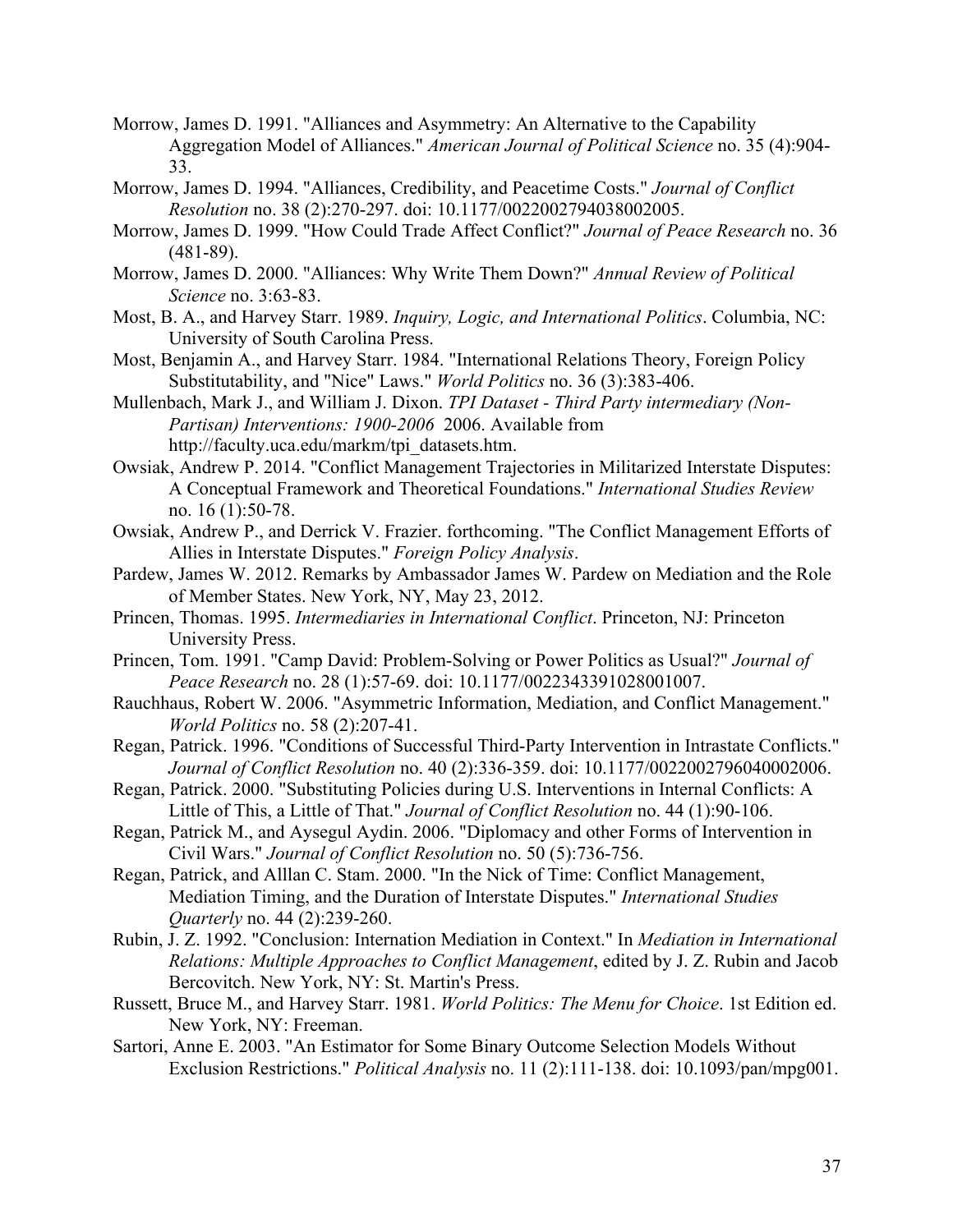- Savun, Burcu. 2005. Information, Bias and Mediation Success. Paper read at Annual Meeting of the International Studies Association, at San Diego, CA.
- Schraeder, Peter J., Steven W. Hook, and Bruce Taylor. 1998. "Clarifying the Foreign Aid Puzzle: A Comparison of American, Japanese, French, and Swedish Aid Flows." *World Politics* no. 50 (January):294-323.
- Smith, Alastair. 1995. "Alliance Formation and War." *International Studies Quarterly* no. 39  $(4):405-25.$
- Smith, Alastair. 1996. "To Intervene or Not to Intervene: A Biased Decision " *Journal of Conflict Resolution* no. 40 (1):16-40.
- Smith, Alastair, and Allan C. Stam III. 2003. "Mediation and Peacekeeping in a Random Walk Model of Civil and Interstate War." *International Studies Review* no. 5 (4):115-135.
- Svensson, Isak. 2007. "Fighting with Faith: Religion and Conflict Resolution in Civil Wars." *Journal of Conflict Resolution* no. 51 (6):930-949.
- Terris, Leslie G., and Zeev Maoz. 2005. "Rational Mediation: A Theory and a Test." *Journal of Peace Research* no. 42 (5):563-583.
- Touval, Saadia. 2003. "Mediation and Foreign Policy." *International Studies Review* no. 5  $(4):91-95.$
- Touval, Saadia, and I. W. Zartman. 2001. "International Mediation in the Post-Cold War Era." In *Turbulent Peace: The Challenges of Managing International Conflict*, edited by Chester Crocker, Fen Osler Hampson and Pamela Aall, 427-443. Washington, DC: United States Institute of Peace Press.
- Walter, Barbara F. 2002. *Committing to Peace: the successful settlement of civil wars*. Princeton, NJ: Princeton University Press.
- Young, Oran R. 1967. *The Intermediaries: Third Parties in International Crises*. Princeton, NJ: Princeton University Press.
- Zartman, I. W. 2000a. "Ripeness: The Hurting Stalemate and Beyond." In *International Conflict Resolution After the Cold War*, edited by Daniel Druckman and Paul C. Stern, 225-250. Washington, DC: National Academy Press.
- Zartman, William. 2000b. "Ripeness: The Hurting Stalemate and Beyond." In *International Conflict Resolution After the Cold War*, edited by Paul Stern and Daniel Druckman, 225- 250. Washington: National Academic Press.
- Zubek, Josephine M., Dean G. Pruitt, Robert S. Peirce, Neil B. McGillicuddy, and Helena Syna. 1992. "Disputant and Mediator Behaviors Affeting Short-Term Success in Mediation." *Journal of Conflict Resolution* no. 36 (3):546-572.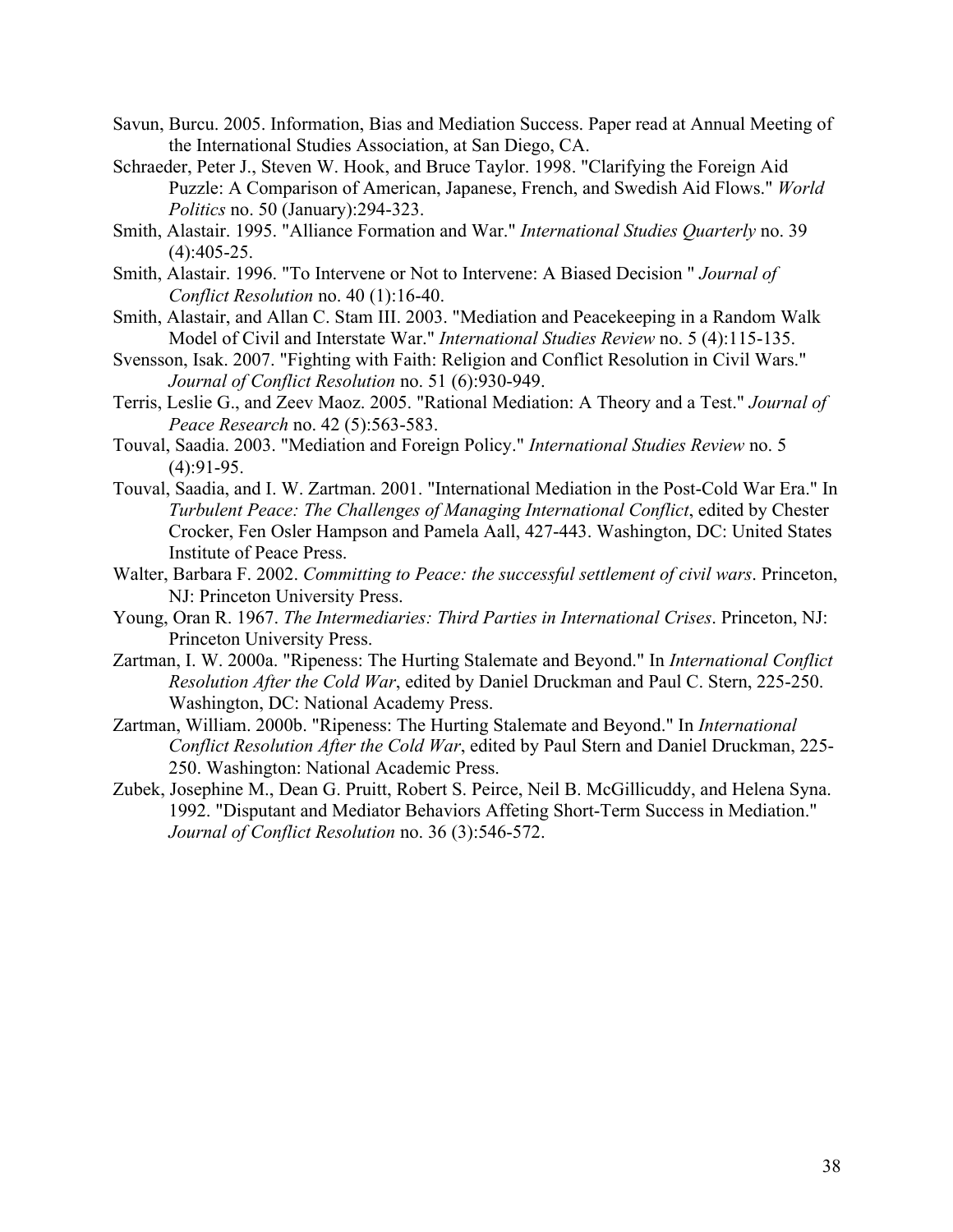### **Appendix**

| Interests & Barriers          | Logit Model of | <b>OLS</b> Regression |
|-------------------------------|----------------|-----------------------|
|                               | Onset          | of Commitment         |
| <b>Biased Alliance Ties</b>   | $0.7375***$    | $-0.9569**$           |
|                               | (0.1826)       | (0.4231)              |
| <b>Unbiased Alliance Ties</b> | 0.4937         | 1.2283                |
|                               | (0.3628)       | (0.7903)              |
| <b>Biased Trade Ties</b>      | 0.1677         | $-1.2030***$          |
|                               | (0.2155)       | (0.4071)              |
| Unbiased Trade Ties           | 0.3539         | 0.2100                |
|                               | (0.3397)       | (1.4520)              |
| Distance                      | $-0.0002$ ***  | 0.0001                |
|                               | (0.0000)       | (0.0001)              |
| Prospects for Peace           |                |                       |
| Previous Third Party Success  | 2.0506***      | 3.3390**              |
|                               | (0.3542)       | (1.3867)              |
| Previous Third Party Failure  | 1.8668***      | 0.3292                |
|                               | (0.3888)       | (0.5739)              |
| Controls                      |                |                       |
| Force Used                    | $3.1086***$    |                       |
|                               | (0.1696)       |                       |
| <b>Prior Disputes</b>         | 0.1709         |                       |
|                               | (0.1912)       |                       |
| Log of Current Dispute Days   | $0.6028***$    |                       |
|                               | (0.2068)       |                       |
| Constant                      | $-8.6055***$   | 1.2881***             |
|                               | (1.5912)       | (0.2885)              |
| N                             | 81304          | 1189                  |

### **Separate Models of Intervention Onset and Commitment**

Clustered by dispute; standard error in parentheses; significance tests are one tailed,  $p \leq 1$ \*\*p $\leq$ .05; \*\*\*p $\leq$ .01; No Alliance, No Trade Ties, and No Previous Third Party Involvement are the comparison categories.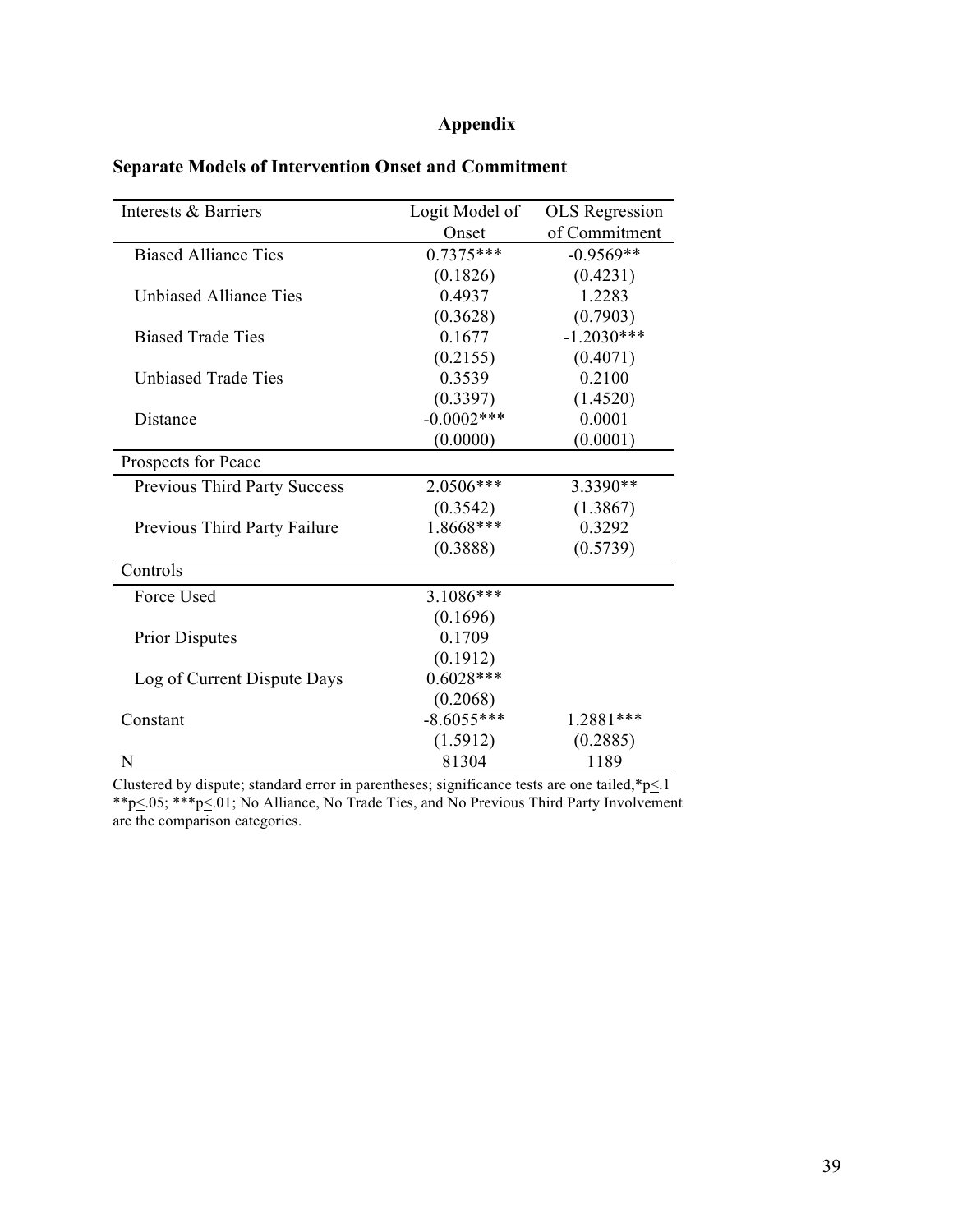| <b>Intervention Method</b>       | Number of Interventions | <b>Relative Frequency</b> |
|----------------------------------|-------------------------|---------------------------|
|                                  | of this Type*           |                           |
| Ceasefire Appeal or Demand       | 49                      | 14.33                     |
| Negotiations Appeal or           | 68                      | 19.88                     |
| Demand                           |                         |                           |
| Troop withdrawal Appeal or       | 8                       | 2.34                      |
| Demand                           |                         |                           |
| Offer to Facilitate              | 12                      | 3.51                      |
| Negotiations                     |                         |                           |
| Offer to Facilitate              | 35                      | 10.23                     |
| Negotiations                     |                         |                           |
| Offer to Mediate Negotiations    | 12                      | 3.51                      |
| Good Offices                     | 33                      | 9.65                      |
| Mediation                        | 97                      | 28.36                     |
| Conciliation                     | 2                       | .58                       |
| Arbitration                      | $\overline{2}$          | .58                       |
| Humanitarian Assistance          | 17                      | 4.97                      |
| Boundary Delimitation/           |                         | .29                       |
| Demarcation                      |                         |                           |
| <b>Repatriation Assistance</b>   | $\overline{2}$          | .58                       |
| Military Observation             | 3                       | .88                       |
| <b>Preventative Peacekeeping</b> |                         | .29                       |
| $*T - 1 = 242$                   |                         |                           |

## **Variation in Third Party Conflict Management Activities, 1945-2001**

 $*Total = 342.$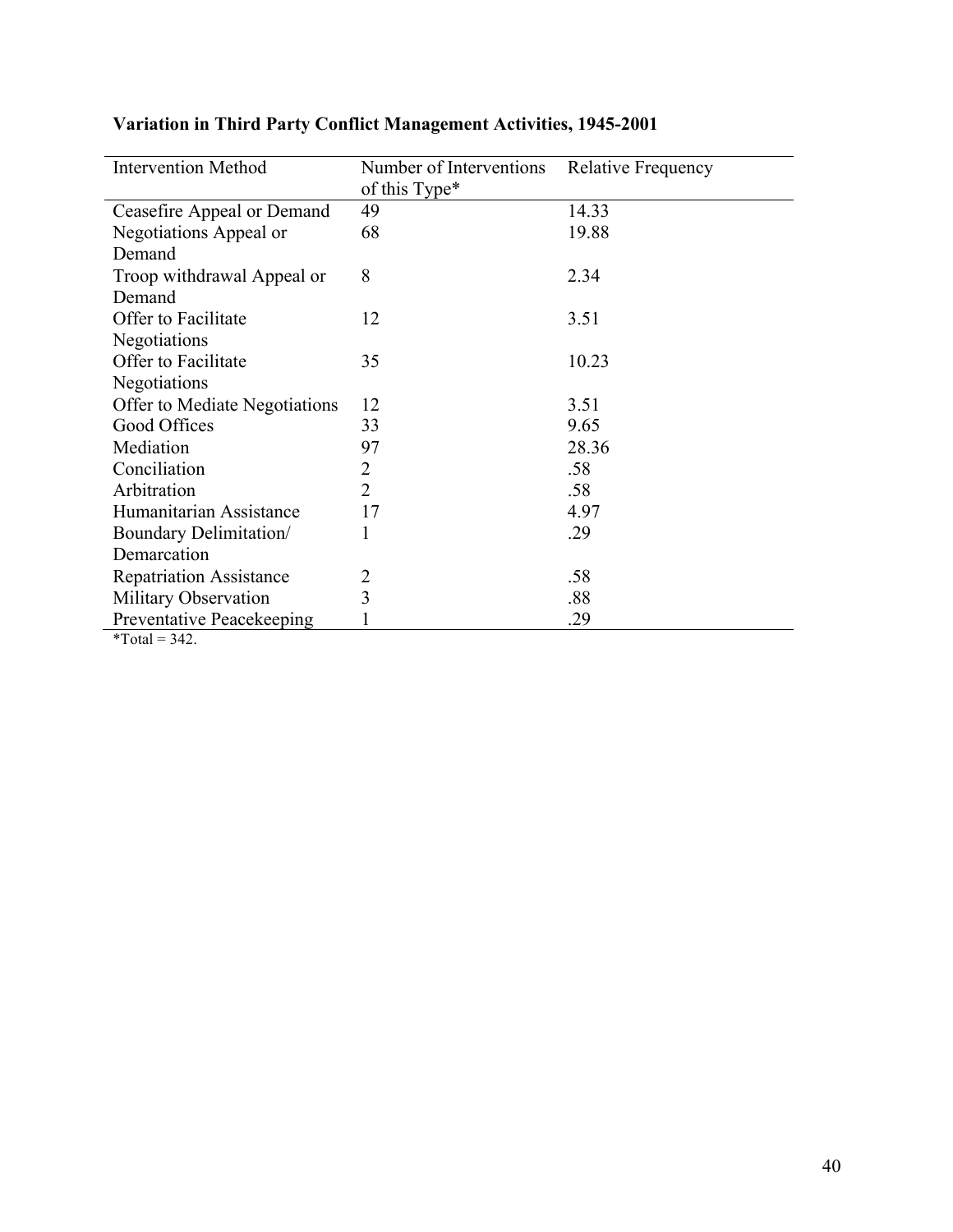|                               | $Y1$ :                   | Y2:         |
|-------------------------------|--------------------------|-------------|
|                               | Onset                    | Commitment  |
| Interests & Barriers          |                          |             |
| <b>Biased Alliance Ties</b>   | $0.3023***$              | $-0.4823**$ |
|                               | (0.0839)                 | (0.1915)    |
| <b>Unbiased Alliance Ties</b> | 0.1429                   | 0.7356      |
|                               | (0.1726)                 | (1.3294)    |
| <b>Biased Trade Ties</b>      | $0.1651*$                | $-0.5886**$ |
|                               | (0.0987)                 | (0.2408)    |
| <b>Unbiased Trade Ties</b>    | 0.1930                   | 0.4836      |
|                               | (0.1290)                 | (1.2992)    |
| Distance                      | $-0.0001$ ***            | 0.0001      |
|                               | (0.0000)                 | (0.0000)    |
| Prospects for Peace           |                          |             |
| Previous Third Party Success  | $1.1248***$              | 1.3854      |
|                               | (0.2089)                 | (1.2959)    |
| Previous Third Party Failure  | $0.9553***$              | $-0.8351**$ |
|                               | (0.2075)                 | (0.3391)    |
| Controls                      |                          |             |
| Force Used                    | $1.6257***$              |             |
|                               | (0.1313)                 |             |
| <b>Prior Disputes</b>         | 0.1648                   |             |
|                               | (0.1020)                 |             |
| Log of Current Dispute Days   | $0.2399**$               |             |
|                               | (0.0946)                 |             |
| Constant                      | $-4.0283***$             | 1.8606**    |
|                               | (0.7543)                 | (0.7308)    |
| N (observations)              | 63053                    |             |
| N (censored)                  | 62085                    |             |
| N (uncensored)                | 968                      |             |
| Rho                           | $-0.2547***$<br>(0.0936) |             |
|                               |                          |             |

**Sample Selection Model of** *Mediation* **Onset and Commitment in Militarized Interstate Disputes**

+ Heckman selection model clustered by dispute. Standard error in parentheses; significance tests are one tailed,\*p<.1 \*\*p<.05; \*\*\*p<.01 No Alliance, No Trade Ties, and No Previous Third Party Involvement are the comparison categories. Onset codes the offer or occurrence of mediation, as coded by the Third Party Intermediary data (Frazier and Dixon 2006). Duration is a count of mediation occurrences.

The above model reveals limited changes from estimating onset and commitment in intervention broadly defined. Biased alliances ties and distance are no longer significant in the outcome model, and previous failures discourage future efforts. More importantly, however, the variables shown to encourage mediation occurrence continue to deter future efforts. This finding is support both with correlations and the negative and significant rho.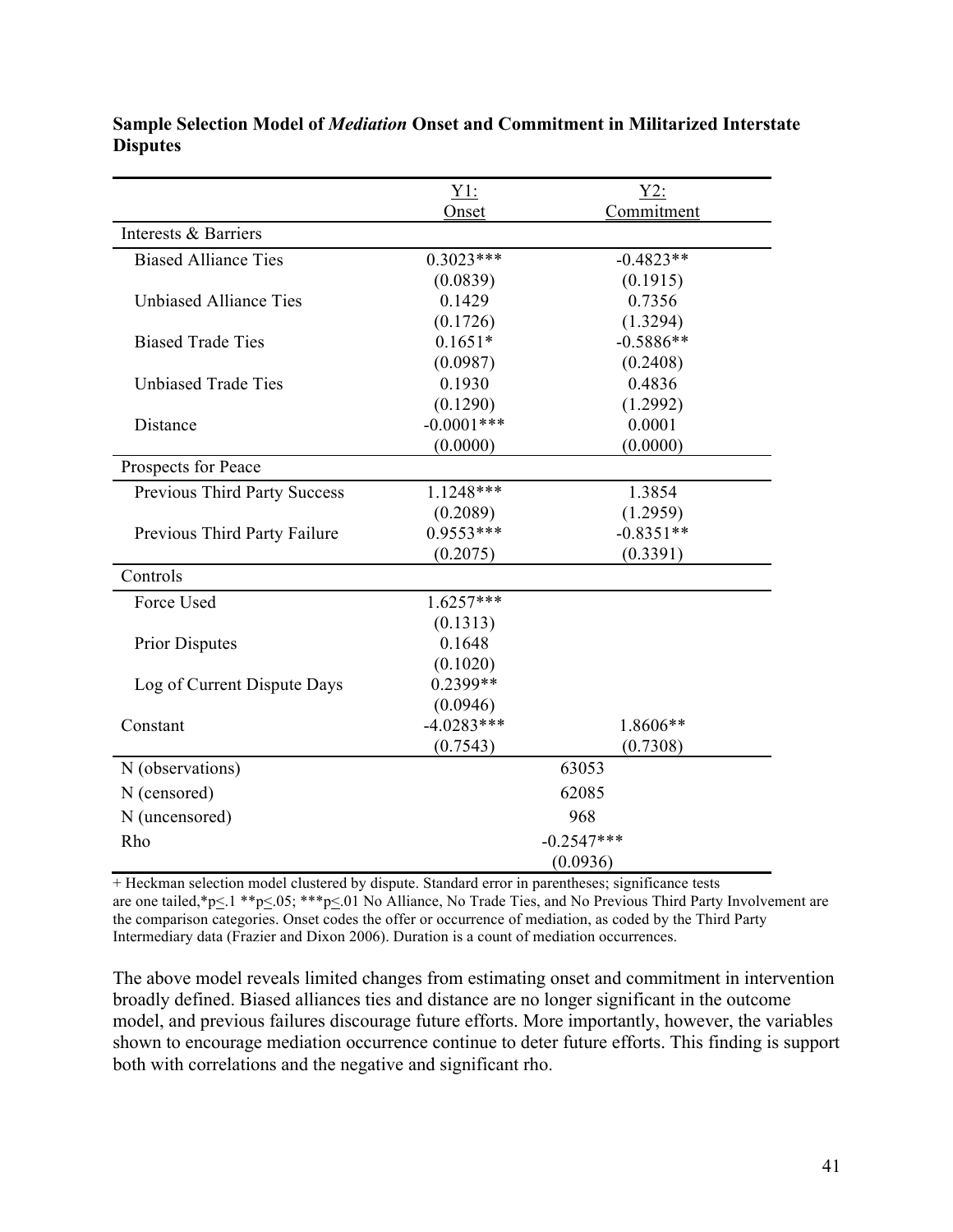|                               | $Y1$ :                 | $Y2$ :       |
|-------------------------------|------------------------|--------------|
|                               | Onset                  | Duration     |
| Interests & Barriers          |                        |              |
| <b>Biased Alliance Ties</b>   | $-0.2082$              | $-36.8816**$ |
|                               | (0.1446)               | (17.6012)    |
| <b>Unbiased Alliance Ties</b> | 0.5165                 | $-0.3593$    |
|                               | (0.3415)               | (13.7542)    |
| <b>Biased Trade Ties</b>      | 0.2207                 | $-40.8189**$ |
|                               | (0.1999)               | (18.2702)    |
| <b>Unbiased Trade Ties</b>    | $0.4475*$              | $-43.0287$   |
|                               | (0.2407)               | (26.7639)    |
| Distance                      | 0.0000                 | 0.0052       |
|                               | (0.0000)               | (0.0075)     |
| Prospects for Peace           |                        |              |
| Previous Third Party Success  | $1.9151***$            | 3.9147       |
|                               | (0.2044)               | (27.5698)    |
| Previous Third Party Failure  | 1.3390***              | $-13.7147$   |
|                               | (0.3160)               | (17.1964)    |
| Controls                      |                        |              |
| Force Used                    | 9.2674***              |              |
|                               | (0.1295)               |              |
| <b>Prior Disputes</b>         | $0.3932**$             |              |
|                               | (0.1972)               |              |
| Log of Current Dispute Days   | $-0.1062$              |              |
|                               | (0.1929)               |              |
| Constant                      | $-2.8318*$             | 23.0137      |
|                               | (1.4814)               | (16.0224)    |
| N (observations)              | 81349                  |              |
| N (censored)                  | 81040                  |              |
| N (uncensored)                | 309                    |              |
| Rho                           | $0.0876**$<br>(0.0370) |              |
|                               |                        |              |

### **Alternate Measure of Commitment: Duration**

 $+$  Heckman selection model clustered by dispute. Standard error in parentheses; significance tests are one tailed,\*p<.1 \*\*p<.05; \*\*\*p<.01 No Alliance, No Trade Ties, and No Previous Third Party Involvement are the comparison categories. Duration outcome variable measure the number of days a third party attempt lasts, ranging from 1 to 2112 days.

The above model offers an alternative measure of third party commitment. While the results are not as strong, many of the patterns hold. Alliance ties are no longer significant predictors on management onset, but biased third parties with biased ties are still significantly less likely to be committed. Unbiased trade ties now encourage third party involvement, and unbiased trade ties remain significantly and negatively related to management duration. Third party previous failures are not correlated to management duration. Rho remains significant, so we can reject the null hypothesis that that management occurrence and duration are independent. This outcome variable is correlated to the one used in the paper (*Commitment)* at .13.